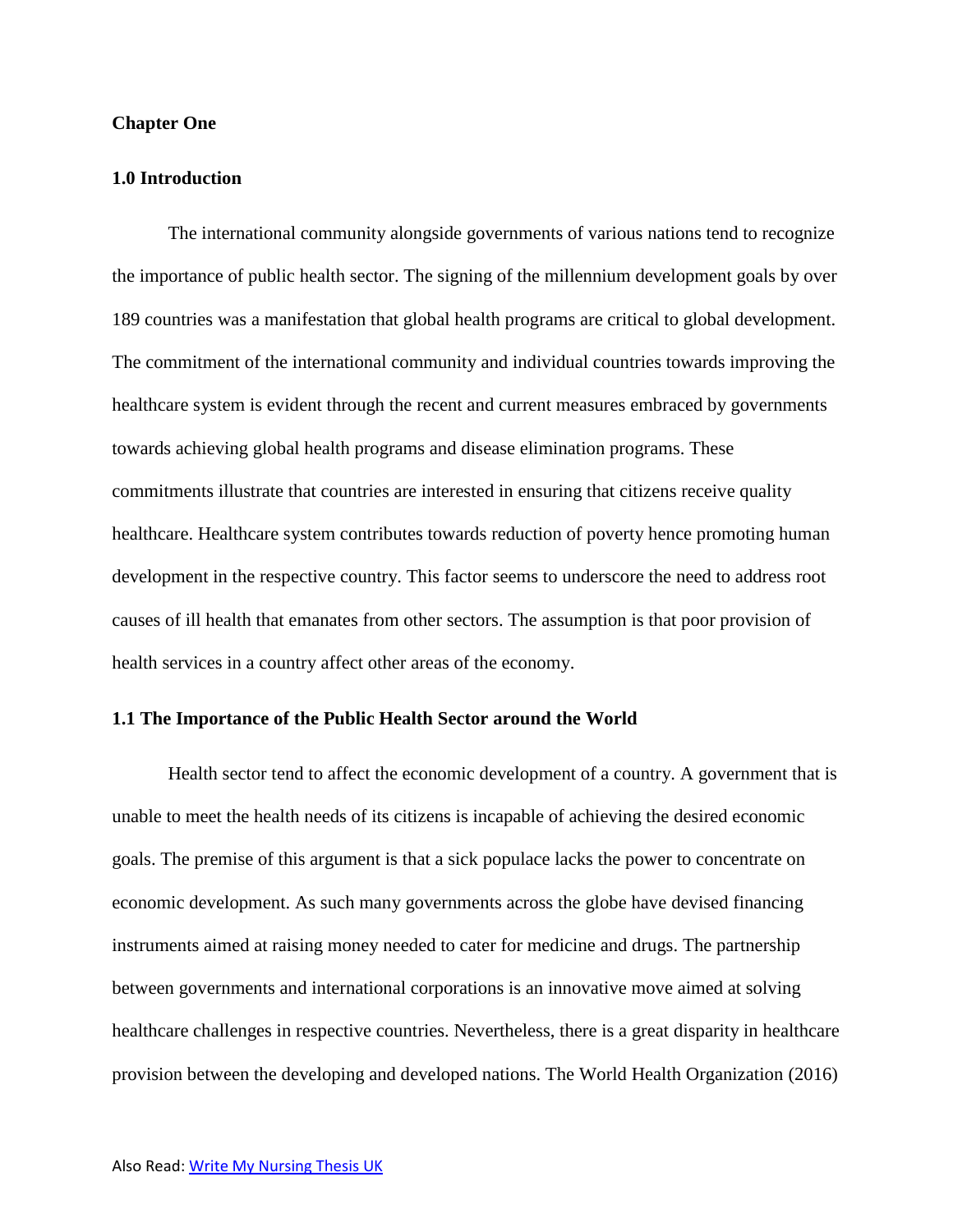notes that that developing nations are yet to attain the millennium development goals on the health.

The economic growth differences between the developed and developing countries are attributed to poor health and low life expectancy. Further, the effectiveness of the workforce is pegged on their health. In most instances, the developed nations have healthier and effective workforce because of the investment made in the health sector. The funding of health sector is another factor that permeate the differences in provision of health care services between the advanced and developing nations. The former has elaborate and innovative ways of funding the healthcare sector compared to the later.

## **1.2 The Healthcare Systems around the World**

There is a great variance in healthcare provision around the world. Nearly all the wealthy countries provide quality universal healthcare services to their citizens. For example, in the United States, it is estimated that up to a quarter of all deaths in hospitals are preventable. Hospitals however fail to prevent them due to issues such as lack of follow-up of laboratory results, exposure to unnecessary risks among other factors. In a country such as Saudi Arabia, that is still in the process of improving its health services to match those offered by first world countries, these issues are all too common. They point to an inherent lack of quality management and emphasis on quality of services offered by general hospitals (Weiner, 2006).

The developed countries like United States provide optimal healthcare to their citizenry. It is noted that the citizens enjoy high quality healthcare services that are coordinated by the government through the strong public health system. The governments in the developed nations emphasize that all healthcare facilities, professionals, private and public buyers should embrace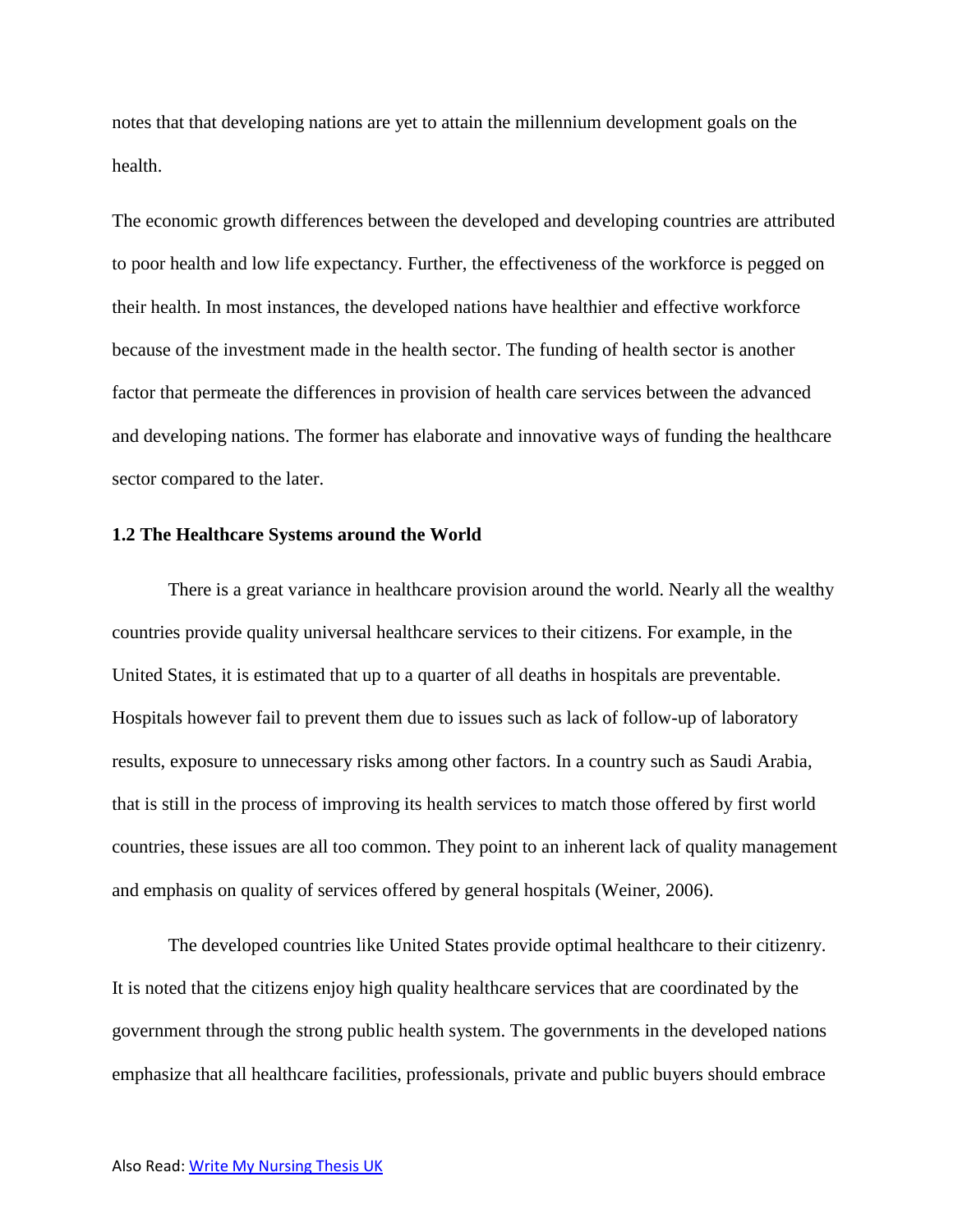the explicit purpose to constantly avert the burden of illness, injury and improve health services to the citizenry. Contrastingly, the public healthcare sector of the developing countries still face a number of challenges including inadequate public health facilities, inadequate drugs, vaccines, and technology. The government investment in the public healthcare in terms of building hospitals, buying equipment, drugs, and hiring of medical professionals tend to affect the quality of healthcare services delivered both in private and public hospitals in the developed and developing nations.

The developed world use technology to provide health services to their population. It is noted that technology enhance the processes of disease prevention, detection and treatment. Nevertheless, the application of technology tends to vary between the developed and developing countries. For example, in the developed world, the use of electronic records is advanced and sharing of health information is much easier. As such, provision of health care services in such countries is fast. On the other hand, the developing countries are on the path of embracing technology.

The health sector of both developed and developed nations consists of the hospitals, clinicians, healthcare facilities, health insurance plans, and purchasers of healthcare services all operating in various groups. Some of these groups operate as public entities whereas others operate in the private sector as non-profit making and for profit making organizations. The health sector also has regulators that work in collaboration with other government entities to ensure that public and private healthcare facilities deliver health services to the citizens.

The world has witnessed increased in life expectancy and decrease in mortality rate in the last 40 years than during the previous 4000 years. It has been demonstrated that the developments in the healthcare industry have contributed to the above mentioned gains.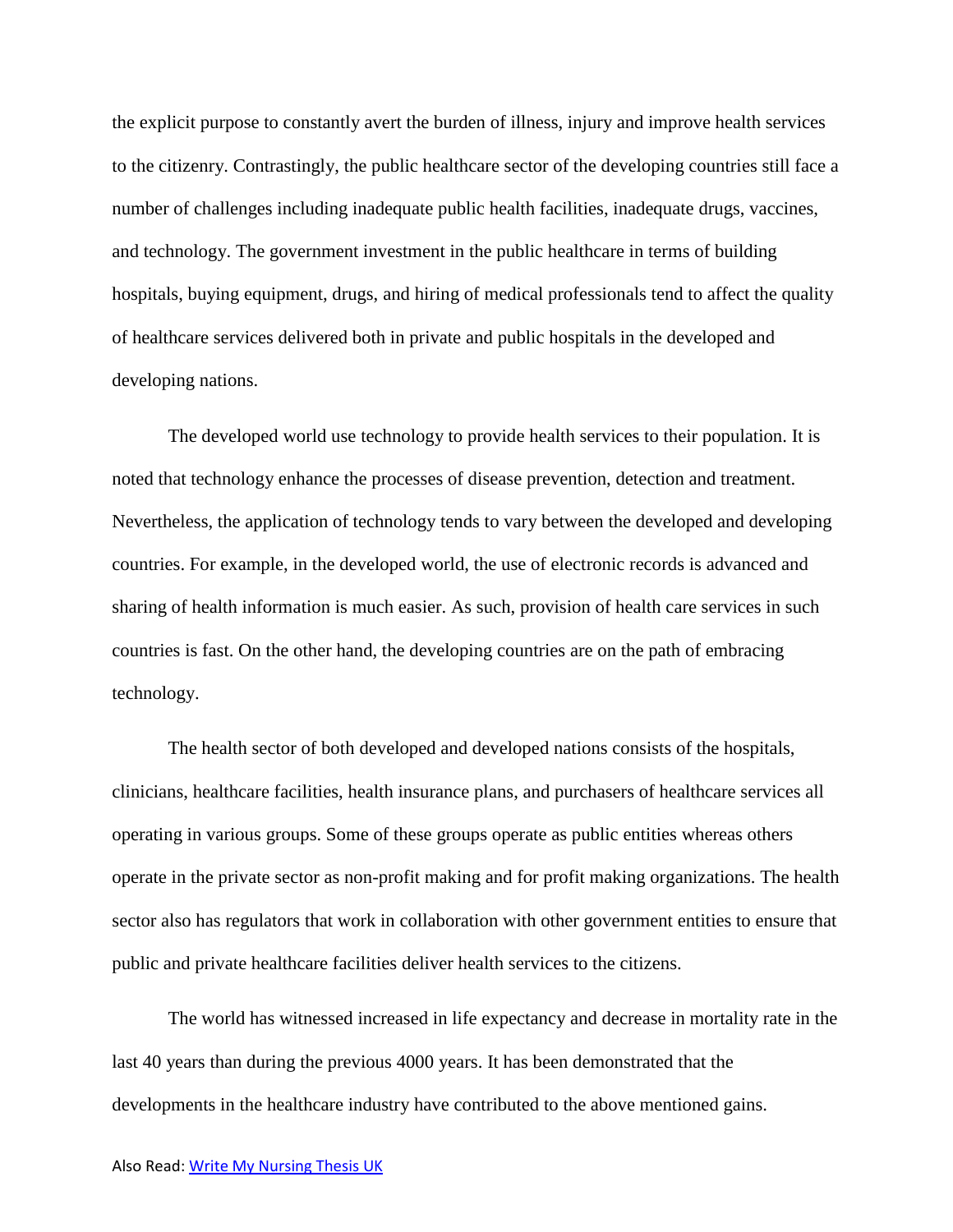However, there is a glaring disparity in healthcare provision between the first world countries and the developing countries. The first world countries like the United States have invested heavily in healthcare equipment, facilities, and human resources. This investment largely affects the quality of healthcare services offered in the general hospitals. On the other hand, developing countries such as Saudi Arabia are yet to equip their general hospitals with facilities, equipment, and human resource that match the standards of the developed world.

## **1.4 The Theories and Models Used for Quality Management Systems**

Quality management was traditionally developed in the industrial organizations in mind. Today, the concept transcends the industrial settings to hospital setting. The management models for hospitals unlike those applied in industrial organizations consider situations in which hospitals operate. According to Nelsen and Daniels (2007), quality management system as a formalized approach that has structures, responsibilities, and procedures necessary to attain effective quality management. The quality management is meant to direct and control organizational activities with respect to quality. The definition of quality management system underscores the fact that interactions between components are as important as components themselves.

The formal structure of the organization plays an instrumental role in realization of quality management. The public and private hospitals have formal structures that help in defining their operation, services and activities. The system consist of various components designed to perform specific functions. The arrangement and responsibilities assigned to various components affects the quality of services offered by the hospital. The developed nation emphasize the value of engaging the leaders of hospitals in improvement of quality services. It is emphasized that collaboration among staffs is crucial to delivery of effective services in both public and private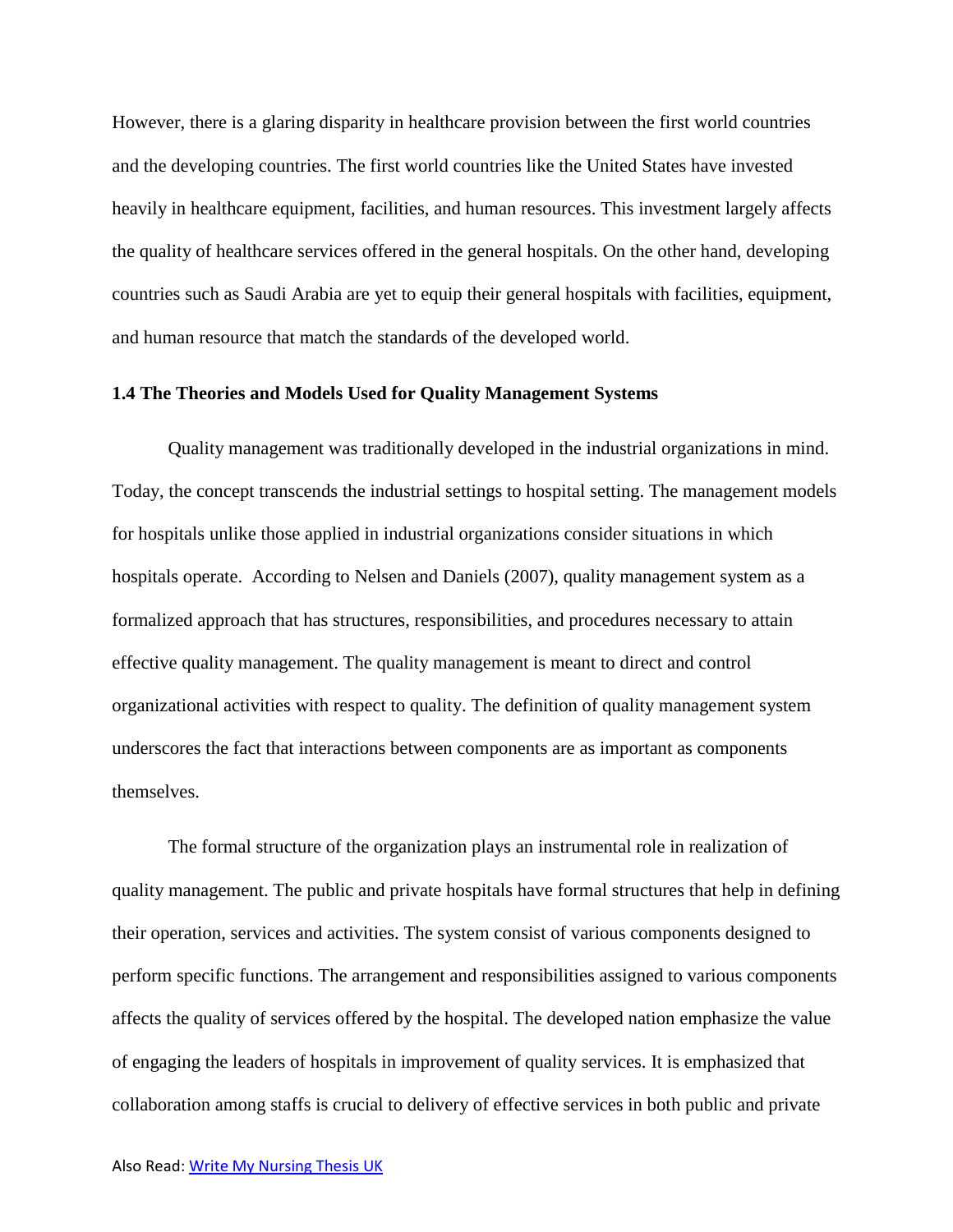hospitals. Initiatives aimed at realizing quality management include engaging hospital staffs in continuous improvement. Other approaches include conducting internal and external reviews for funding and accreditation. The preparation of hospital staffs towards attaining quality management is a critical step towards improving the quality of healthcare services delivered in both public and private hospitals.

#### **1.5 What are the Main Causes of Deaths?**

The World Health Organization (2016) report shows that 56.4 million people died in 2015. More than half of these deaths were caused by the ten main causes. The Ischemic heart disease and stroke account for 15 million deaths in 2015. These diseases have been the main causes of death in the past 15 years. The report further reveals that chronic obstructive pulmonary disease claimed 3.2 million lives, lung cancer killed 1.7 million people, and diabetes 1.6 million people. The lower respiratory infections caused 3.2 million deaths worldwide, diarrhea caused 1.4 million deaths and tuberculosis caused 1.4 million deaths. Road injuries account for 1.3 million deaths in 2015.

The World Health Organization (2016) attribute the above deaths to working or living in unhealthy environments. The environmental risk factors are air, water, and soil population, chemical exposures and ultra violet radiation. Non-communicable contribute to as much as 8.2 million deaths. These conditions include stroke, heart disease, cancer, and respiratory disease. It is thought that increase in access to water and sanitation contribute to decline in deaths caused by diseases such as diarrhea, malaria and related to poor water or waste management.

The mortality rate largely vary between high income and low income countries. The World Health Organization (2016) reveals that in high income countries, more than two thirds of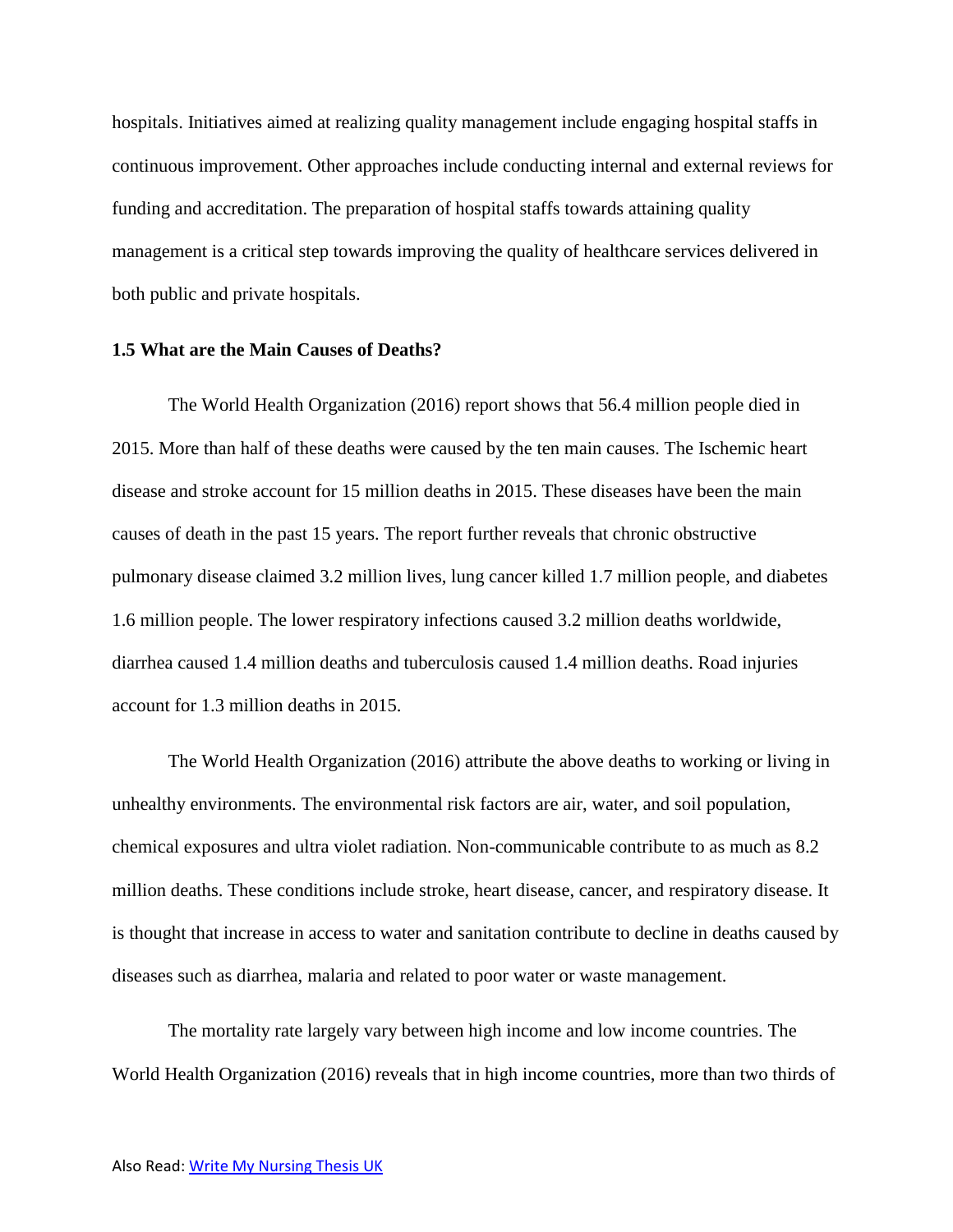the population live beyond 70 years and often succumb to chronic diseases such as cardiovascular disease, cancers, diabetes, and lung disease. The mortality pattern in the middle income countries is nearly similar to the pattern in the high income nations. Almost half of the population attain the age of 70 years and major causes of deaths are the same as those in the high income nations. Tuberculosis, HIV/AIDS and road injuries add into the list of major causes of death. The mortality pattern tend to differ in low income countries where the major cause of death is infectious diseases including lung infections, malaria, tuberculosis, HIV/AIDS, and diarrhea disease. The population that manage to attain 70 years is only a fifth. Complication at child birth remain the leading cause of death in the low income countries.

#### **1.6 Which Parts of the World Suffer Most Deaths?**

The environmental related diseases tend to kill more young children and order people than other categories. The children under 5 years and adults aged 50 to 75 years are the most impacted by the environmental related diseases. About 1.7 million children under 5 years and 4.9 million adults falling between the ages of 50 to 75 years die yearly from the environmental related diseases. These deaths could be prevented through better environmental management.

The death rates across the globe varies widely according to regions. Some regions register more death rate than others. Low and middle income nations in South East Asia and Western Pacific Regions witnessed largest environmental related deaths in 2012 totaling to 7.3 million (World Health Organization, 2016). They were mostly attributed to indoor and outdoor air pollution. Africa region register 2.2 million deaths annually, Americas region record 847,000 deaths annually, Eastern Mediterranean register 854,000 deaths annually, 1.4 million deaths in European region, 3.8 million deaths annually in South East Asia Region, and 3.5 million deaths annually in Western Pacific Region. From the distribution of death rates per region, apparently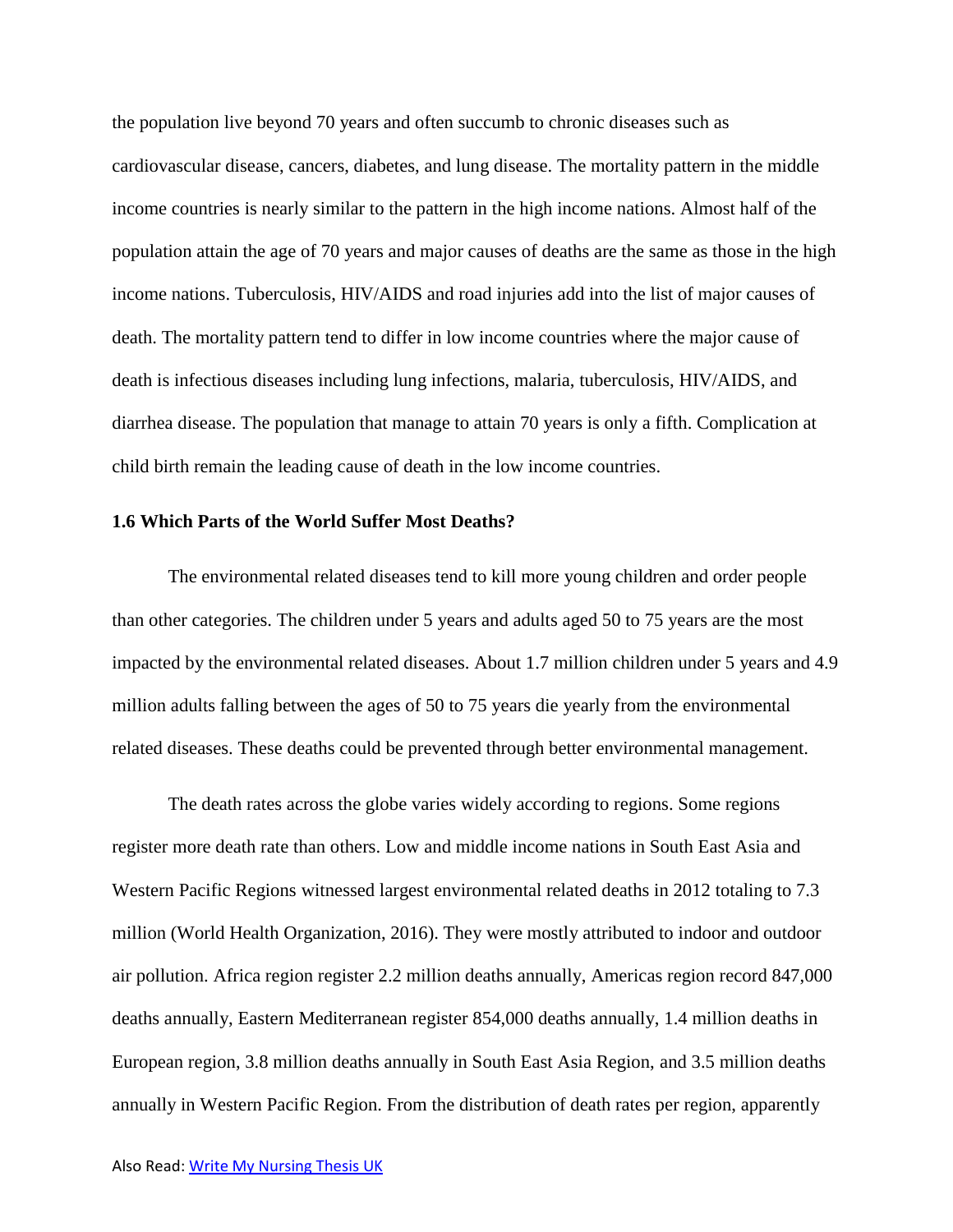the low and middle income nations are the worst hit with all types of disease and injuries related deaths.

The countries in the gulf region fall among high income countries. As such the mortality rate in the gulf countries is expected to differ from those in low income countries. Road traffic injuries is the leading cause of adolescent deaths worldwide, among female and male and younger (120-14) and older 15-19) age groups (Makadma, 2017). In the Gulf region, the leading cause of death among adolescents is road carnage. The mortality rate in this region is similar to those in high income Western countries like Canada, United States, and Australia. It is reported that the top four causes of the death in high income countries are self-harm (suicide), congenital anomalies, and leukemia, and drug use disorders. In low income countries like the Mediterranean region, the main cause of death among the adolescents is war (Makadma, 2017).

## **1.7 The Problems and Challenges Facing the Kingdom of Saudi Aribia General Hospitals**

In the second half of the last century, Saudi Arabia effected a number of drastic reforms in the healthcare sector ranging from developing the healthcare system to building necessary infrastructure. The Saudi Arabian government has demonstrated its commitment to improving public healthcare provision through providing universal healthcare, increasing the budgetary allocation for health sector, providing free universal healthcare, and equipping the public hospitals with specialist. These developments are instrumental to delivery of quality healthcare to the citizens. The general public hospitals in Saudi Arabia meets 20% of the healthcare needs whereas the private sector meets 21% of the remaining needs (). The Saudi Arabian government is on the forefront in pushing for quality improvement in the health sector.

Despite the government effort to improve public healthcare in Saudi Arabia, the sector is still facing a number of problems and challenges. The public hospitals in this country are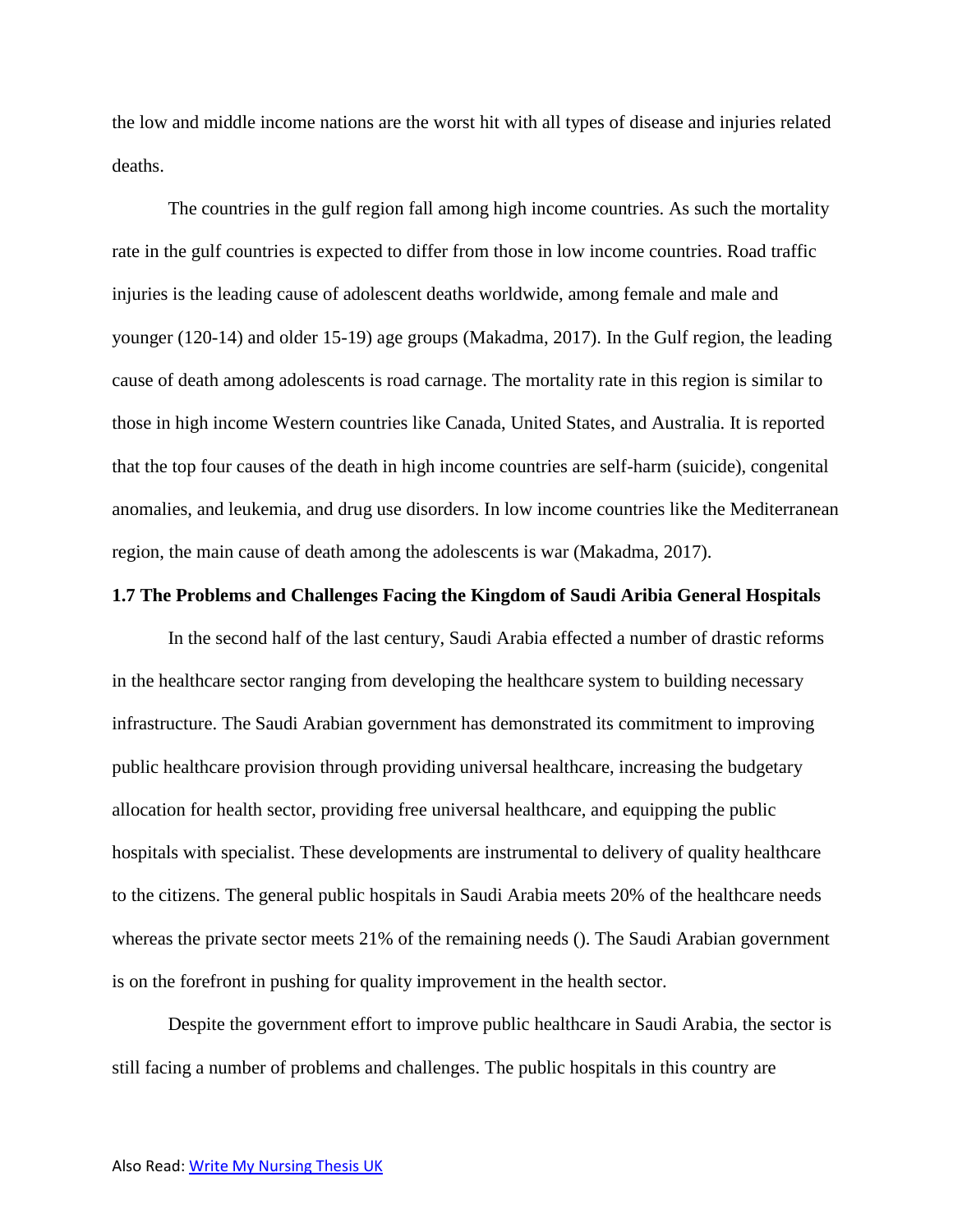concentrated in the densely populated cities of Riyadh, Jeddah, Makah, Damman and Qasim. While the move to concentrate the healthcare facilities in the densely populated cities aims at address the healthcare needs of the urban residence, ethical challenges have been reported in these healthcare premises. They range from patients' waiting time for medication, delay or lack of compensation stemming from cultural differences, communication barrier between the purchasers of healthcare services and healthcare professionals, and issues associated with eligibility of healthcare.

The dense population in the cities tend to make provision of healthcare in the public hospitals strenuous to the government because of the overwhelming numbers of patients seeking medical attention. The public healthcare facilities cannot sustain the high number of patients seeking the medical services. As such Saudi Arabian government has tried to demystify the challenge by building healthcare centers alongside general hospitals. The creation of the regional health centers aims at reducing pressure on the general hospitals in the cities.

The Saudi Arabian government has tried to address the increasing pressure on the ministry of health services by decentralizing health services and the autonomy of the public hospitals. Nevertheless, functions of regional directorates are adversely affected by lack of individual financial budgets to execute their mandate (World Health Organization, 2016). The proponents of giving autonomy to the public hospitals believe that the move sets the precedence for privatization of the public hospitals.

Public hospitals in Saudi Arabia are facing poor performance of the nursing services. It is argued that a considerable number of qualified medical staff in Saudi Arabia migrate to Western nations an aspect that deprive the country of its needed workforce in the health sector. The medical staff leaving for the Western countries site better opportunities and training facilities.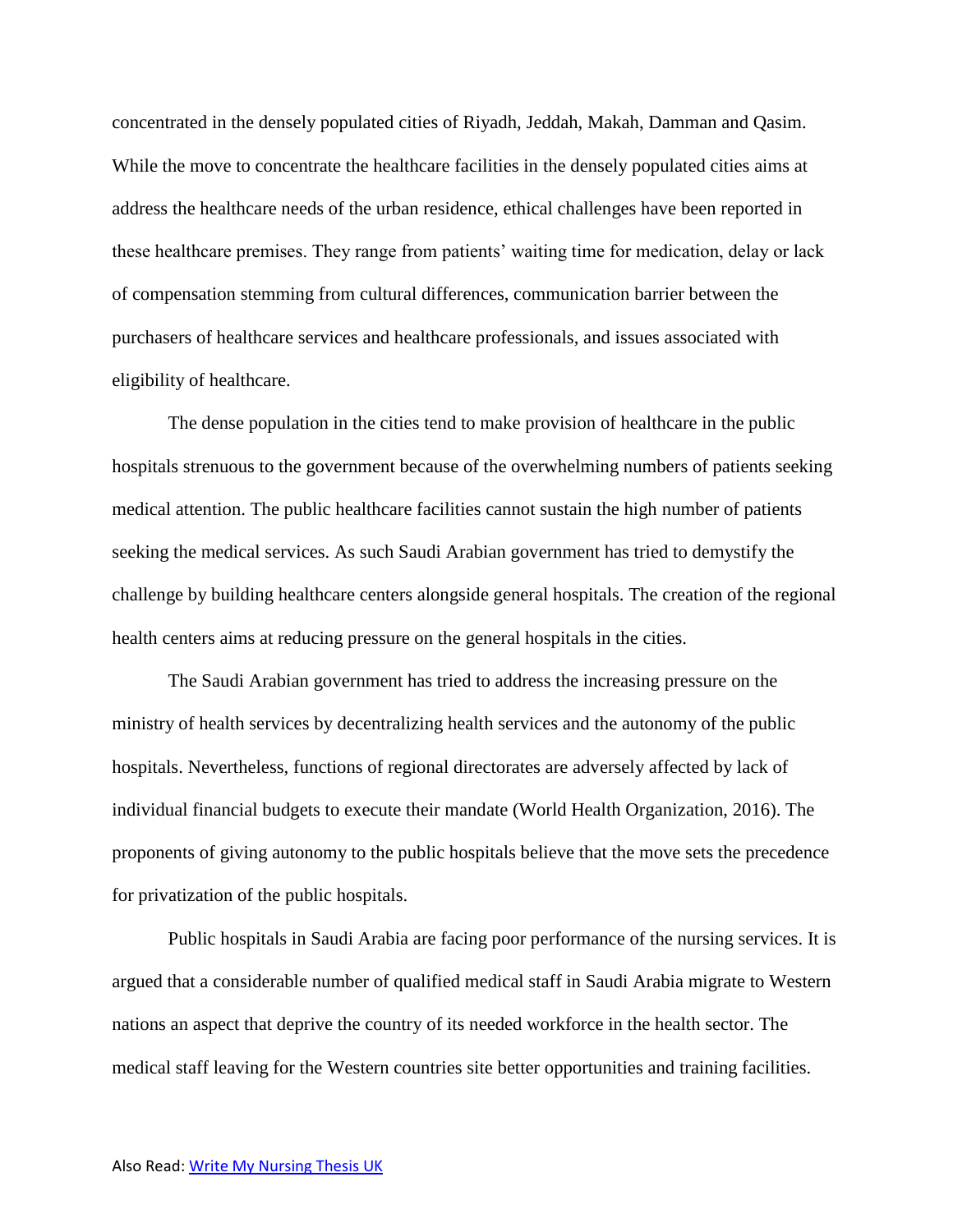Saudi Arabia is facing nursing shortage in the public hospitals. World Health Organization notes that the perception of the nurses is a major factor that contributes to shortage of nurses in the country. This has a considerable impact on the provision of health care services in the country. The nurses play most roles in the healthcare setting, thus their absence often impact the quality of care given to the patients. Other issues related to nurses are low pay in contrast to their physician counterparts, long working hours and strict cultural norms that limit the extent to which female nurses can discharge their roles. Studies show that long working hours and rotational shifts are major deterrents to joining the nursing career in Saudi Arabia (Alkabba, Hussein, Albar, Bahnassy, &Qadi, 2012). This culture has a negative impact on the staffing of medical professionals in Saudi Arabia.

It is noted that hospitals across the country face shortage of nurses which in turn compromise the health care services offered in these facilities. The quality of healthcare service offered by both public and private hospitals depend on the medical workforce in the respective hospitals. As the number of medical staff reduces, their ability to offer medical services also reduces. In some instances, inadequate staffing of nurses and other medical staff deprive the patients the right to receive health services. Some studies indicate that nurses in the public hospitals sound more frustrated and disappointed compared to their counterparts in the private hospitals because they are overwhelmed by amount of work and lack of opportunities and services (Lamadah& Sayed, 2014).

The public hospitals in Saudi Arabia offer free or subsidized health services to the citizens. This situation makes the public hospitals attractive to the citizens. The current population growth has made access to public hospitals difficult of the high competition for the services. The shortage of the public health services has led to increase in demands for the private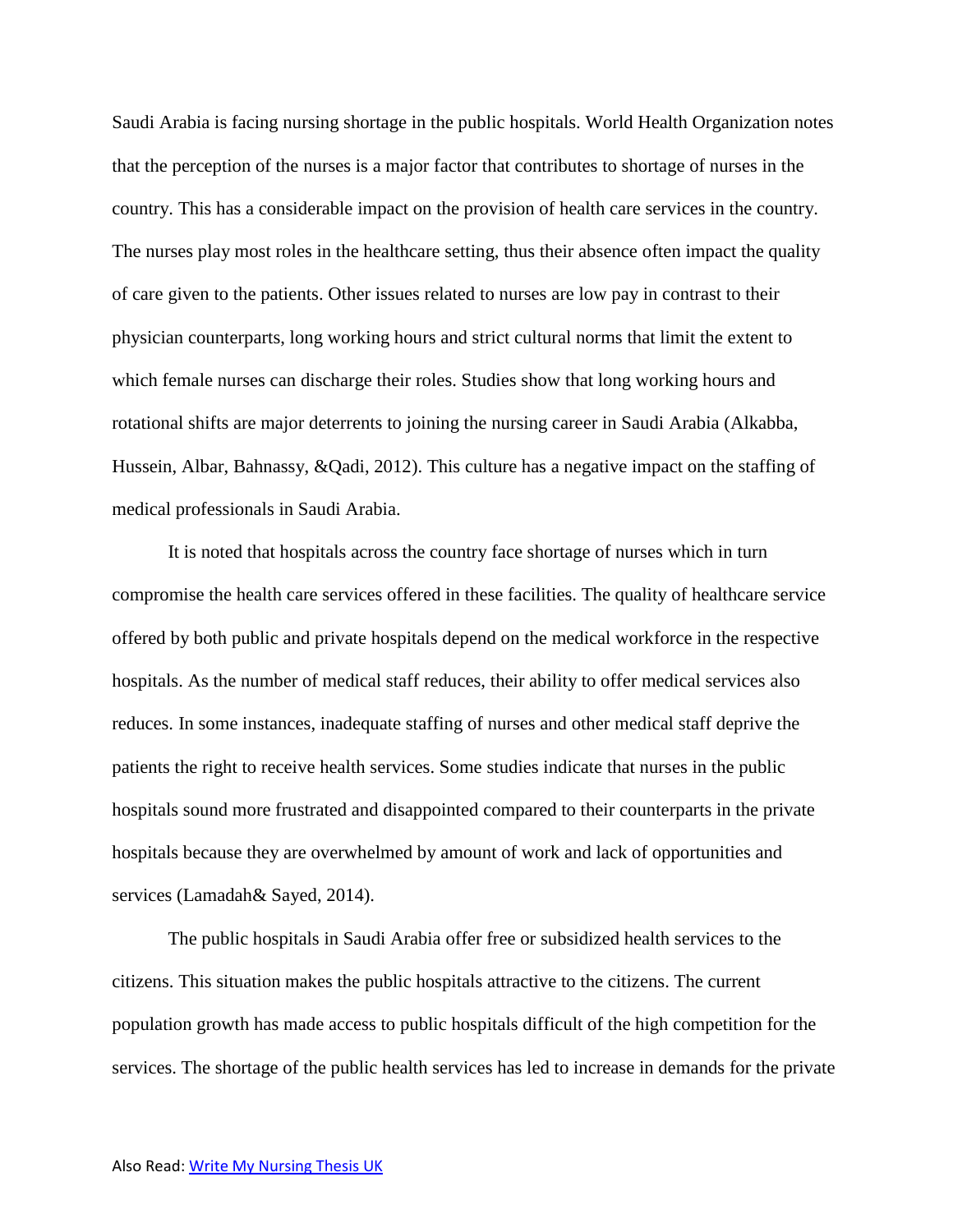health care. Additionally, the opportunities offered to the nurses by the private hospitals make them attractive to the nursing staff as opposed to the public hospitals where they complain of frustrations and numerous challenges.

The public hospitals in Saudi Arabia also face the challenge of poor working conditions. According to Lamadah and Sayed (2014), these themes are associated to several work related factors including gender based issues, long working hours, and rotating shifts that relegate nursing as socially unacceptable carrier. The present shortage of nursing staff expose those working the public hospitals to work for long hours contrary to the traditional working hours of about 6 to 8 hours in a day. The nursing staff also face the challenge of increased workload which is associated with high population of patients that seek medical services in the public hospitals.

The World Health Organization (2016) note patients face the challenge of accessibility when seeking health care services in the public hospitals. The accessibility of public healthcare is affected by factors such as distribution pattern of public hospitals to the populace, allocation of medical staff to the existing public hospitals, and cooperation between the related sectors. People experience long waiting lists which in turn influence the death rate in the country. The rural areas are the most affected by this factor. The services to the disadvantaged groups such as adolescents, the elderly, and people with disability in rural areas in poor among the public hospitals. This disparity in provision of health care services to the citizens affect the fight against diseases and realization of the global health goals.

The above listed challenges and problems facing the Saudi Arabian public hospitals are suggestive that the country has a long way to go in terms of improving and proving quality health care services to the citizens. Scarce public healthcare facilities make it difficult for the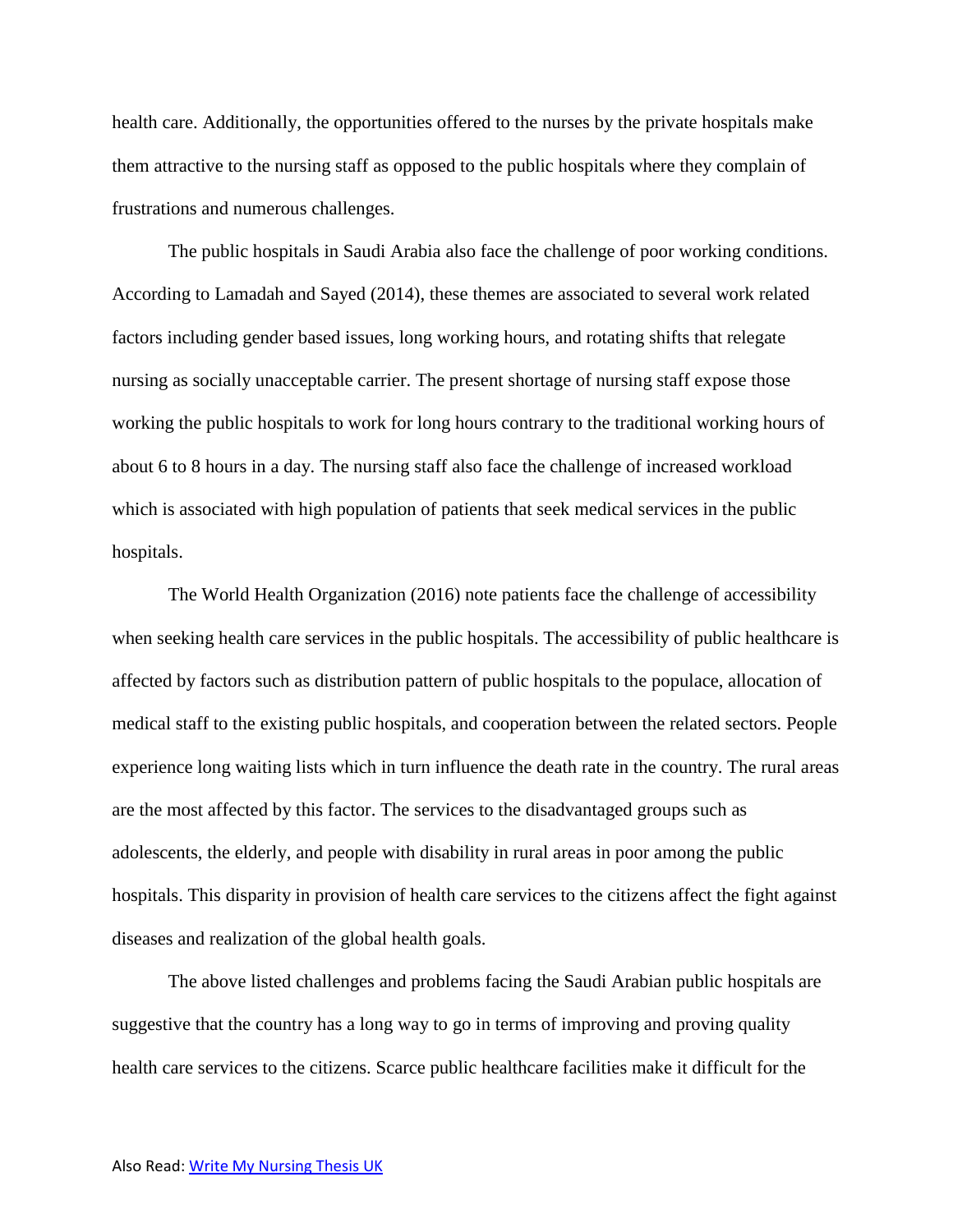ministry of health to meet the health care requirements for its citizens. Attempt to improve the provision of public healthcare services require a multifaceted approach that incorporate the contribution of all the stakeholders in the public sector. The premise of this argument is that cooperation among the stakeholders in the public and private sector would enable the ministry of health to address the challenges and problems facing the healthcare sector. Allocation of funds to the respective public hospitals without addressing the issue of nursing staffing would deny the citizens the right to access quality healthcare services in the public hospitals.

The gulf countries (Bahrain, Kuwait, Oman, Qatar, United Arabs Emirates, and Saudi Arabia) have low proportion of youths compared to other Arab countries and higher compared to the youths' population in advanced countries. The services dedicated to the youthful population in the gulf region is not proportional to their population size. It follows that they face overcrowding and competition for the a few public and private hospitals within their periphery. Nevertheless, studies show that adolescents need medical attention according to their developmental stage. The inadequate distribution of healthcare facilities in the gulf region is primary responsible for the inaccessibility of public health services to the youths (adolescents) in Saudi Arabia and other gulf countries.

#### **Chapter Two**

## **2.1 Introduction**

This chapter focuses on literature review of health care management system, especially in general hospitals in KSA. The review also presented the historical background of health care management system, explored different models of health care management systems and presented a description of management strategy for this study.The review also contrasted the health care management system in developed and developing countries such as KSA.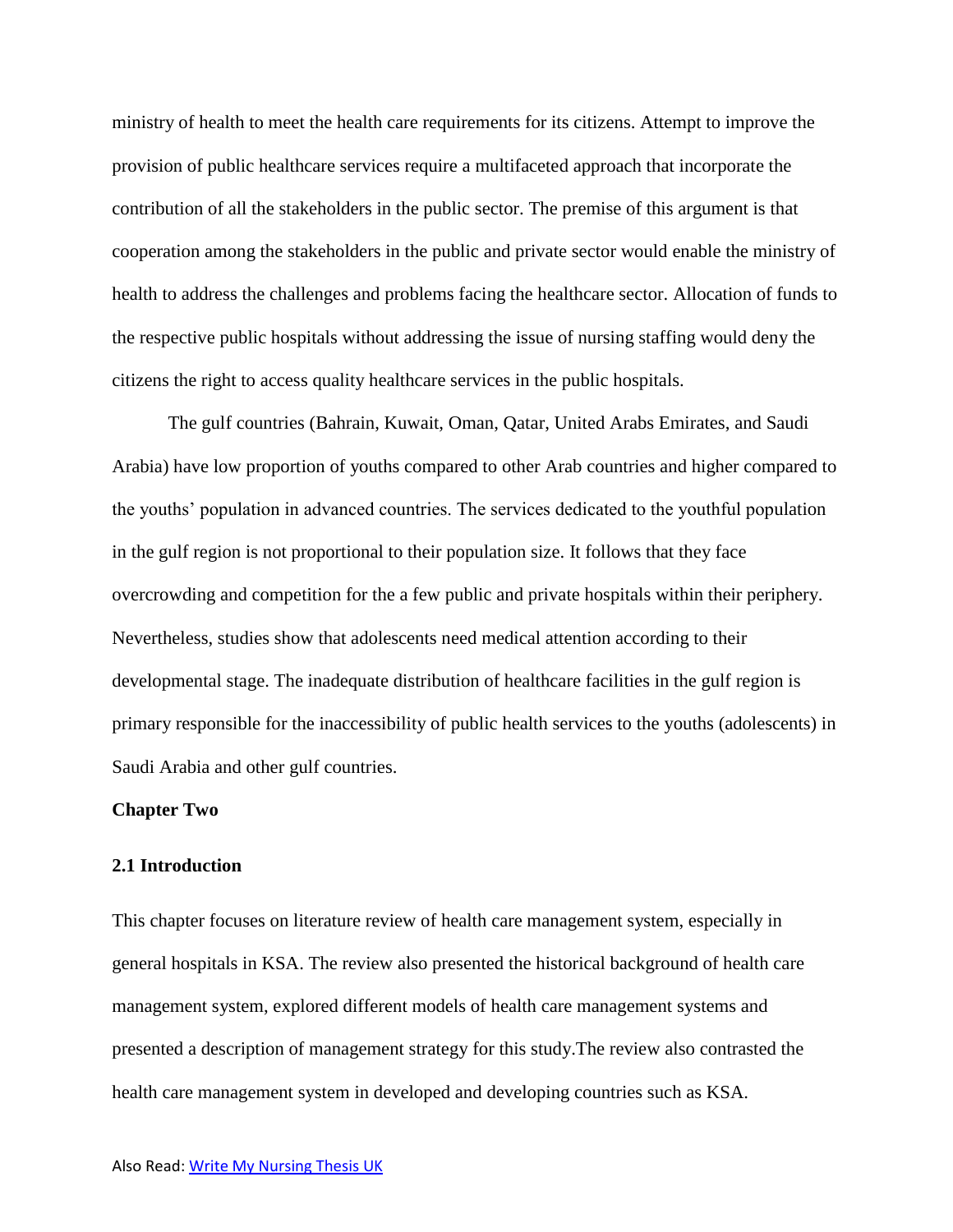#### **2.2 Importance of Healthcare Sector**

A considerable volume of literature exist concerning the origin, importance, and reforms in healthcare sector. These studies focus on the contribution of healthcare sector to the well-being of the society, social and economic growth and development. All countries tend to invest in health sector and allocate a significant amount of the budget in ensuring that their citizens receive health care services. This trend underscore the importance of health care sector in a country. It is argued that the primary function of the healthcare sector is to save lives. People are susceptible to falling ill, succumbing to injuries, or contracting diseases despite the fact that prevention mechanism exist. As such, the healthcare sector across the globe help in improving life expectancy by saving lives apart from ensuring that the society remain healthy.

A research on the importance of healthcare sector point on its contribution to the life expectancy across the globe. Life expectancy refers to the average death pattern of a given population. The mortality rate vary across the globe with some countries exhibiting high life expectancy while others show low life expectancy. A quick look at the life expectancy level across the globe reveals that the low income countries have low life expectancy whereas the high income countries have high life expectancy. The global life expectancy according to the World Health Organization (2015) was 71.4 years. The female life expectancy is 73.8 years and male 69.1 years.

The life expectancy pattern further varies according to regions. The World Health Organization European Region has the highest figure of 76.8 years and African Region has 60 years. Studies indicate that the Arab World have made considerable gains in healthcare provision which in turn has contributed to increase in life expectancy. Most Gulf Countries including Saudi Arabia have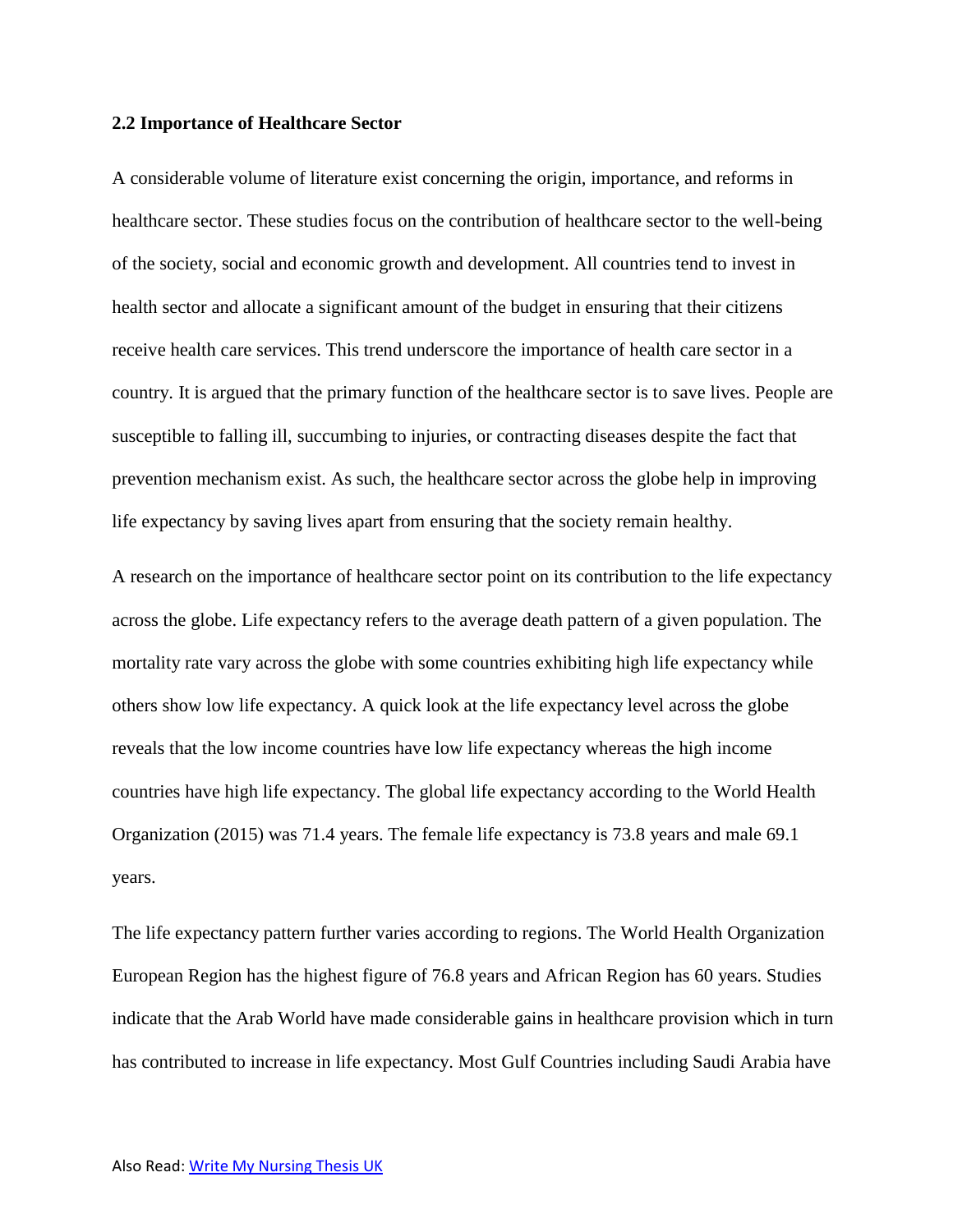a life expectancy of over 70 years. These countries attribute this development to advancement in provision of healthcare services. From this figures, women tend to live longer across the globe. Studies tracing the origin of health sector also underscore the importance of the sector to the well-being of the society. Some authors note that ill-health affect individual productivity, limit job prospects, and significantly reduce human capital development. Within this sense, healthcare sector has an instrumental bearing on the economic growth of a nation. It is argued that individual contribution to the economic activities affects the overall economic growth. However, a sick society cannot devote her efforts to economic activities because illnesses impairs individual productivity.

Health has become a social goal in many countries across the globe including Saudi Arabia. This is evident through the treatment that many countries give to the issue of public and private health care provision to the citizens. There has been political and historical commitment to viewing healthcare as a social goal through creating legislation that prioritize healthcare budget. Like other social welfare programs, health sector is perceived by many countries as the driver of other aspects of life including social, political and economic development. For example, Saudi Arabia has increased its budget in healthcare sector over the last decade. This demonstrate the importance and commitment of the country to improve the lives of its citizens.

Healthcare sector has led to the improvement of health outcomes of the poor, indigenous, and the rural populace. The provision of healthcare services to places that were traditionally unreachable has led to improvement in child mortality rate. Studies reveal that infant mortality rate of the indigenous groups in Australia and Canada compared to the non-indigenous people varied considerably with the later registering low infant mortality rate. The variance borders on the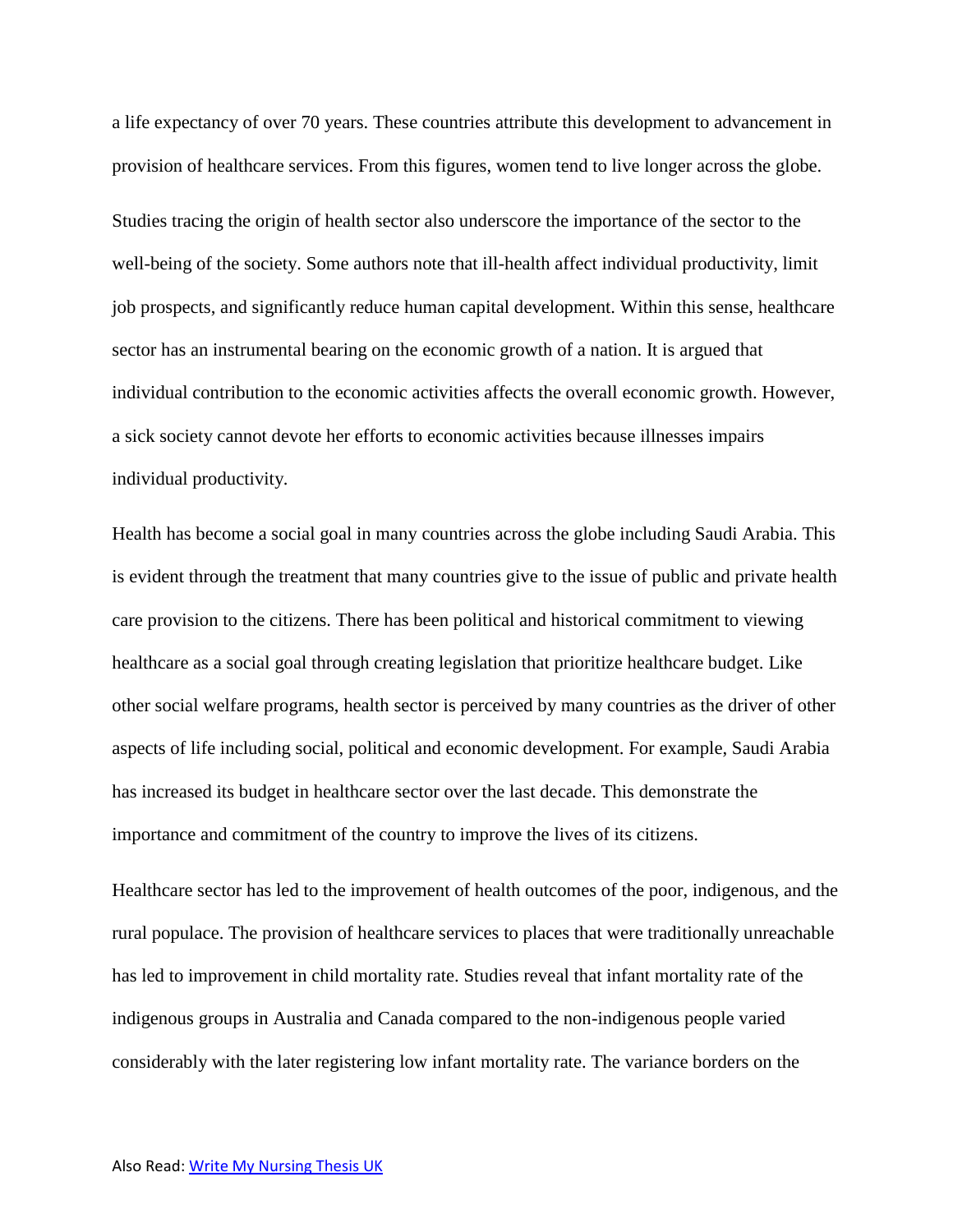availability of healthcare services to these populations. It follows that the world population that has easy access to healthcare services tend to project improved health outcome.

The healthcare sector plays an instrumental role in closing the inequality gap. The fight against poverty has been premised around factors that hinder social and economic development. The key assumption is that a sick nation is incapable of meeting the needs of its population. Some studies show that increase in provision of healthcare services leads to decrease inequality levels. In this case, health sector plays a central role in ensuring that the haves and have-nots receive healthcare services.

## **2.3 Impacts of Health Sector in Population Growth**

The health sector of a country has a significant bearing on its population growth patterns. The demographic growth in the Arab world is attributed to high fertility rate and low mortality rate. The population grows faster when the fertility rate is high and mortality rate is low. The social culture of the Arab countries tend to encourage natural birth control system. This trend tends to be different from the birth control methods embraced in European nations. Studies show that population growth is dependent on the transition of fertility and mortality rate in addition to economic and political changes that affect the movement of people to a particular region. In this study, the provision or availability of health care services to the world population is viewed as a factor that contribute to population growth. The migration in the Arab World is low compared to the birth rate and mortality rate. As such, the growth of the population in the Arab World is largely dependent on the healthcare provision.

The development of healthcare services across the globe varies with some countries enjoying advanced healthcare whereas others as still on the road towards building of effective healthcare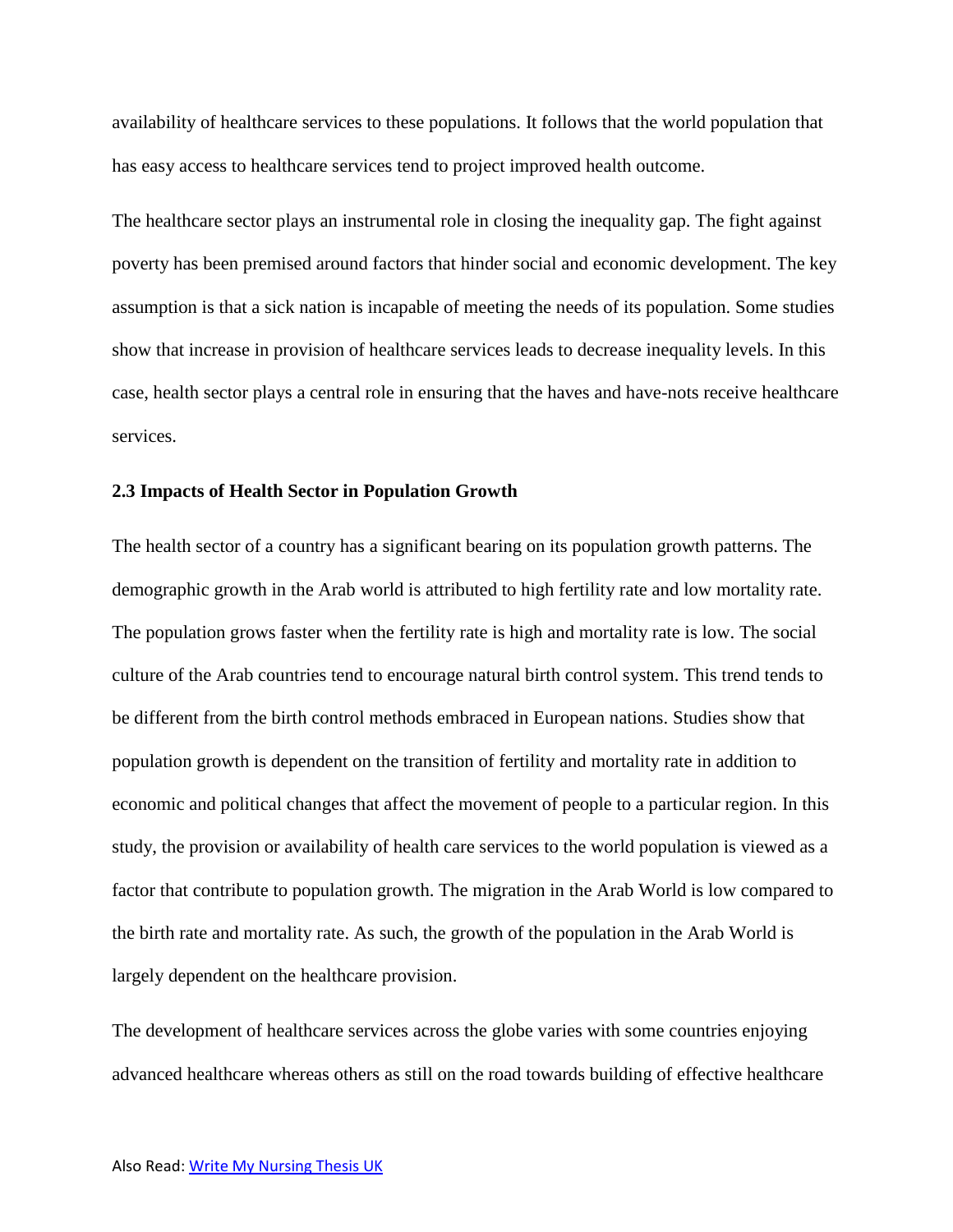system. In high income countries, especially the European nations, there is advanced development of the healthcare sector in terms of availability of public and private hospitals, equipment, medical personnel, medicine and adequate funding. The Gulf countries fall under the high income nations, but the provision of healthcare services vary compared to the European nations.

#### **2.4 Importance of Health Sector in Terms of Investment in Healthcare Sector**

Governments across the globe acknowledge the fact that investment in the health sector saves lives and extends to affect the entire economy. Countries treat health care expenditure as a component of human capital alongside education. The premise of this proposition is explainable using the following theories. Firstly, expenditure in healthcare is seen as an investment in human capital and since human capital accumulation is an integral component of economic growth, an increase in health care expenditure should trigger growth in GDP. Secondly, the increase in expenditure in the health sector which is related to effective health intervention leads to increase in labor supply and productivity, which in turn increase GDP. These theories attempts to explain the variance in health care expenditure across the globe vis-à-vis the growth in GDP of the respective countries.

The investment in the health sector tend to vary with some countries investing more or less compared to their level of economy. Several factors could explain the variance in health care expenditure across the globe. The main factor defining health care spending in every nation is the function of the expenditure. It is estimated that in 2014, curative care and rehabilitative care services accounted for more than 50.0% of the present healthcare expenditure in most European Union member countries with the exception of Netherlands, Latvia, Bulgaria, Belgium and Croatia where the share in spending was less than half.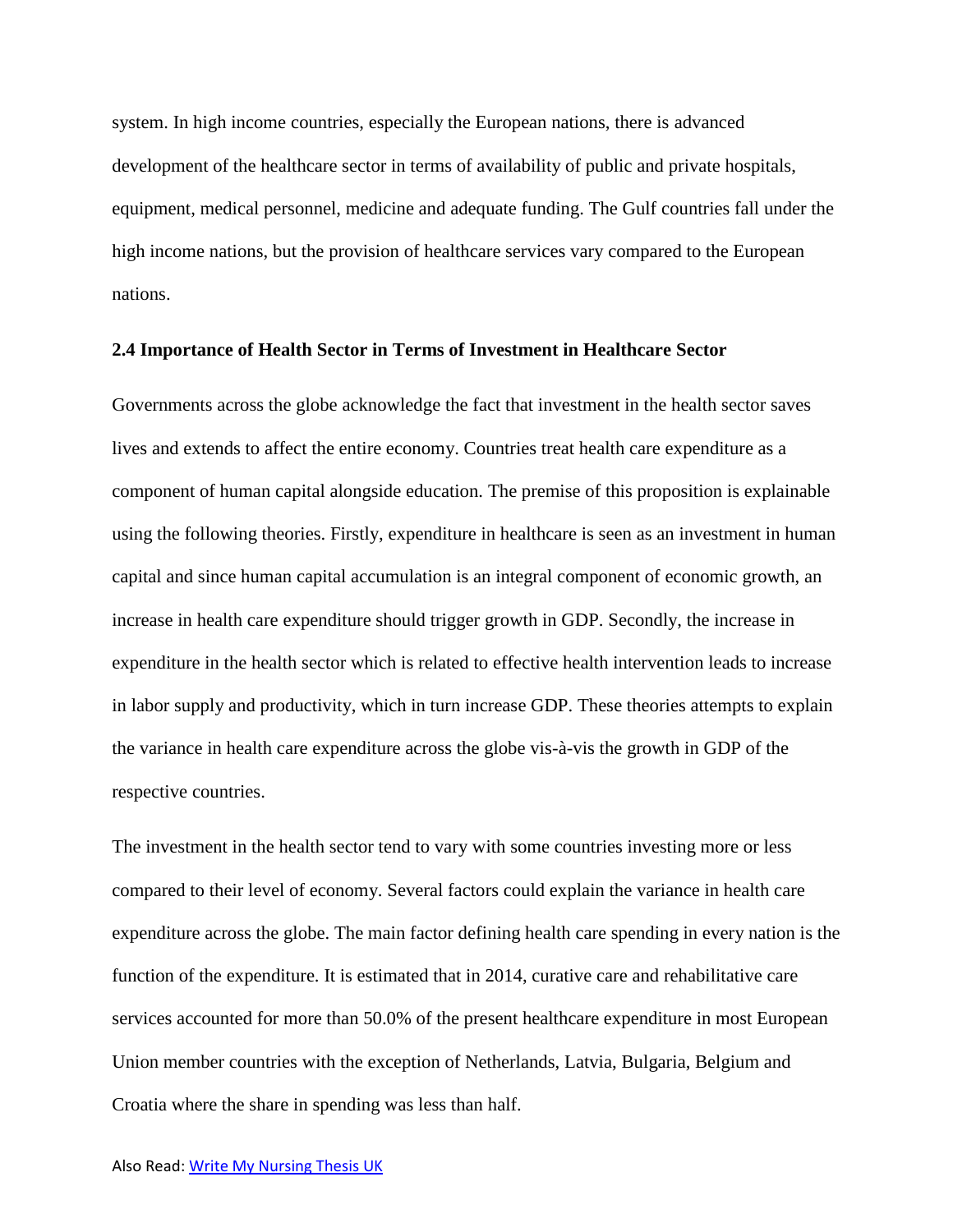Medical goods accounts for a quarter of total healthcare expenditure. These goods fall in the second largest function in healthcare however the degree of significance tend to vary across the European nations and the trend extends across the globe. Some states have the lowest share in terms of expenditure in medical goods. For example United Kingdom, Finland, Sweden, Netherlands, and Luxemburg that spend as low as 9.9% in buying medical goods. Contrastingly, some countries spend more in buying medical goods for example Greece, Lithuania, Croatia, Hungary, Slovakia, and Romania spent between 30-40% on buying medical goods. The spending in medical services account for less than 10% on current health expenditure in most European Union member countries.

A review of investment in the health sector by high income countries with respect to their gross domestic product (GDP) reveal that per capita health expenditure is over \$3000 on average whereas the low income countries is only \$30 per capita. Studies reveal that some countries spend more than 12% of their GDP while other spend less than 3% (Ke, Saksena, & Holly, 2011).

Health spending in the European nations differs from the Gulf countries. The spending in health across the European countries plummeted during the global financial crisis towards 2010. Afterwards, these countries started increasing their spending in the healthcare sector. Projection in the health spending shows that the European countries are witnessing an increase in spending in health by about 1% during 2014. Research reveals that the spending has remained stable in the post economic crisis in most European countries. This trend seems to contrast spending in health in the pre economic crisis when most countries spent more in health sector. Some nations have witnessed a drop in health spending in 2013. These countries include Greece, Italy, and Portugal. It is estimated that these countries would witness further fall in health spending. This could stem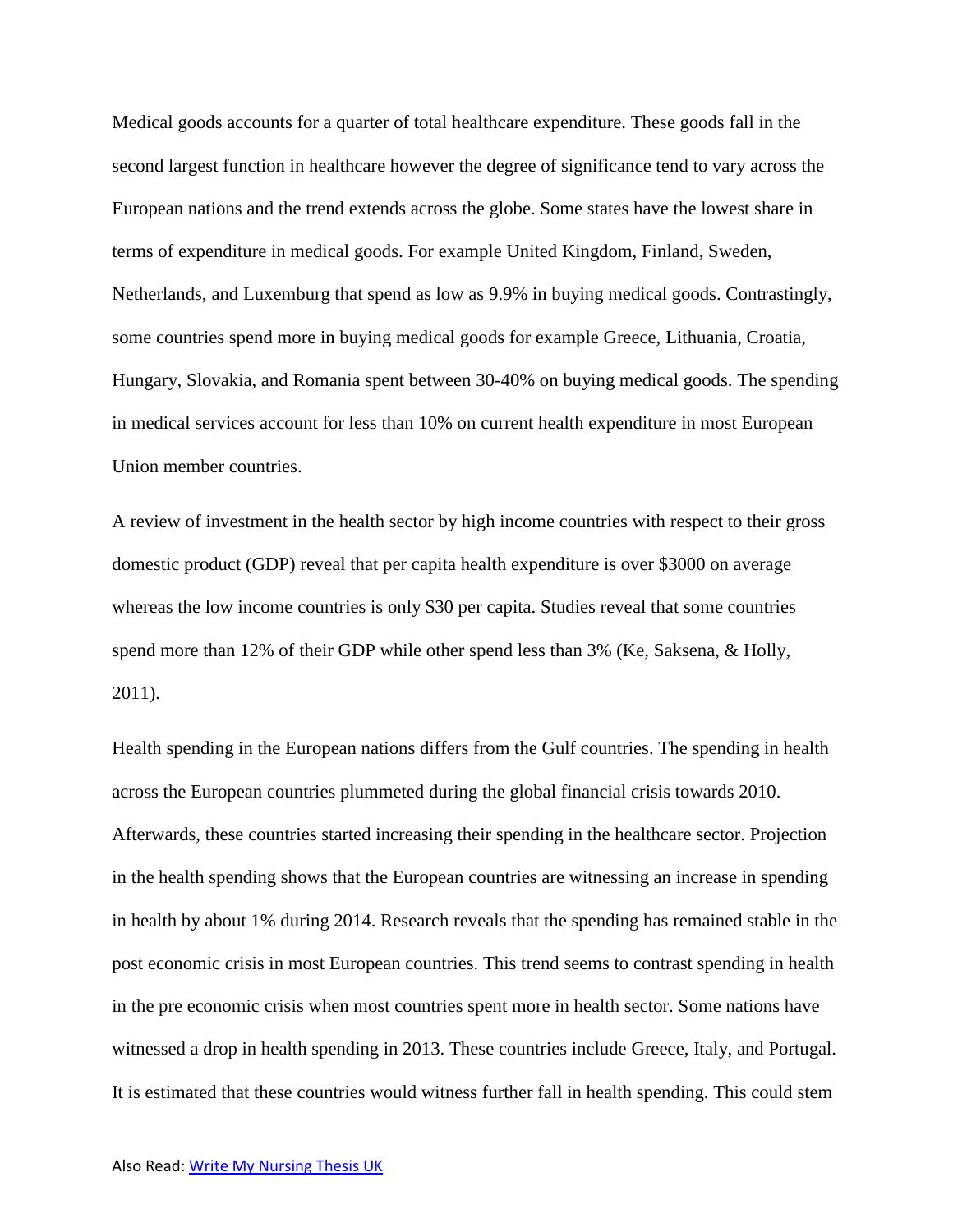from a number of factors including change in policy affecting the health sector. In this case, the amount which the government of a respective country spend in health tend to reflect her priorities.

The Gulf countries fall in the league of high income nations hence they share of the health problems experience advanced nations. These countries are struggling with the social burden of lifestyle diseases such as diabetes and cardiovascular conditions which are on the rise in the resent times. It is estimated that the health industry in this region is set flourish because of the preparation and attempts geared towards keeping the populace healthy. The spending of health in individual Gulf countries however remain varied. Available data reveal that the Gulf countries are striving to improve health care provision to their populace. Since 2010 Saudi Arabia has witnessed a constant increase in health care expenditure per GDP. In 2014, it spent 3.491% of its GDP in health expenditure down from 3.1% of the GDP in 2013. Compared to the European countries, the Gulf countries still spend less of the GDP in health care. A quick review at the expenditure pattern in 2014 shows that Australia spent 6.3% of GDP, Canada 7.4%, United Kingdom 7.6%, and United States 8.3% compared to Gulf countries such as Saudi Arabia 3.471, Jordan 5.2 Iran 2.8, and Iraq 3.3 (The World Bank, 2017).

The investment in the health sector influence the ranking of health sector across the globe. A review of the world health sector reveal that most high income countries rank higher in terms of quality health care provision to their citizens than the low income countries. In most instances, the high income countries have made massive investment in the health sector which in turn influence the quality of health care services offered and subsequent ranking. Interestingly, whereas the Gulf nations are among high income nations, their expenditure and ranking in health care is lower than the most European nations. This trend borders on a number of factors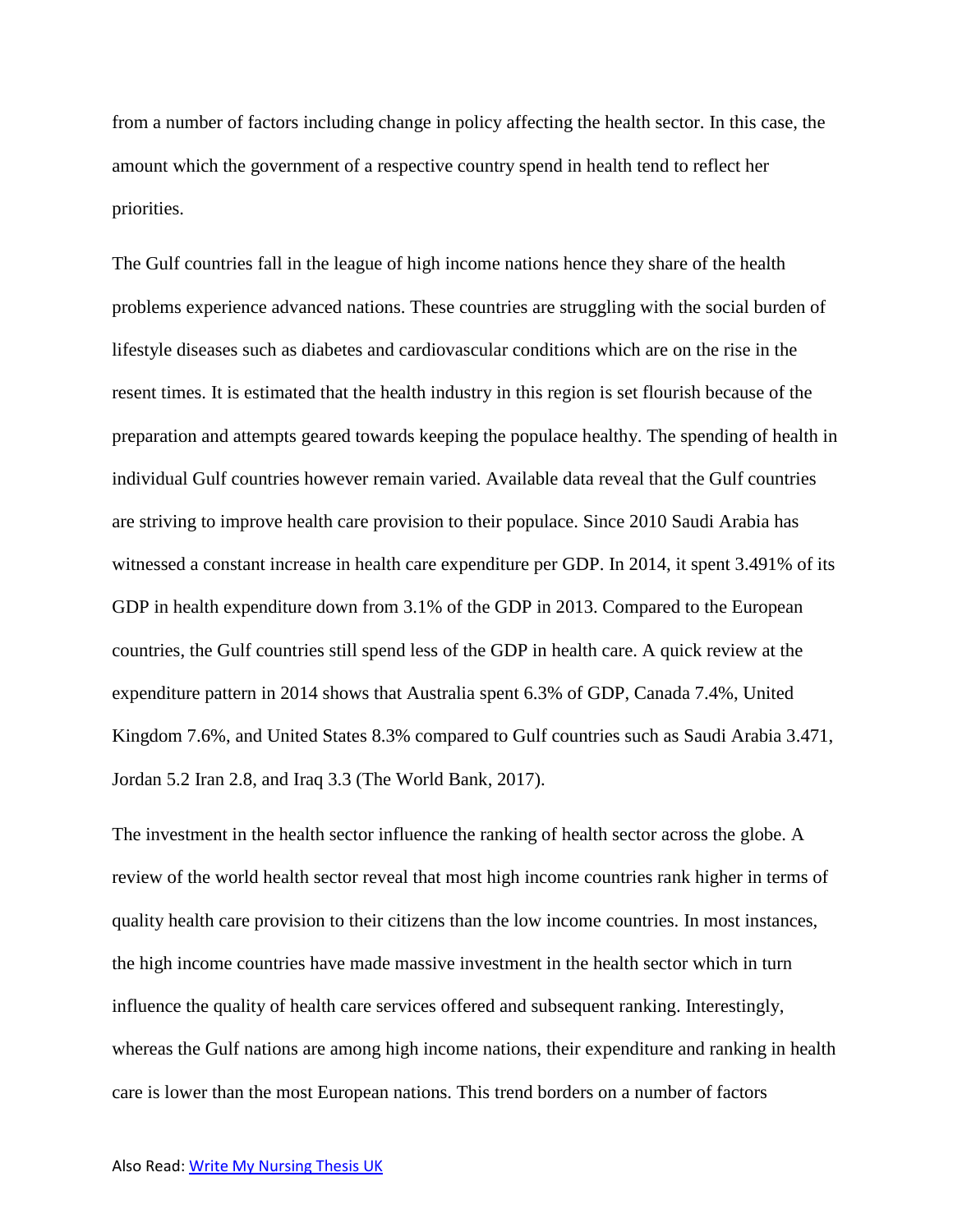including considerations made before allocating funds to various components of the health sector. In European nations, the largest expenditure on health care goes to curative services and rehabilitative services. On the other, Gulf nations spend more of the health budget on medicine goods and infrastructure development.

The above review of importance of having quality health care is system in a country settles that it affects social, economic growth and development as well as the general productivity of the populace. The high income countries have outpaced the low income countries in investment in the health care. The expenditure of the high income countries is higher than middle and low income countries. Further, there is variance between investment expenditure in healthcare between the European countries and the Gulf countries even though the two regions fall in the same bracket of high income countries. In this case, difference in priority and disease prevalence pattern are among factors that could influence spending pattern between the Gulf and European countries. The principle reason why countries invest heavily in the health care sector is because it saves lives, define productivity, and controls social and economic growth and development.

## **2.5 Healthcare System in Developed and Developing World**

## **Definition of a Health Care System**

The definition of health care system is coined around the function of health care system which include to improve, to renovate and encourage all activities related health. The World Health Organization definition include aspects that borders health systems. Health care system refers to activities that are directly under the control of health administration. This definition is narrow in the sense that it excludes activities that aim at improving health level within the community. The second definition for health care system is activities that include individual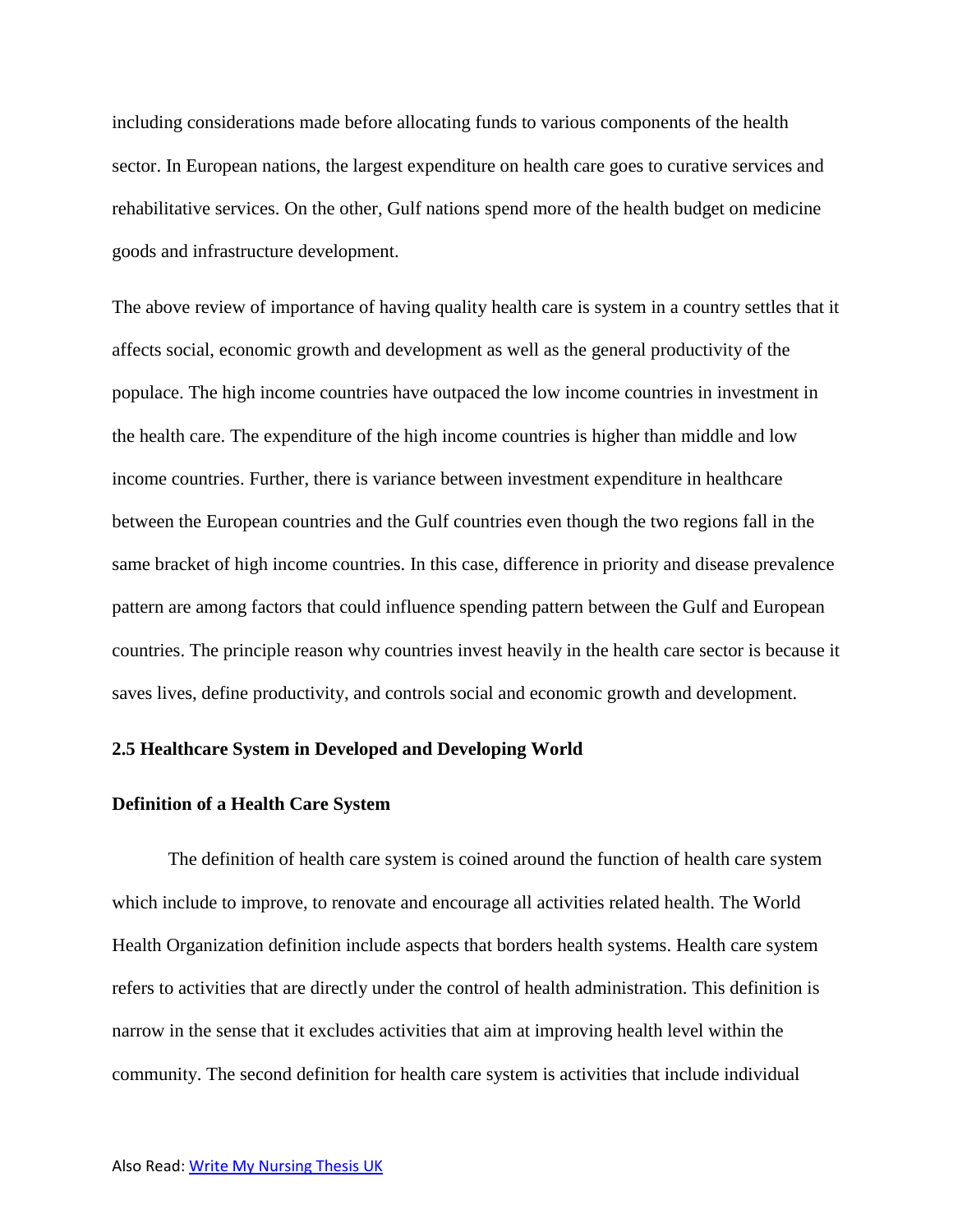medical cares and non-individual health services that focus on improving health care services. From these definitions of health care system it is right to settle that organization is a dynamic phenomenon by itself. The people working in health industry like other industries always tinker with the organization.

Recent studies indicate that hospital based curative approaches are unlikely to be as fruitful in future as they have, at least appeared to be in the past (Wall, 2007). The curative approach has a limited impact on health status of the population at large and particularly ineffective in dealing with preventive conditions. This limitation influenced the broadening of the definition of health care system to encompass preventive conditions and aspects that affects the environment and absorb resources meant for health. Thus, the definition for health care system is organization of medical workers, heath facilities, and resources that provide health services to address the health needs of the target population.

## **2.6 Why is it Important to Have a Health Care System?**

A number of studies recognize the importance of health care system. Governments across the globe invest in health care system and continue to formulate and implement policies deemed favorable in promoting access of health care services to the entire population. Mills (2014) posit that health care system is fundamental to the realization of universal coverage for health care. Governments across the globe have a role of providing health services to their citizens. They can only achieve this object through creating an effective and functioning health care system.

According to Christian (2009), health care systems are meant to provide health care needs of the targeted populations. Several variety of health care systems exist around the globe. Studies show that that in some nations, health care system has spontaneously evolved while in other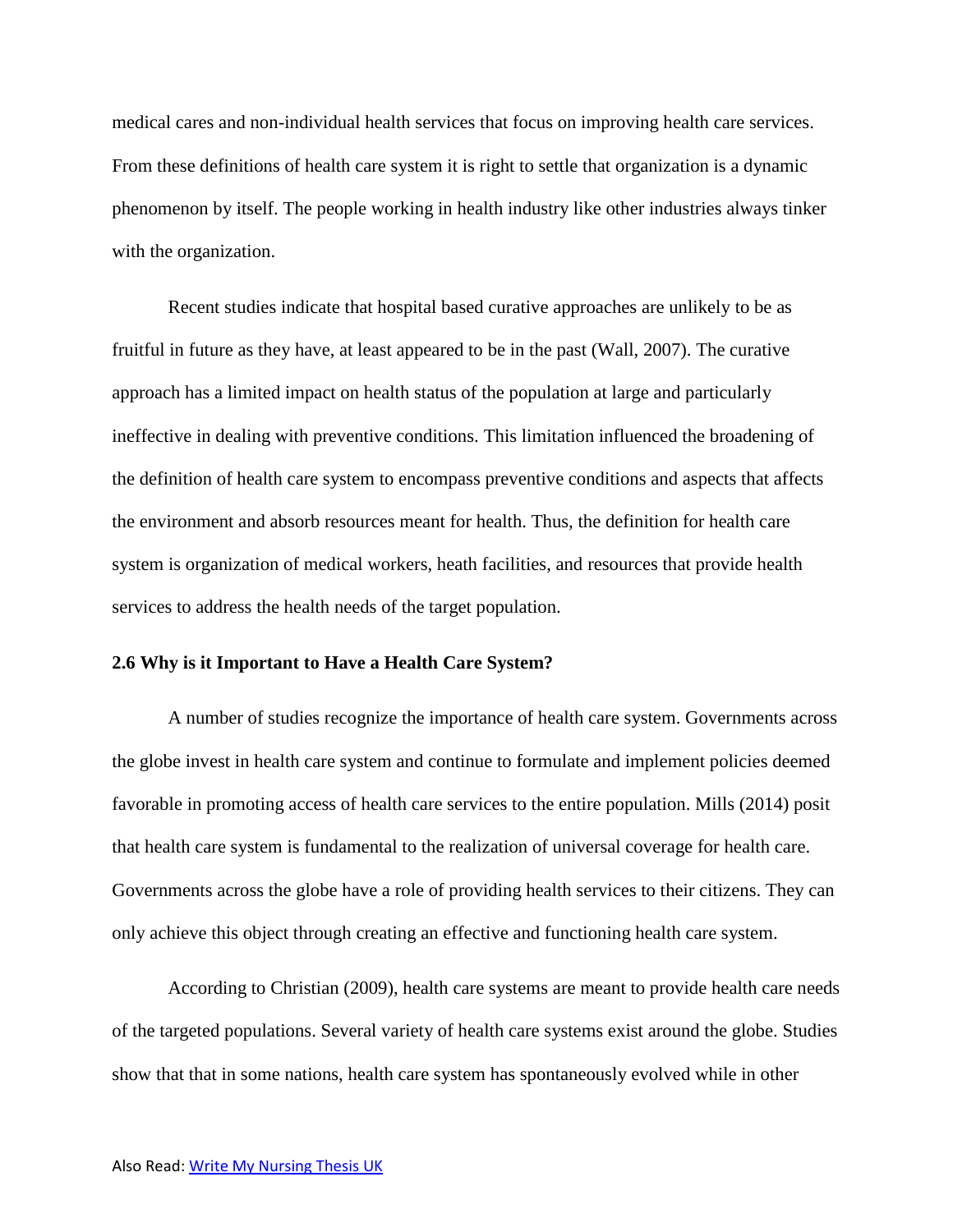countries, it has taken the effort of the governments, religious outfits, trade unions, nongovernmental organizations or other coordinated bodies to attain planned health care services aimed at the population they serve. The variance in expenditure in health care is a tip on how important health care system is to some countries.

The major gains in the population health is attributed to health care systems of the individual countries. There is demand for health services by the world population. The major provision of health services in most countries falls under the ministry of health that supervises health care provision by both public and private hospitals. It follows that the attention given to the issue of health in a country would dictate whether it would rank among the countries with best health care. Besides, the interventions in the health sector directly affect the productivity and mortality rate in a country. As such, health care systems primarily affect the approach employed by a country in its bid to provide health care services to the populace.

## **2.7How are Countries Measured by Their Quality Care System?**

Policy makers in the health sector view the performance of health systems as a critical factor. Many countries continue to introduce reforms in the health sector with an aim of improving performance. Health care systems are measured in terms of meeting the major health goal which is optimizing population health. The second factor (indicator) is enhanced responsiveness of health system to legalize the demands of the population. In this case, responsiveness refers to non-health improving approaches of interaction of the citizenry with the health system and reflect respect of persons and client in delivery of health services. The third indicator is fairness in financing risk protection. This aspect looks into the welfare of the poor with respect to acquisition of health care services. The poor should not pay high share of their income on health than richer households. In most instances, the developed countries have a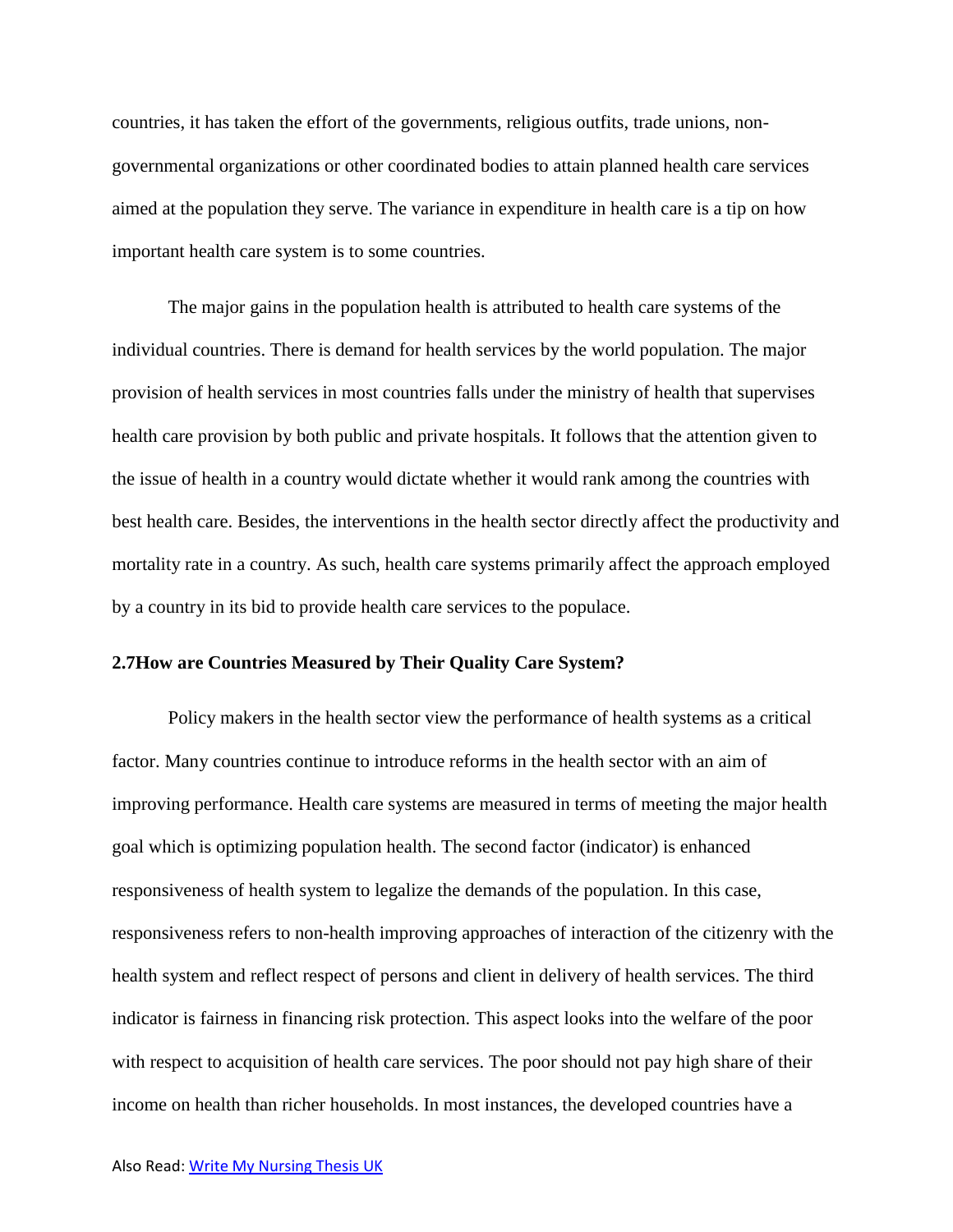higher score in terms of quality of health care services available to their citizens. On the other hand, the developing countries have a poor score.

The ranking of countries in terms of their quality of health care system is based on how well they are able to achieve the five goals of health system simultaneously and relative to the optimum it could be expected to attain given its wealth and non-health system determinants. The five goals of health system used in measurement of health care system are healthy lives, access to care, health care quality, efficiency, and equity. The WHO report list France, Italy, San Marino, Andorra, Malta, Singapore, Spain, Oman, Austria, and Japan as the top ten countries with efficient healthcare system. Saudi Arabia is at position 26 and features among the wealthy countries like Germany, Belgium, United Kingdom, and Portugal among others. According to WHO ranking, the poor countries tend to fall at the bottom of the ranking. The last ten countries are Angola, Zambia, Lesotho, Mozambique, Malawi, Liberia, Nigeria, Democratic Republic of Congo, Central Africa Republic, Myanmar, and Sierra Leone. These countries falling in the bottom of the ranking are low income countries. This tends to cement the argument that wealth of a country partly affect its health care system.

## **Healthcare Systems Used in Developed Countries**

Plake, Schafermeyer and McCarthy (2007) note that health systems differ from nation to nation. The differences and similarities in the characteristics of health care systems present the basis of comparing and contrasting them in terms of providing affordable, accessible, and equitable health care for the citizens. Health care systems have a tendency to constantly evolve and change. The social, political and legal environment of a country has a considerable impact on the health care system of a country. The premise of this proposition is that the socio-economic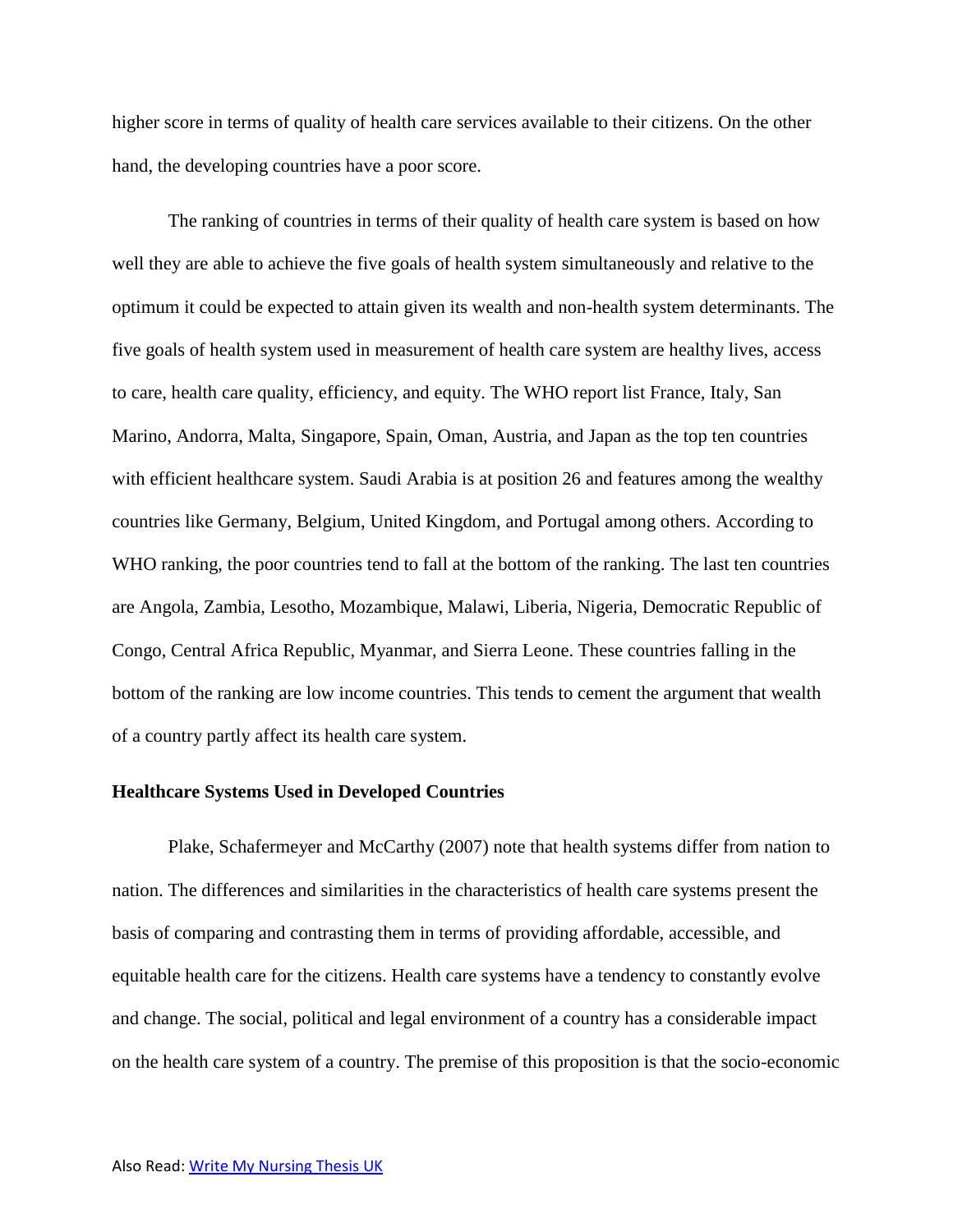system of a country dictate the nature policies it creates and functionality of institutions such as hospitals.

The health care system in developed nations exhibit the following features heavy investment on health care infrastructure, health care insurance program, and the government has specific responsibilities for example supervising both public and private hospitals. United States is a capitalist state and its health care system tend to follow the capitalist model. The patients direct meet the medical bills to the hospital or doctor that provides the medical services. The United States has a health insurance scheme which pays some or most of the cost of medical care to the citizens that have the insurance plan. A significant population of about 85% is covered under the health insurance plan. Private health insurance providers also cover citizens and pay for their medical bills whenever they seek medical services in both public and private hospitals. There is a freedom of choice and doctors can choose where to practice or offer their medical service. The government also funds the health insurance program with the public taxes.

The health care system of Canada is slightly different from United States in terms of policies affecting expenditure and provision of health care services to the citizens. The public hospitals have modern facilities and adequate medical professionals that are able to handle various disease conditions. The Canadian health care system bestows the authority to allocate resources to public health sector to the government. The allocation of resources is done through setting limit on investment in medical technology. The main challenge of facing Canadian health care system is the problem of waiting list. Patients have to wait for health care services because of the long list of people that seek similar services in the public hospitals.

The socio-economic system of Germany, like other countries extends to affect its health care system. The health care system of this nation differs from those in capitalist countries in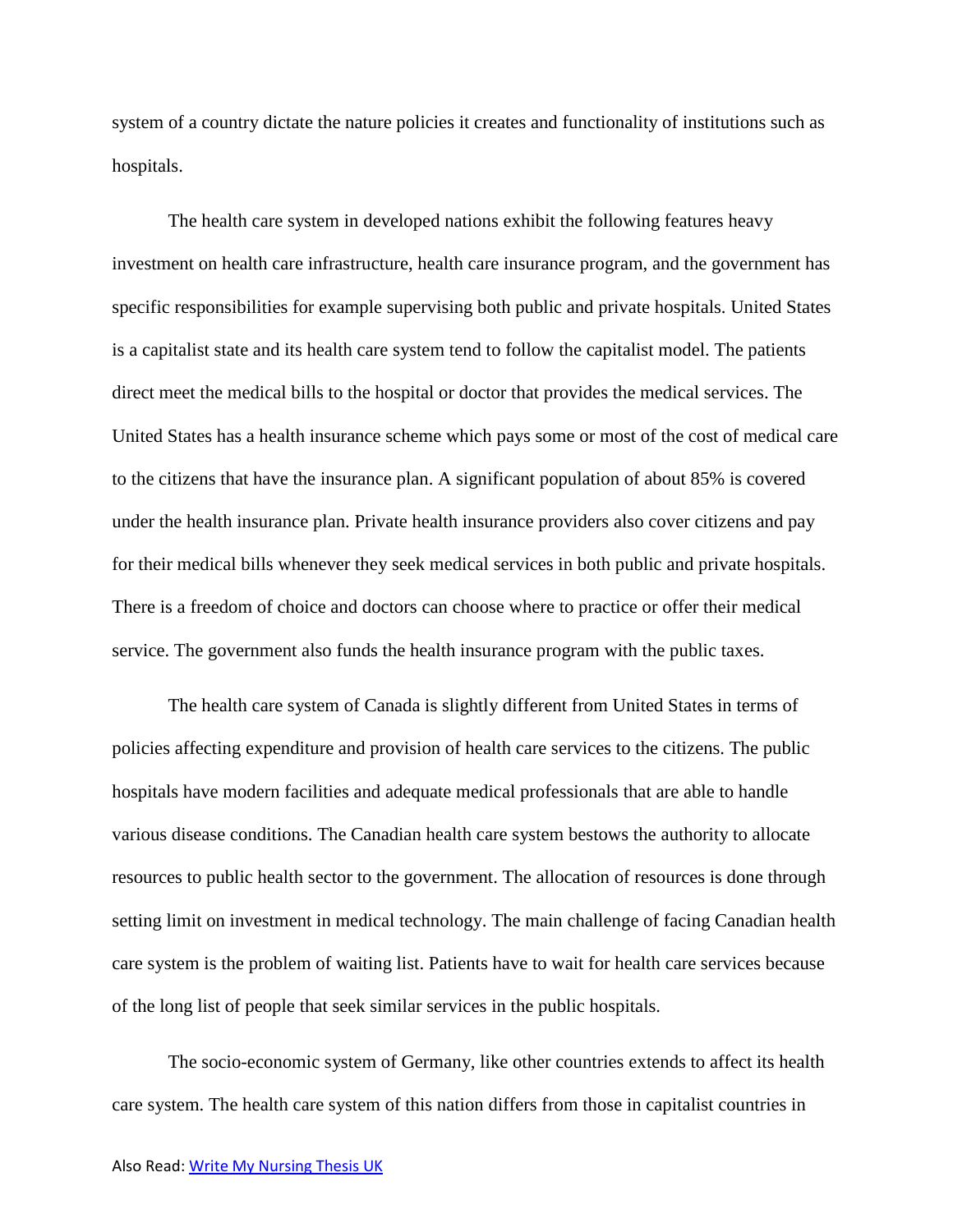terms of financing of the medical risks and treatment and allocation of resources in the healthcare sector. It has an individual health insurance plan for the working class which is calculated in terms of income earned as opposed to the number of dependents. The weaknesses of the Germany health care system are public health services and psychiatric services are limited to the citizens. The health care system comprises of the public and private hospitals with the public hospitals accounting for more than half of the beds available for patients. Unlike United States where physicians in private hospitals have admitting privileges, doctors in private hospitals in Germany run clinics where they perform a range of procedures. Notably, the health care system of Germany has an elaborate mechanism of controlling health care cost.

The socio-economic system of the developed nations has an instrumental bearing on their healthcare system. A comparison of the healthcare systems in the developed countries namely Canada, Germany, Canada and UK reveal that social-political system tend to define the organization and financing of the healthcare systems. The capitalist nations tend to embrace capitalist models in their healthcare system where patients are required to pay for the healthcare services they receive.

#### **Health Care System in the Middle East and Gulf Countries**

The Gulf countries spend an average of 7% of their GDP on healthcare compared to 17% spent by European countries. The health care system in the Middle East and gulf countries consist of public hospitals, public health centers, private hospitals and private clinics. Governments supervise the health sector through the ministry of health. According to Jamali&Sidani (2012), health care systems and pharmaceutical policies in the Middle East vary from country to country. However, certain features are common among these countries. They include welfare systems in Gulf countries do not require the patient to co-pay for medicine. The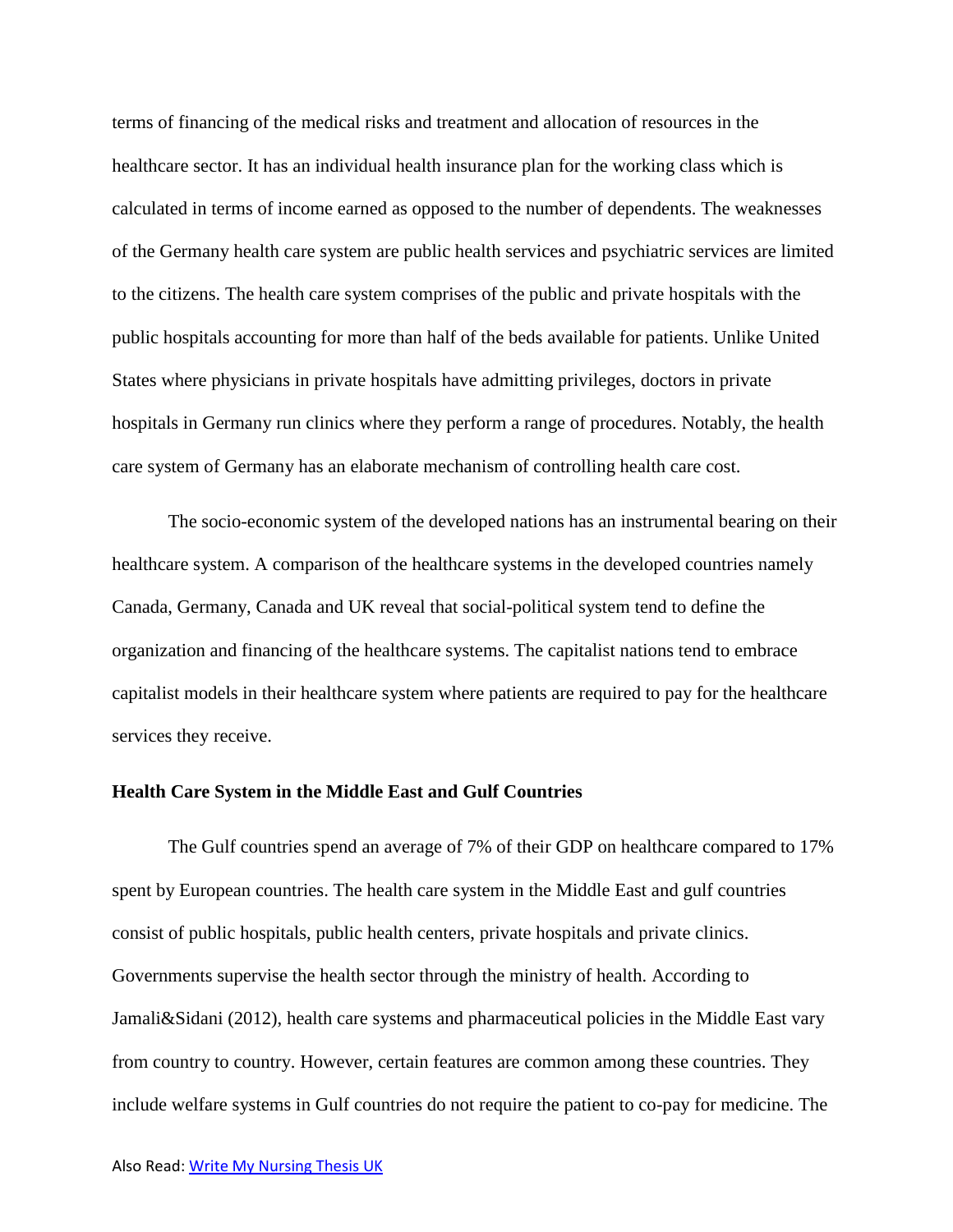governments are increasing their production of national workforce in the health profession. The move aims at filling deficit of nurses and other professionals in the health fraternity. In some Gulf countries like Oman, the World Health Organization add their input by supporting medical programs for example the Expanded Immunization Program.

In Oman for instance, the healthcare system comprises of primary, secondary, and tertiary levels which offer free healthcare services to the citizens. There are private hospitals and health facilities that are user pay or funded through employer paid insurance schemes. The private sector provide health services at three levels through hospital and clinics that are spread throughout the nation.

The governments of the Gulf countries are supporting the expansion of health care systems through their continuous investment to build world class healthcare infrastructure, services and expertise to all the citizens. Theorists predict that this development would increase health care service delivery to citizens and attract medical tourism. United Arabs Emirates is becoming a popular destination for international economic development including building of infrastructure in healthcare sector. The demand for health care services in this region has been predicted to reach unprecedented levels in the next decade. In response to this development, the Gulf and Middle East countries have begun investing in building health care infrastructure to meet the anticipated growing demands. The Gulf countries have come up with public private partnership in health care sector. This initiative proposes that the private sector venture in building, operating, and financing the healthcare system and over a long time would sell the private health care facilities to the government. The government would then focus on provision of easy access to quality healthcare in the region.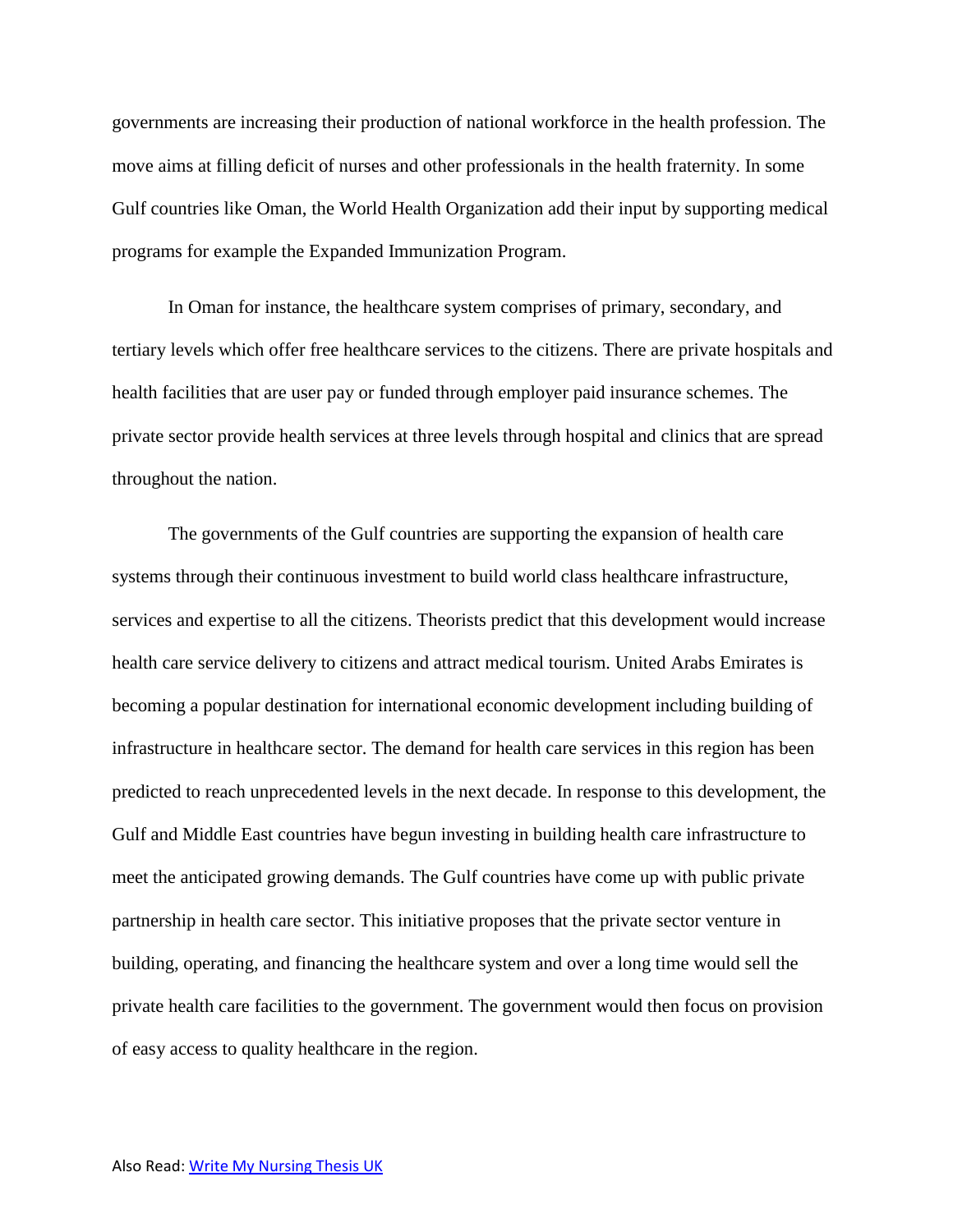The Middle East and Countries have lowest spending on public health which in turn translate to high level of out of pocket expenses. It is estimated that many citizens in this region are forced to forgo care or face impoverishment resulting from medical expenses. Another aspect of health care system in the Gulf and Middle East countries is that there is inequitable distribution of health care services to the citizens. The quality of health care service is also capricious and inconsistent which expose the patients to long waiting and absenteeism of the medical providers especially in the public hospitals.

Some Middle East and Gulf countries health care systems face the challenge of political instability which in turn discourage many skilled healthcare professionals from working in the healthcare systems of these countries. The competing regional and international markets for skilled healthcare professionals' constraint the budget of the health care systems in these countries. The region is also facing the challenge of high dependence on expatriates from the Western countries who in most cases face the challenge of difference in culture, medical practices and patient care. This challenge tend to deny the patients the right to access medical care.

The government of Saudi Arabia has bestowed the role of supervising healthcare and hospitals, both public and private to the ministry of health. This approach provide universal healthcare coverage. The healthcare system is divided into two tiers namely the primary healthcare centers and clinics and hospitals and specialized treatment facilities mostly located in the urban centers. A number of developments have occurred in the Saudi Arabia health system in the last three decades. In 1970, Saudi Arabia had 74 hospitals with 9,039 beds and 2005, it had 350 hospitals with over 48,000 beds. The public hospitals account for 62% of the hospitals supervised by the ministry of health. It follows that the public health sector play an instrumental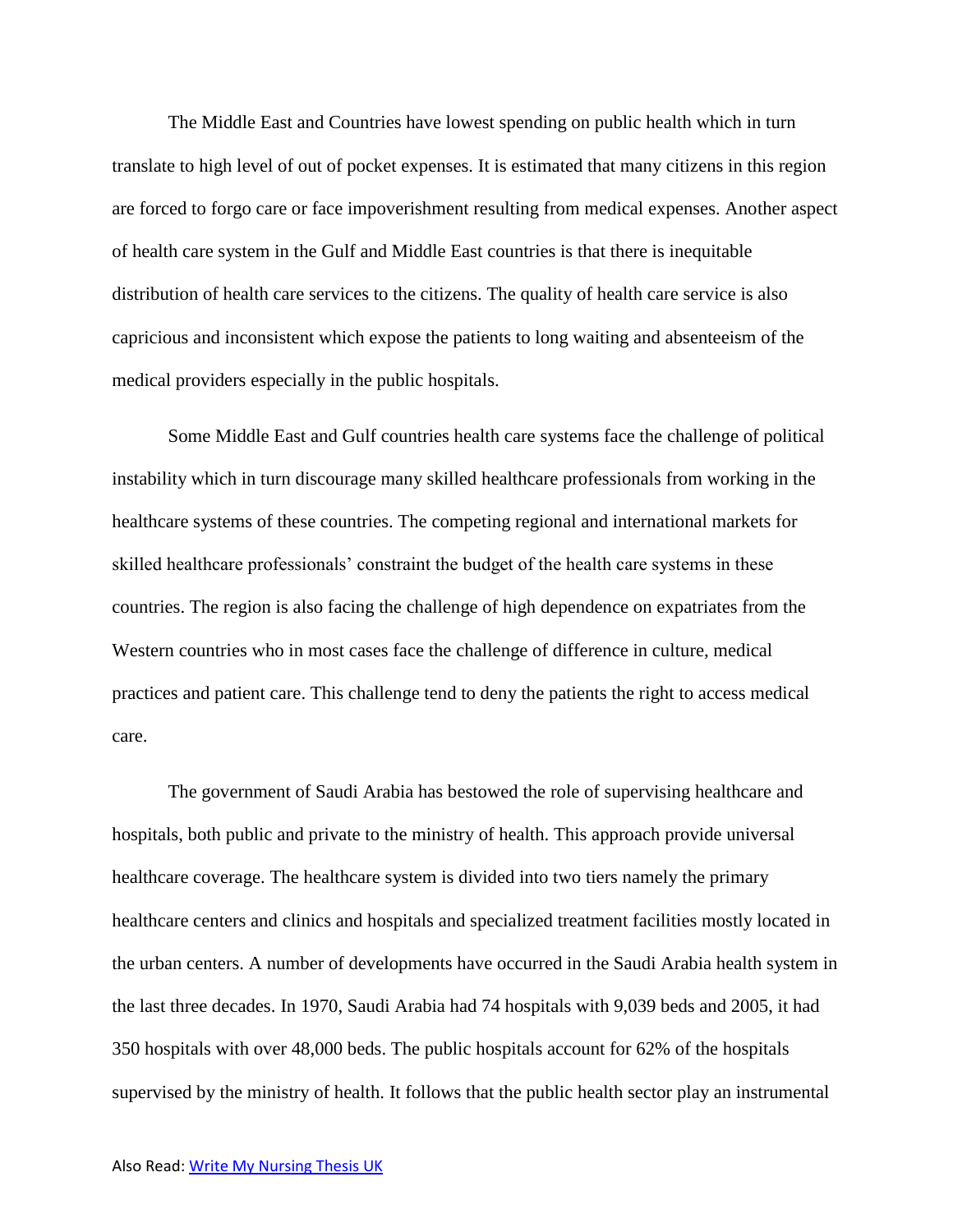role in provision of health care services in both developed and developing nations. However, the extent to which the government control cost of health in these nations differ considerably with some governments controlling the cost of health care services while others have left system to follow the capitalistic model.

# 2.3 **HEALTH CARE MANAGEMENT SYSTEMS 'DEFINITIONS, THEORIES AND CONCEPTS'**

## 2.3.1 **Definitions**

A number of theorists have attempted to define management system. It refers to a documented and tested systematic approach aimed at attaining smooth operation through standardized practices. Some theorists define management system as the method used by organization to manage the interrelated parts of the organization so that it might attain the set objective. This definition mainly focus on the business organization. Another definition is that management system if the framework of norms, procedures, and processes used by an institution to help it perform the anticipated task required to realize its objectives. These definitions seem to resonate around a common point which policies, procedures, and process embraced by an organization. The activities within the organization are defined by these norms, procedures and processes.

Quality of healthcare service is perceived as a reflection of values and goals in healthcare system and the entire society. It follows that the nature of medical care services offered to the citizenry and the facilities, medical personnel and equipment constitute the quality care. Quality has been defined by many terms. At the end of the day, the goal is not absolute perfectness, but movement in that direction, so that unnecessary deaths and extended hospital stays are minimized. The quality of care does not stop at curing the patient though. It involves planning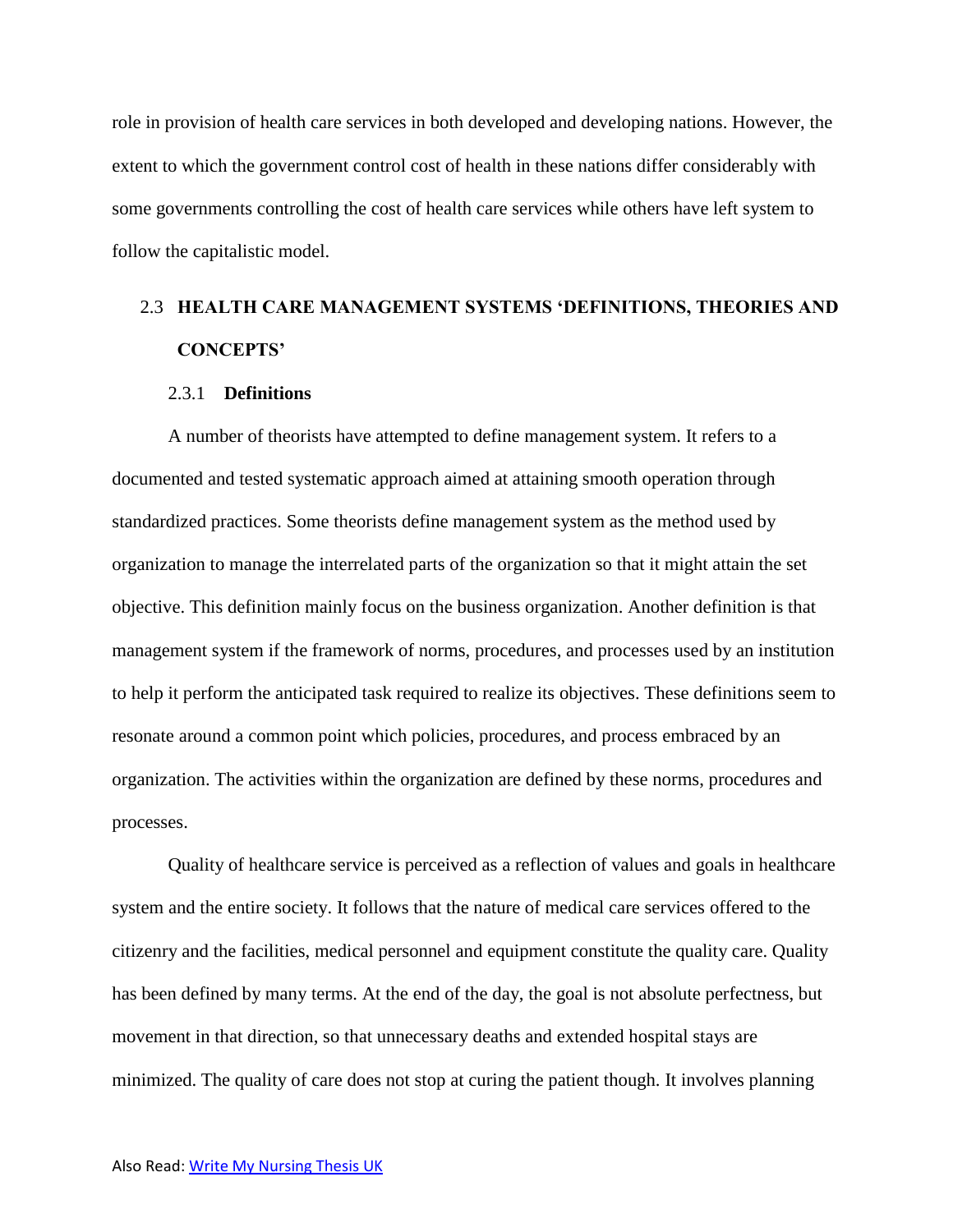for this, and continually striving to improve the quality of care offered (Weiner, 2006). Poor quality healthcare not only causes undue patient suffering, and but it also leads to institutional waste, loss of funds, and damage in the reputation of the health profession as a whole (Almutairi, 2014).

Quality management system is important in this study because it attempts to measure the extent to which the healthcare system of Saudi Arabia meets the health care needs of the country's population. As such, an exploration of the quality management system would provide the basis of appreciating the extent to which the government has achieved the health goals. At the same time a study of quality management with respect to the healthcare system provides the fabric of appreciating various developments in the health care sector.

Quality management systems provides the basis of appreciating the differences in the provision of healthcare services across the world. Management systems is critical in evaluating the performance of the healthcare systems. The prediction of outcomes in the healthcare systems of a nation under study is a common approach when examining the extent to which the healthcare sector has been able to address the needs of the citizens. It follows that this topic is important in appreciating the healthcare system in the country of study. The models in the environment acts as the indicators.

#### **4.2.2 Management systems theories**

Some theorists argue that quality of healthcare is greatly contextual and difficult to define. The definitions that exist attribute quality healthcare to values and goals in medical care system. AvedisDonabedian created a model for defining the quality of healthcare which consist of seven elements. The elements of quality of healthcare are efficacy, efficiency, optimality, effectiveness, legitimacy and acceptability. These elements provides the basis of appreciating the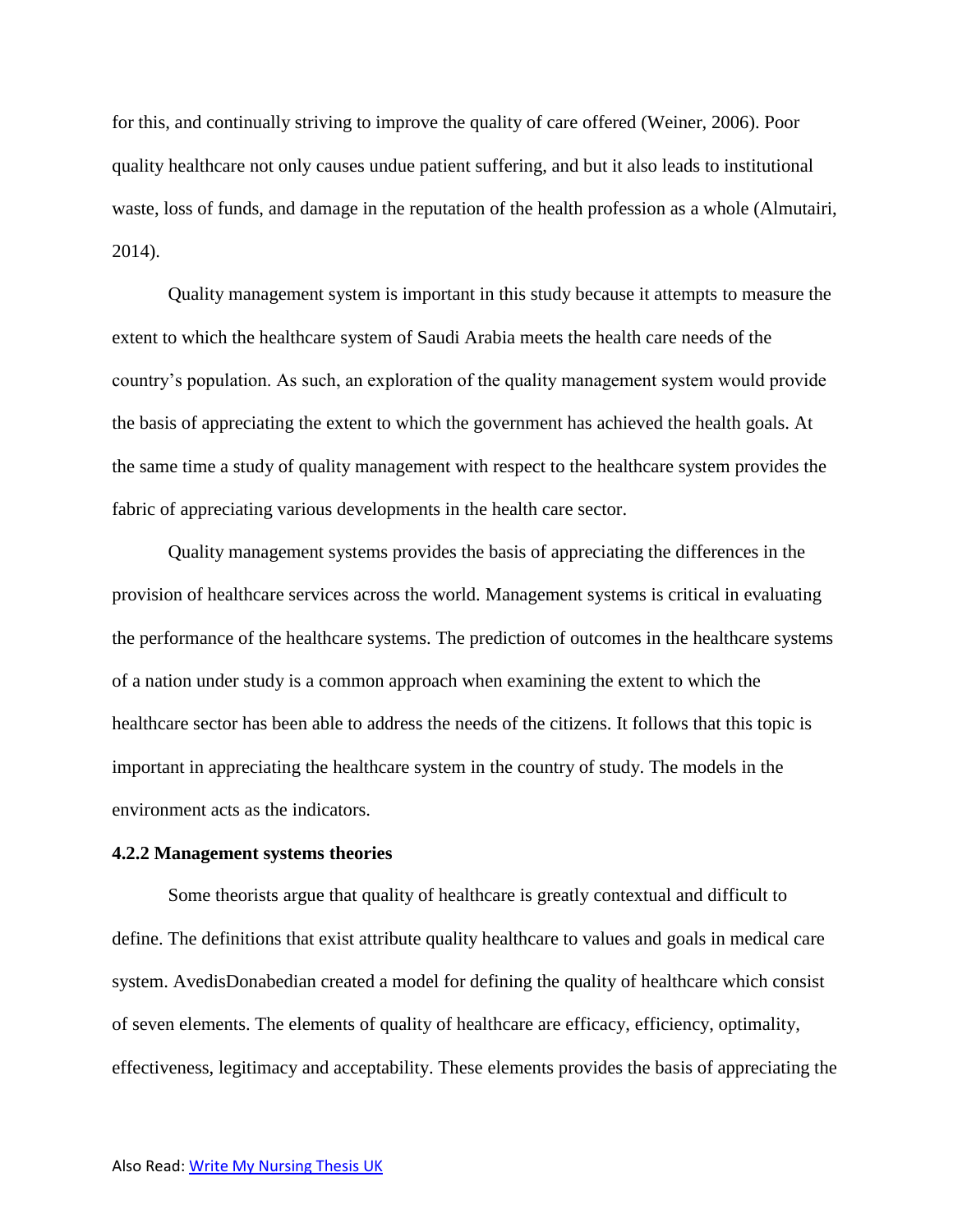quality of healthcare services in a given country. Efficacy refers to the care offered under optimal conditions and it forms the basis of measurement. The outcome of the intervention is the effectiveness of the care provided. Equity is the level of fairness in the distribution or availing of the healthcare services to the public. Optimality is the balancing of the benefits of healthcare services and costs. The healthcare cost can at times be an impediment in accessing healthcare services. It dictates whether a greater population within the country is able to access quality healthcare or not. Acceptability entails accessibility of healthcare services and interpersonal patient and medical provider interaction. Legitimacy refers to the acceptability of the healthcare institutions that provide healthcare services to the country.

The Donabedian quality of healthcare model permeates the notion that improvements in the structure of care should translate to improvement in clinical processes that should in turn improve the medical outcome of the patient. The nature of treatment given to the patients reveals whether the patient outcome would be positive or negative. According to the Donabedian's quality of healthcare model, a positive patient outcome depends on the extent to which the healthcare sector of the respective nation meets the seven elements. These elements measure whether the healthcare sector of the respective nation address the values and goals of provision of healthcare services. The structure and processes within the healthcare sector play significant role in dictating whether the quality of care provided is of high quality or low. Studies reveal that the Donabedian'sstructure process outcome quality of care model is a valid model for evaluating trauma care. This finding is suggestive that an effective model has a favorable impact on patient outcome.

Conceptual model structure-process-outcome has been used to measure the quality of healthcare services provided to the boarding patients. The existing literature about the boarding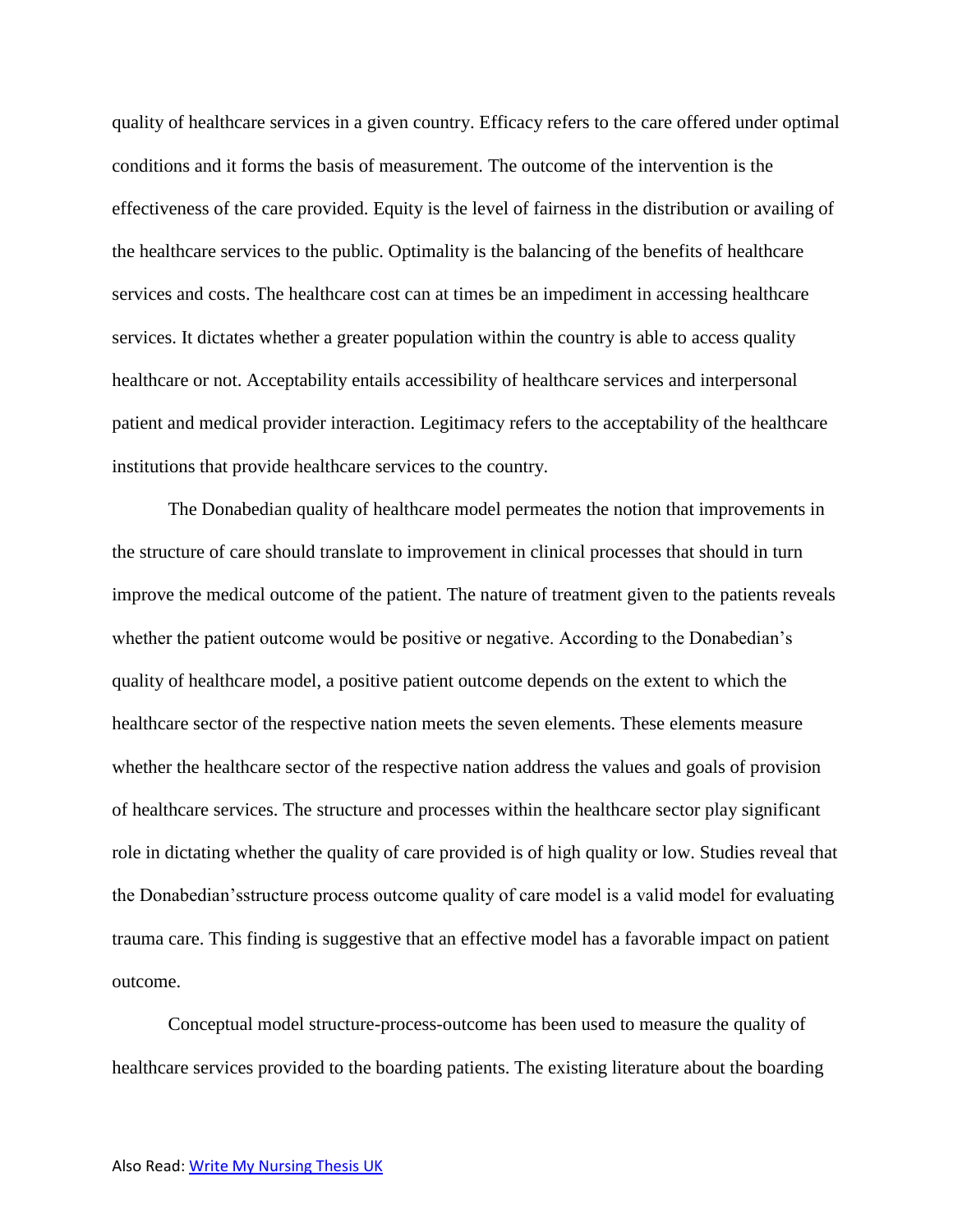suggest that it compromises patient's hospital experience, adds stressful working environment, delay treatment, promote potential errors, and diminishes the quality of health. As such, many studies tend to settle for boarding in special instances (extreme cases). The conceptual model could improve quality of healthcare to patients. The structure-process-outcome framework has incorporated other quality domains that help in evaluating the extent to which healthcare services provided to the target populations fulfill the desired outcome. The boarding model suffer the impediments of structure or organization.

## **4.3 THE HEALTH CARE SYSTEM IN KSA**

Saudi Arabia is a safety state and its government, according to Article 31 of the Saudi constitution, the state is obliged to offer free and quality healthcare services to every individual in the state of Saudi Arabia. The citizens have the right to free healthcare services, which have been delivered for through the development of health policy. The health policy is committed to a "Health for All (HFA)" goal. The aim of the Kingdom of Saudi Arabia government through the ministry of health is to deliver a free medical care for all the individuals of the Saudis in all the public healthcare facilities. These healthcare services are suppose be provided both by the public and private sectors in the Kingdom, however most healthcare services are being provided by the public sector. The Ministry of Health, under the governance of the Minister of Health, is accountable for the management of the country's health system. The Ministry of Health has a well specified, decentralised administrative and organisational structure. The ministry is mandated with strategic planning, formulation of specific health policies, overseeing all health services delivery programmes, as well as monitoring and regulating all other health-related activities (Al-Yousuf and Al-Mazrou 2002). The ministry of Health the sole provider of the healthcare services and a lot of trust from the public is put on them. The following are healthcare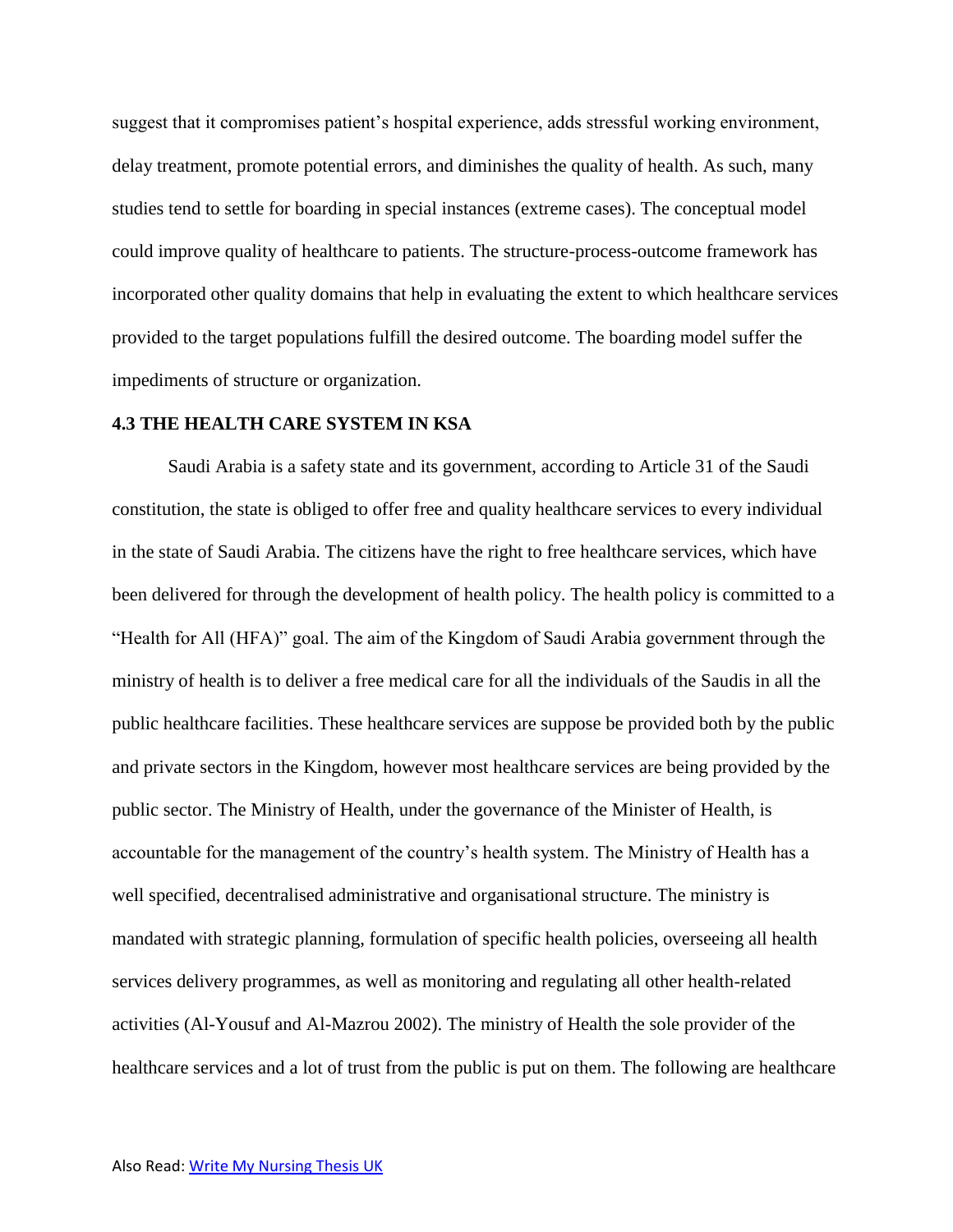services they provide to the public; preventive, curative as well as rehabilitation Sebai and Al-Zulaibani (2001). The Ministry of Health provides healthcare services through a network of primary healthcare centres numbering positioned in both big cities and small towns throughout the country, and hospitals.

Other literature reviews shows that other government agencies in the Kingdom of Saudi Arabia provides additional healthcare to the public to improve the quality of healthcare services. These agencies includes Ministry of Defence and Aviation, Ministry of Education through the education of the public the importance of health services being offered by the different government sectors, Saudi Arabian National Guard, the Ministry of Interior and the Red Crescent Society. Additionally, other government agencies also provide healthcare services. The different agencies involved work independently and are organised as they have their own budgetary allocations, they foresee the organizational management of the healthcare facilities and employ their own personnel. For instance, the General Department of Medical Services manages hospitals and primary healthcare centres such as health centres and the dispensaries.

It should be emphasized that the public agencies deliver healthcare services through a combination of primary, secondary as well as the tertiary healthcare facilities to improve the quality of the healthcare management and to meet the patients' satisfaction. A study findings done Al-Yousuf and AlMazrou (2002) concurs with this and state that "despite the the specialist hospitals, the health facilities in this sector are mainly intended to serve the workers of the different establishments and members of their families. As a rule, services are not extended to members of adjoining communities and where such communities are lacking services; it is the responsibility of the Ministry of Health to provide them. In life-threatening circumstances, some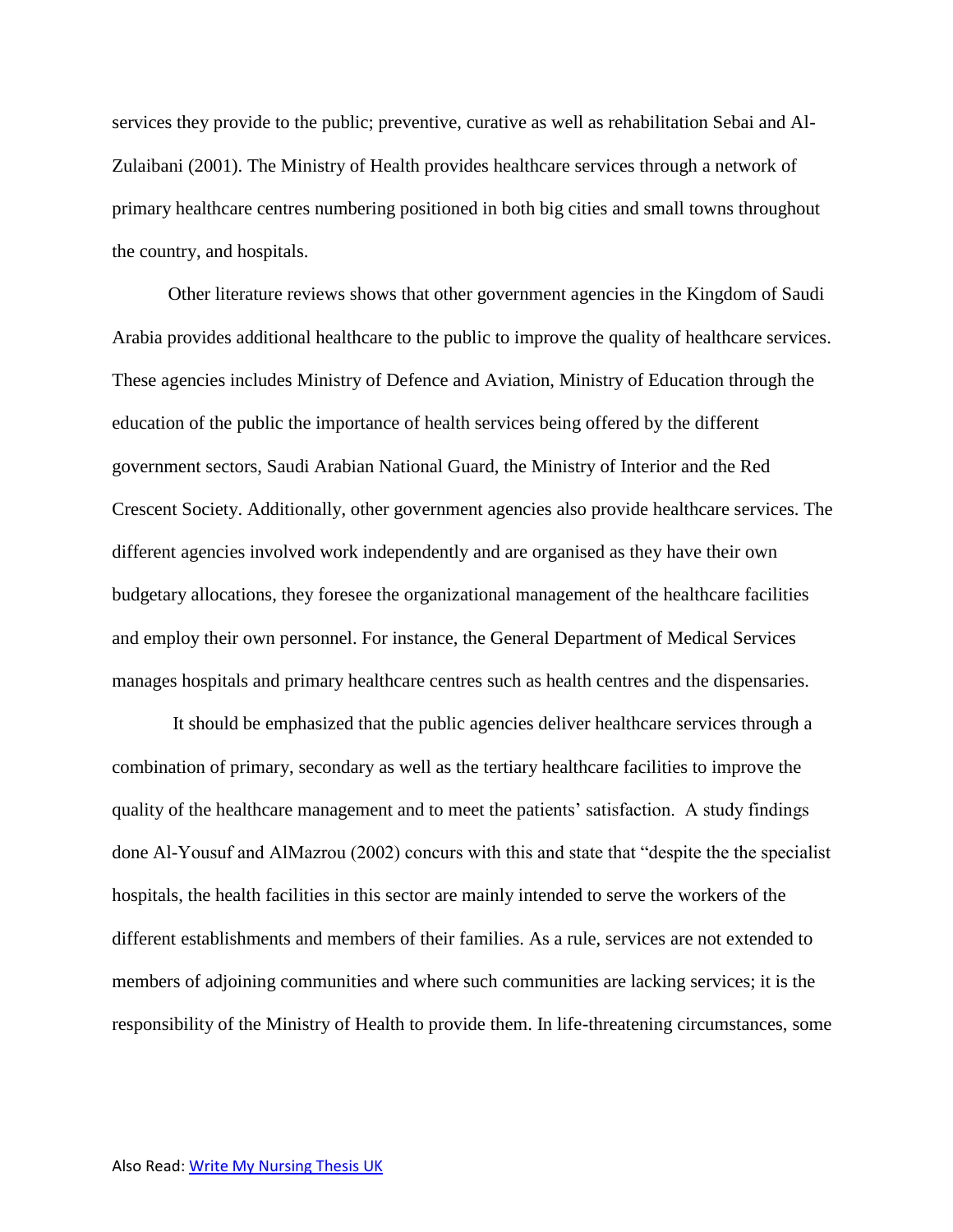of the government agencies deliver specific healthcare services which includes treatment of cancer, to the general public.

However, the health services being provided by the private sector is being delivered at a cost even though they deliver quality healthcare due to the total quality management being practiced by the sector. Mostly the private sectors are being owned by the wealthy individuals and evenly distributed within the Kingdom but majorly in the urban settings. They provide healthcare services through their health facilities in hospitals, clinics, dispensaries, pharmacies, medical laboratories, physiotherapy centres among others. The encouragement of the government to the foreign investors and the local investors to invest in the healthcare in the Kingdom back in 1975. In spite of these efforts, the share of the private sector in the provision of healthcare services is inconsequential when compared to the public sector. The private sector accounts for 21.1% of the 53,888 hospital beds in Saudi Arabia, which totalled 11,362 (Ministry of Health, 2008).

## **2.2.1 Levels of Healthcare Services in Saudi Arabia's Pubic Sector**

The ministry of Health of Saudi Arabia deliver the healthcare through three levels which includes first levels is the Primary Health Services, which oversee healthcare centres, followed by the he next level which is the general hospitals, while tertiary services exist at the third level.

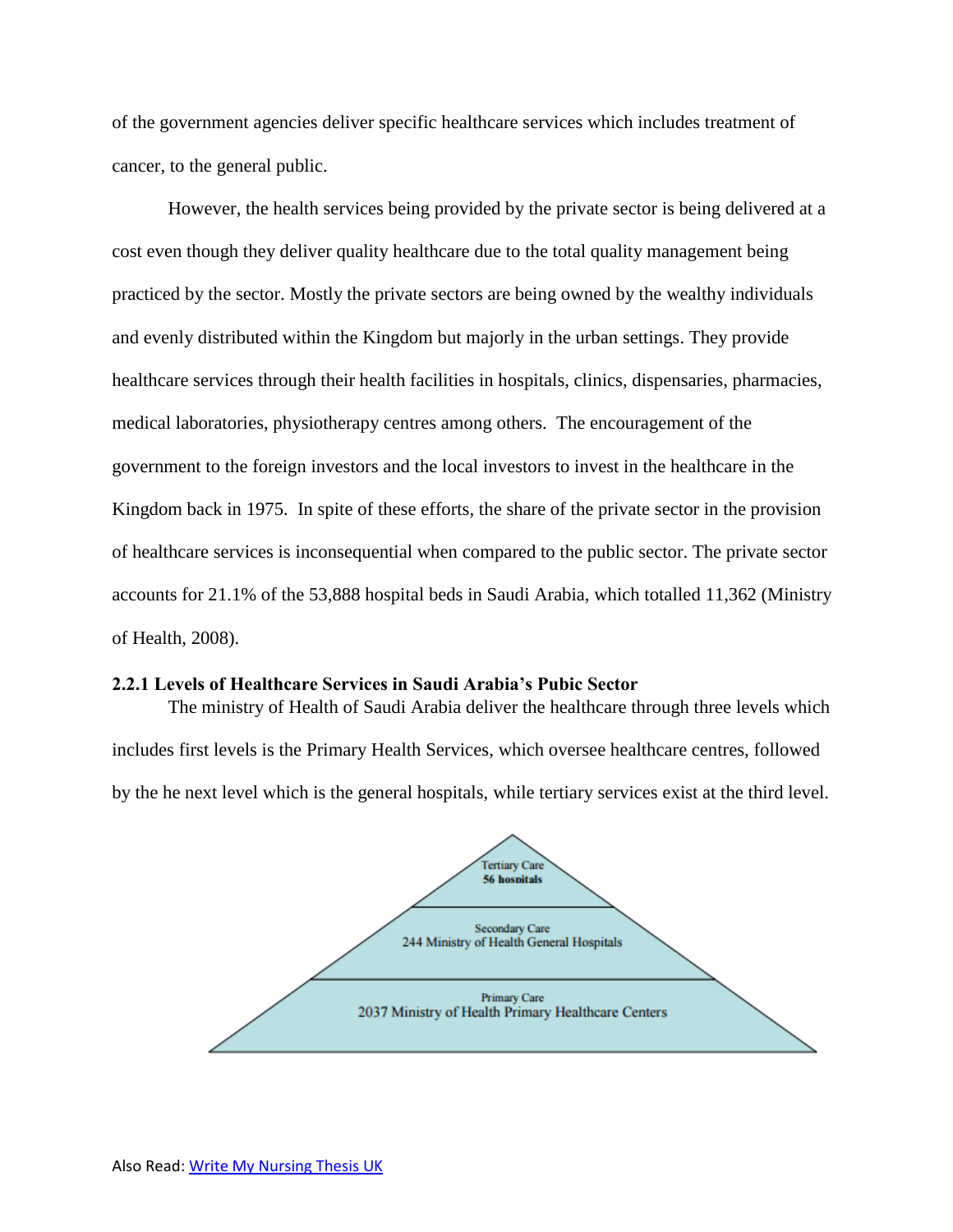#### **Figure 2.5: Healthcare Services Provided by the Ministry of Health**

Source: Ministry of Health, 2010[.http://www.moh.gov.sa/statistics/indi\\_phc.html](http://www.moh.gov.sa/statistics/indi_phc.html)

## **2.3 Health quality Management**

The current scholarly work are drawn from leadership style, as well as quality management practice theories. Theories of quality management practices form the basis of this literature review, mainly Anderson et al., (1995) theory dating back from Deming's (1982) management method development. Most literature review shows that Anderson et al. first tried to produce quality management theory from Delphi method-based study, using managers as well as academic sources closely associated to quality (Rungtusanatham and Anderson 1998; Fisher and Mehta, 2005; Chowdhury and Das 2007). Nonetheless, Anderson et al. pointed out that in Deming's management method, the elementary foundation is creating an organizational system that fosters quality management practices implementation including customer focus, continuous improvement, and teamwork, which all require effective leadership. The findings from a research done by Anderson et al. is mostly applied in the healthcare institutions in the Kingdom of the Saudi Arabia. This is done to continuously improve the health care quality being delivered to the patients.

Besides, the leadership theory applied in the current health management system in the Kingdom of Saudi Arabia to continuously improve the healthcare quality to the consumers or patients is drawn from Bass's (1985) theory. Bass's work on the theory of transformational leadership was adapted from James MacGregor Burns's (1978) qualitative examination of charismatic political leaders (Howell &Avolio, 1993) and House's (1971) theory of charismatic leadership (Yukl and Van 1982), which originated from ideas originating from the early research study on charisma by Weber (Bass 1990).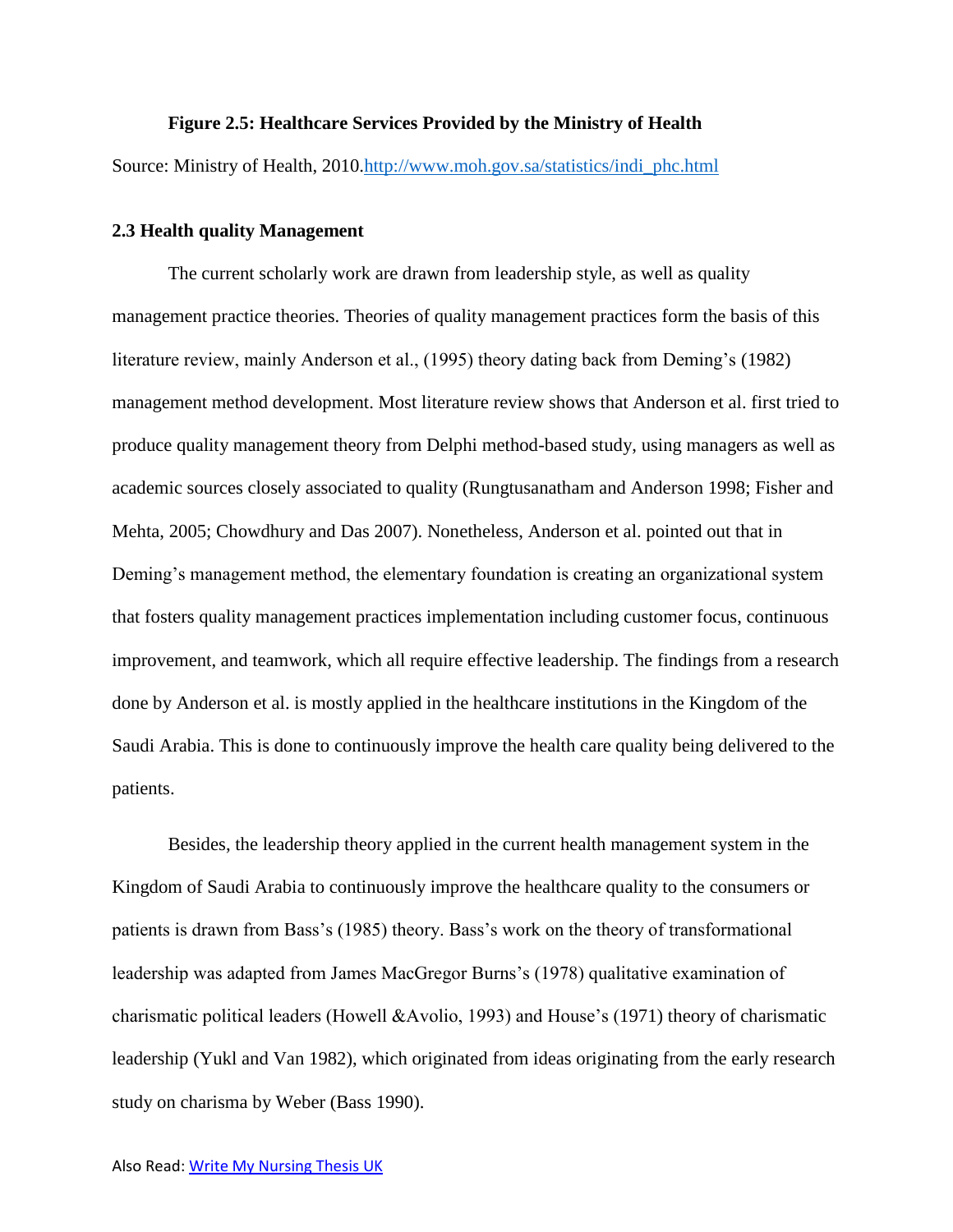The progress of leadership theories and quality management practices have a common goals of cultivating organizational performance and improving the work experience of organizational participants. Most general healthcare in the Kingdom of Saudi Arabia are not clear on the specific leadership styles which are more efficient in organization pursuing quality management practices to benefits the consumers who are also the patients in the healthcare institutions. On the other hand it is evident that the role of leadership is a significant factor in effective quality management in organizations as all excellence models include leadership as an enabling carter. Leadership plays an important role in leadership as it entails the long-term commitment to innovation as well as creativity. Managing human resources is a strategic issue that necessitates managerial proficiency. Knowledge is an integral part of organizational resource, and leadership plays a significant role in helping the attainment of that knowledge. Thus, leaders in the general healthcare in the Kingdom of Saudi Arabia have the ability to comprehend articulated vision by managing quality elements to transform the firm into using quality managerial practices (Idris and Ali, 2008).

In addition, writers have identified the top management backing. According to research findings by Ismail (2009) agreed to this idea based on an empirical study conducted on the specific challenges that Qatar Steel Company faced in the implementation of the quality program as it being applied in the Kingdom of the Saudi Arabia to improve the quality of management in the healthcare institutions. This study revealed that lack of support from top management was the major impediment to total quality management (TQM) implementation. When assurance and funding from the top management was imminent, Quality Circles (QC) implementation led to an atmosphere of cooperation and brought in many positive outcomes, such as quality development, productivity growths, and developed management style. In addition to the top management key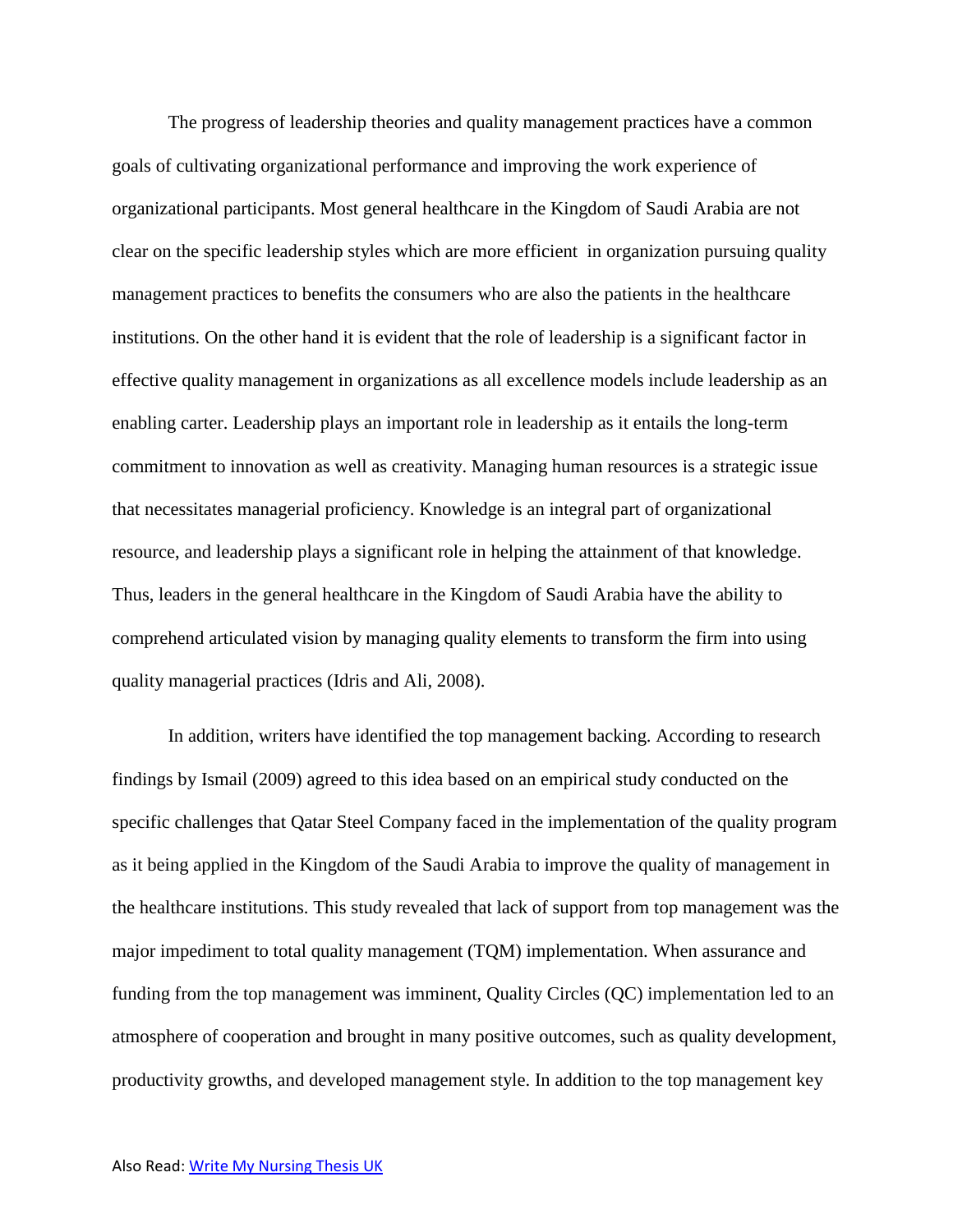role in the management, Deming identified that management requires a visionary leadership plays also another key role in the improvement of the quality management within an organization for an effective quality management program. Many different literature review shows that effective QM requires top management to deliver a clear direction to personnel (Laohavichien et al 2009).

Anderson et al., (1995) outliner the significance of leadership in the MBNQA. According to Pannirselvam and Ferguson (2001) their study on the strength of the relationships between the numerous quality management constructs and between quality management as well as organizational performance came up with the findings in regards to leadership significant and whether directly or indirectly affected all system components. This was further justified by research work done by Anderson et al. (1995) who tried to come up with a theory of quality management to describe as well as explain the efficiency of Deming's Management Method. The seven concepts that may perhaps capture the essence of the Deming method comprise visionary leadership, learning, internal and external cooperation, process management, employee achievement, constant improvement, as well as customer satisfaction.

The practical scholarship by Anderson et al. (1995) carried out in Japanese-owned as well as American-owned companies found that worker fulfilment is directly associated to customer satisfaction. The writers stressed that organizational leadership influences the formation of organizational form and institutes organizational performers for the sake of organizational existence. This is in agreement with the quality management in the healthcare institutions in the Kingdom of Saudi Arabia that believes innovation as an essential tool in attaining quality improvements in product, processes, and services delivery to the customer satisfaction. This results to employee satisfaction, which improves customer satisfaction and subsequently the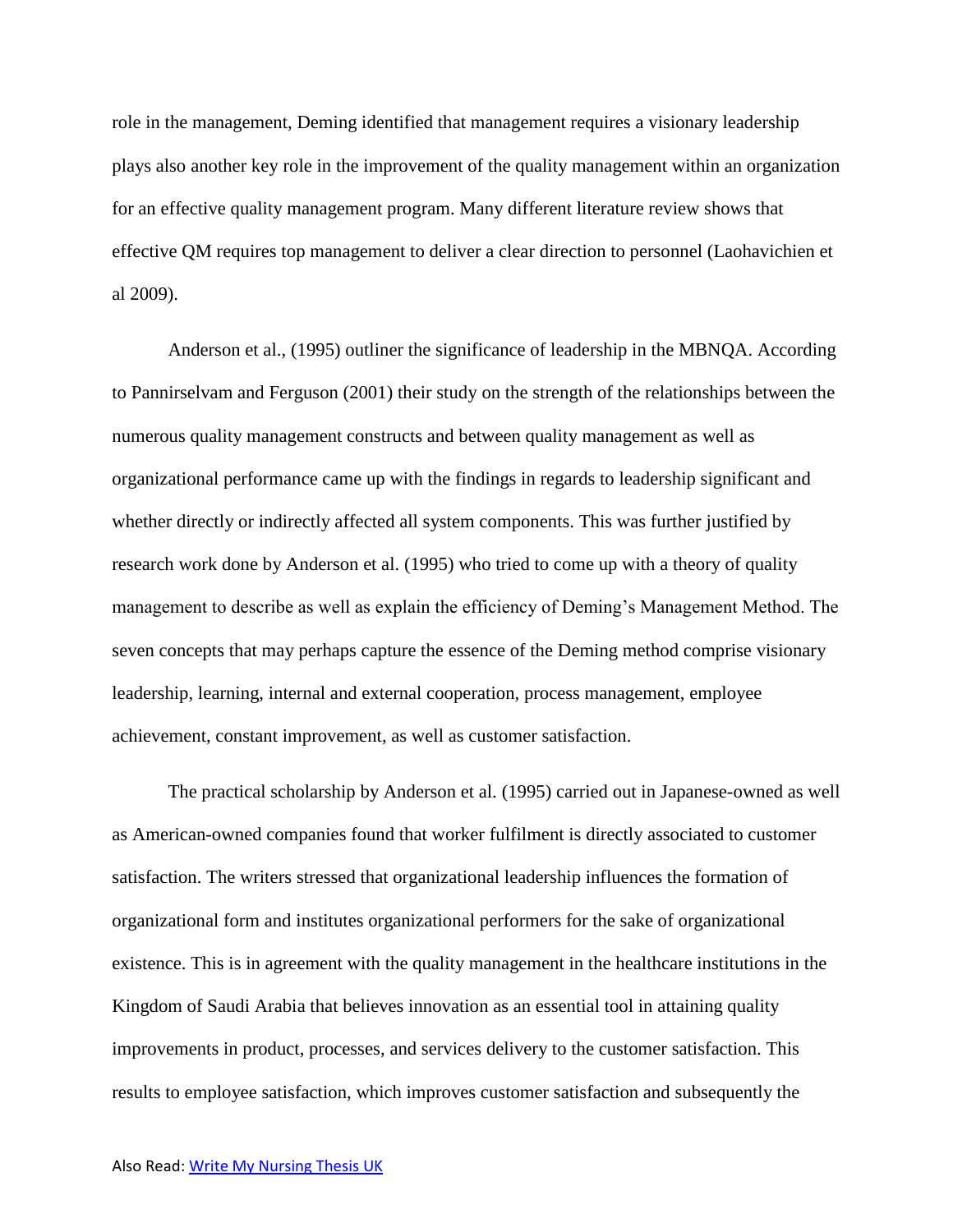theoretical existence of the organization. Total quality management states that organizational leadership ought to be accountable for innovation, rather than just the existence of the institution.

Another scholarly work on relationship between leadership style and the creation of a quality environment in study as well as development settings is related to the study feeding done by Anderson et al. (1995) on customer satisfaction met through leadership and creation of enabling environment. Their study findings came up with findings which stated that mutually transactional contingent-reward leadership and transformational leadership results to quality environment in the research and development segment of a telecommunications firm, however in the latter instance, it is not important. Most of general healthcare settings in the Kingdom of Saudi Arabia acknowledges the role of contingent reward leadership is less important than that of transformational leadership in improving healthcare quality. Customer satisfaction is a result of Transformational leadership. The uncertain goals and the targets to be achieved through performance targets can be felt and solved by managers. The numerous outcomes in the field of technology and the amazing impacts on the workers leading to quality improvement can mostly be felt through transformational leadership.

A number of studies have been attempted to examine quality which in most cases does not progress on its own. This can only be realised when a systematic evaluation as well as improvement procedure is implemented as required. In the business domain, this procedure is identified as quality management. The process of carrying out business constantly to improve products and services to realise a better performance is a way of quality management. A research study done by the Weintraub (2008), the objective of quality management in any production is to realise maximum customer satisfaction at the lowest overall cost to the organization whereas continuing to increase the procedure. A study by the Institute of Medicine indicates that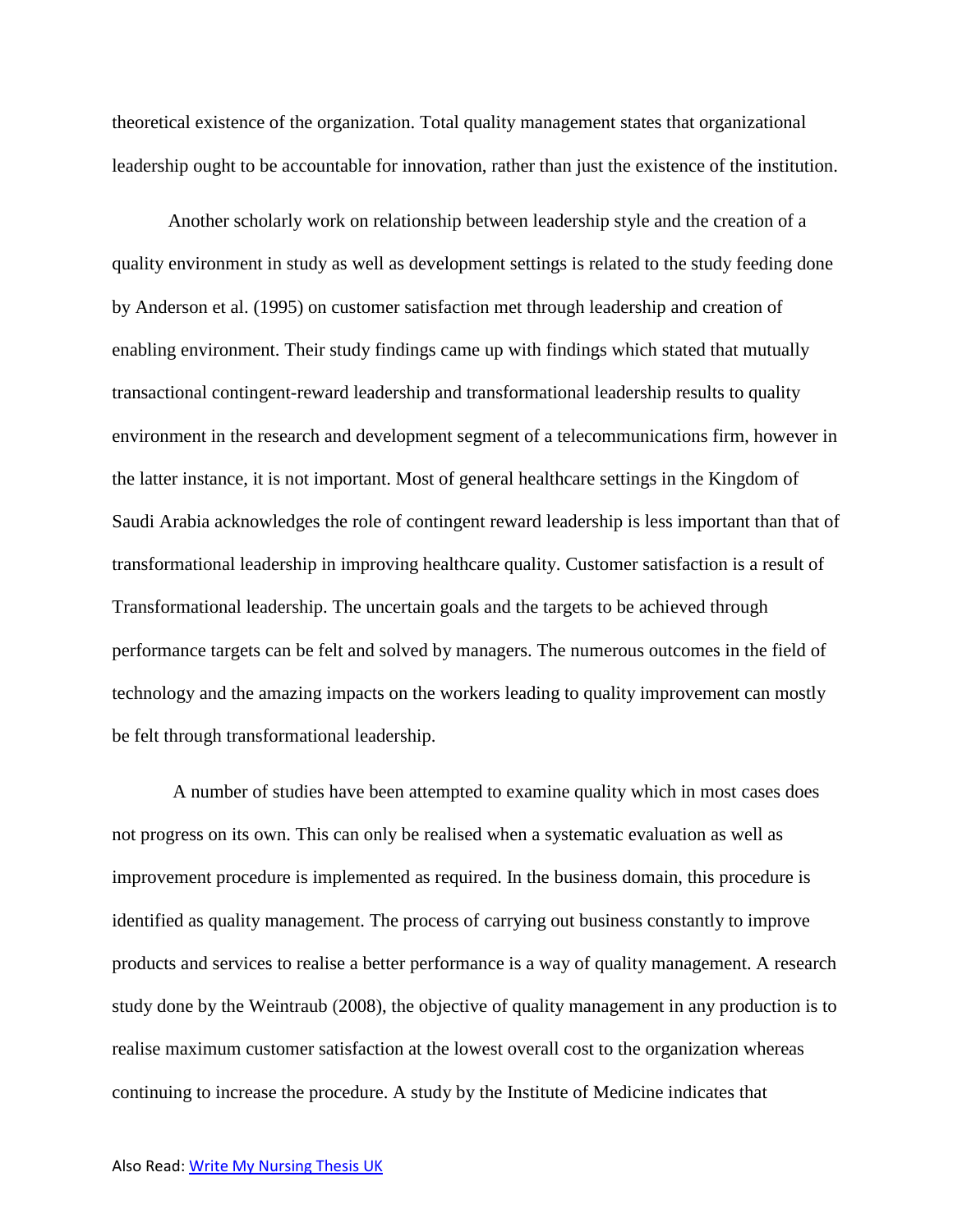realisation of maximum customer satisfaction within the healthcare system recommended the elimination of the overuse, misuse of the drugs, and misuse of the health services (Leape 2002).

The provision of a service to a patient even if the outcome will not help the patient leads to the misuse of the health services, for an example a healthcare provider prescribing antibiotics for patients with viral infections. The underuse of drugs occurs when a service which would have been medically useful for the patient is not provided, for example, carrying out unnecessary diagnostic test. Misuse occurs when a service is not carried out properly, for example, functioning on the incorrect part of the patient's body.

#### **2.3.1 Quality Management Activities**

Understanding the quality management may seems to be a perplexing as well as problematic understanding. According to Hackman &Wageman (1995) the process of quality management involves different principles such as measurement, assessment, and improvement which involves the daily activities carried out by different people in different organizations. The three main quality management activities such as measurement, assessment, and improvement forms a circle of health quality management as shown in figure 2. Most healthcare organization check performance of the healthcare workers by use of different measurement activities to acquire information concerning the quality of the care patient gets and support functions. This findings are evaluated in the assessment step through comparing measurement data to performance expectations. When the expectations are met, organizations continue to measure and assess performance. If prospects are not met, they progress to the enhancement stage to examine details for the performance gap and implement changes grounded on their results. The quality management cycle proceeds to another cycle. Performance carry on to with evaluation through measurement activities.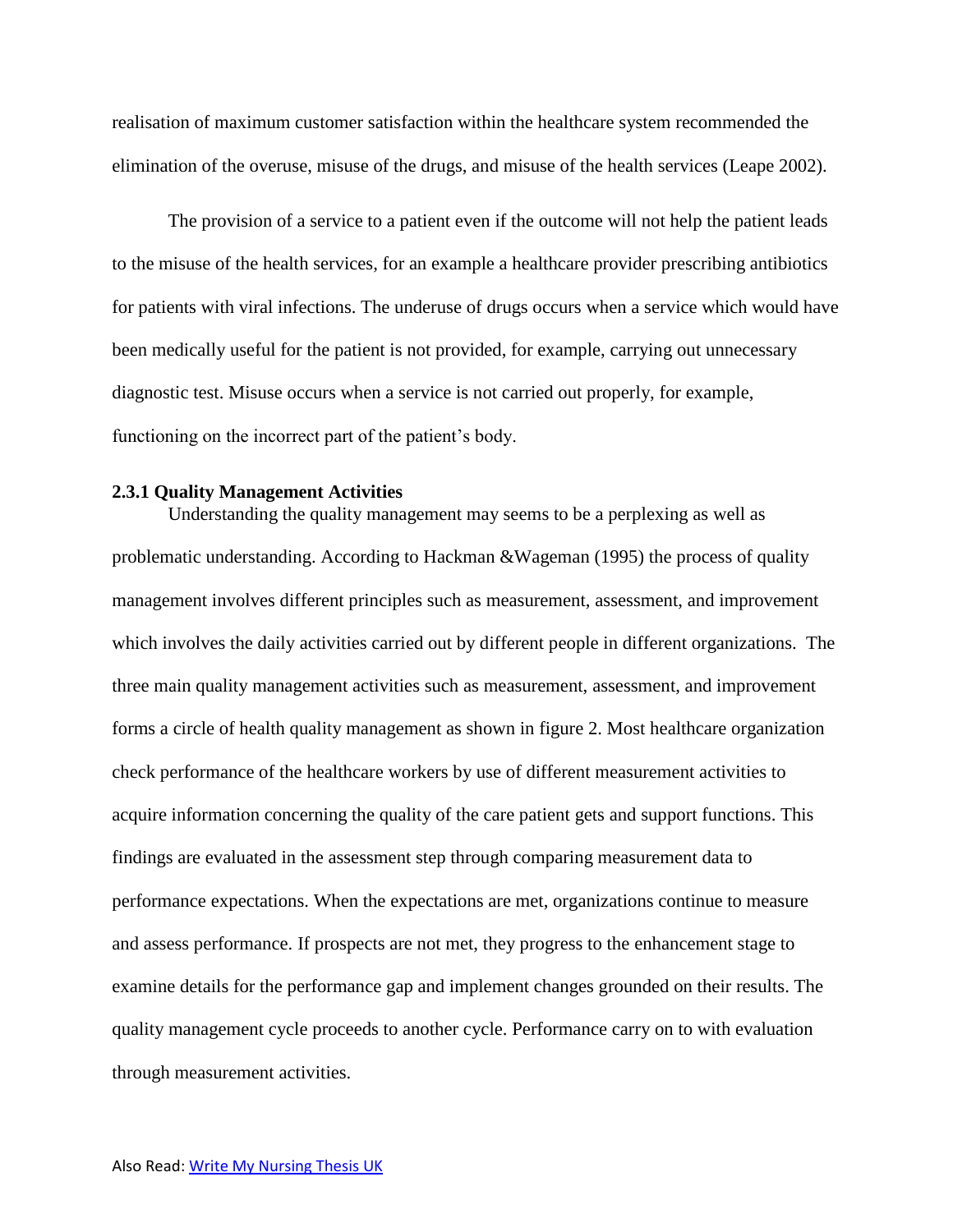

## **Figure 2.2. Cycle of Measurement, Assessment, and Improvement**

A study report by Walshe and Rundall (2001) shows that the challenges by the healthcare faced as a result of quality management systems improvement seems not be a major concern by the healthcare institutions which is similar with the challenges faced in the general hospitals in the Kingdom of Saudi Arabia. However, many employees and managers currently understands that organizations should also operate in the field which requires quality, performance and effectiveness. The quality management systems produce a strategic framework in which every organization can meet these requirements. Quality management system can be understood as a part of complete management system that is to assure the highest customer satisfaction in the most effective means, particularly by following purposes:

- a) Guaranteeing the maximum service quality for patients
- b) Crafting environment oriented to continual enhancement of processes and
- c) Undertaking it with the lowermost disbursement

## **2.4 Quality Management systems in Healthcare used in the Kingdom of Saudi Arabia**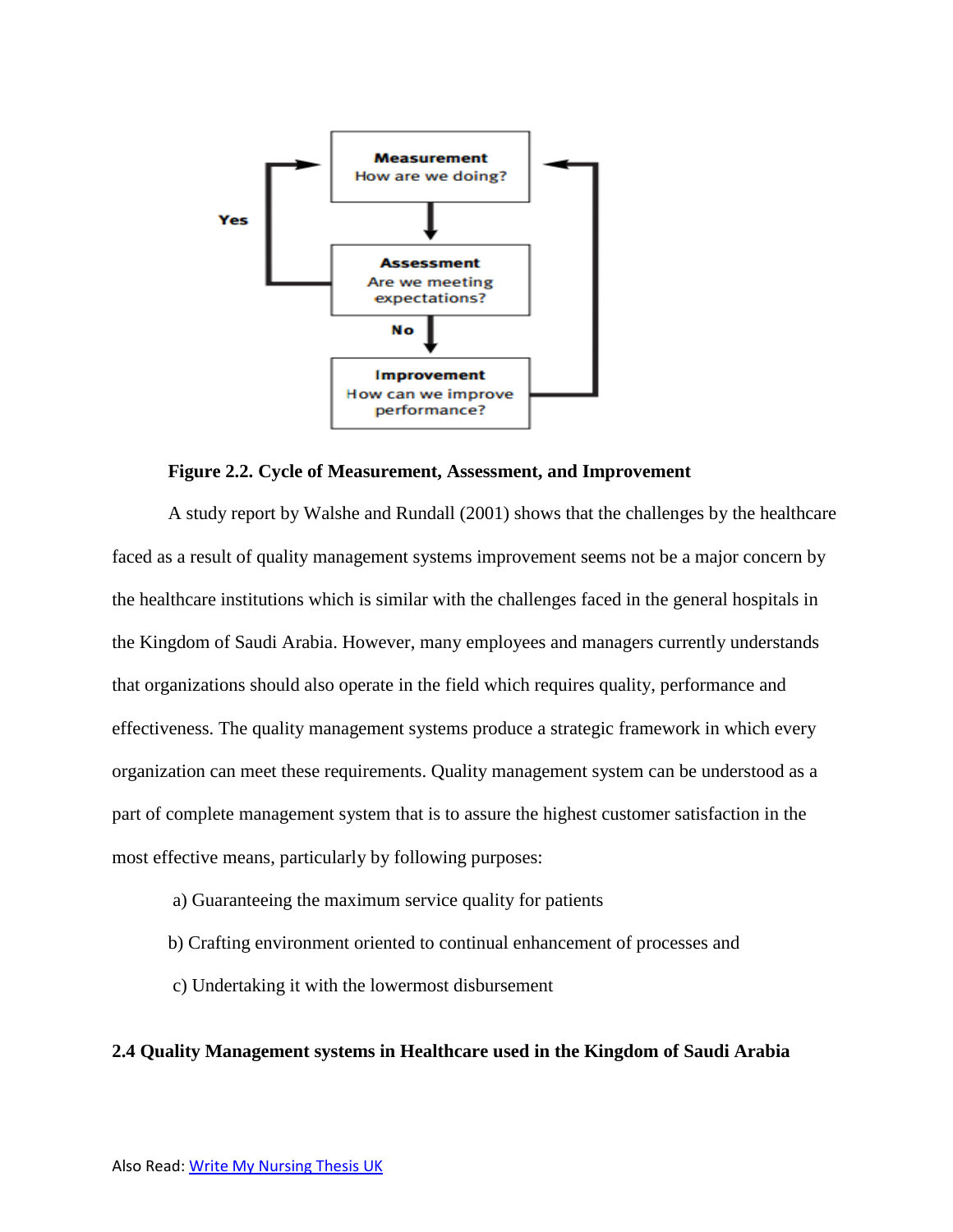Different questions are being asked by managers of healthcare institutions in the Kingdom of Saudi Arabia on the next management system development. Hence this leads to three basic channels that exist for these questions constantly asked within the healthcare management with regard to quality management. They include;

a) Whether to apply the established accreditation standards

b) To use the requirements as well as the recommendations of the ISO 9000 family of standards;

c) To apply the EFQM Excellence Model.

According to Albejaidi (2010) a research study which he carried out on the healthcare system in the Kingdom of Saudi Arabia, he did analysis of structure, total quality management and future challenges as well as the existing experience showing certain systematic items lacking while applying the very accreditation standards which dwell so much on the quality of the health care being delivered rather than the quality management within the institutions. Alternatively the EFQM Excellence Model signifies the most demanding conception for management system development has a lot of challenges when being applied to improve the healthcare quality within an institution without a suitable basis. The most suitable and best preferred standard to improve the healthcare quality of the health care being delivered and quality management within the healthcare institutions in the Kingdom of Saudi Arabia is the application of the ISO 9000 family of standards which seems to be meeting all the objectives and plans because it has a suitable starting point, particularly if accreditation standards are contained within the service realization processes of an institution. The EFQM Excellence model could then help in excellent motivation for the forthcoming management system development irrespective type and size of healthcare institution.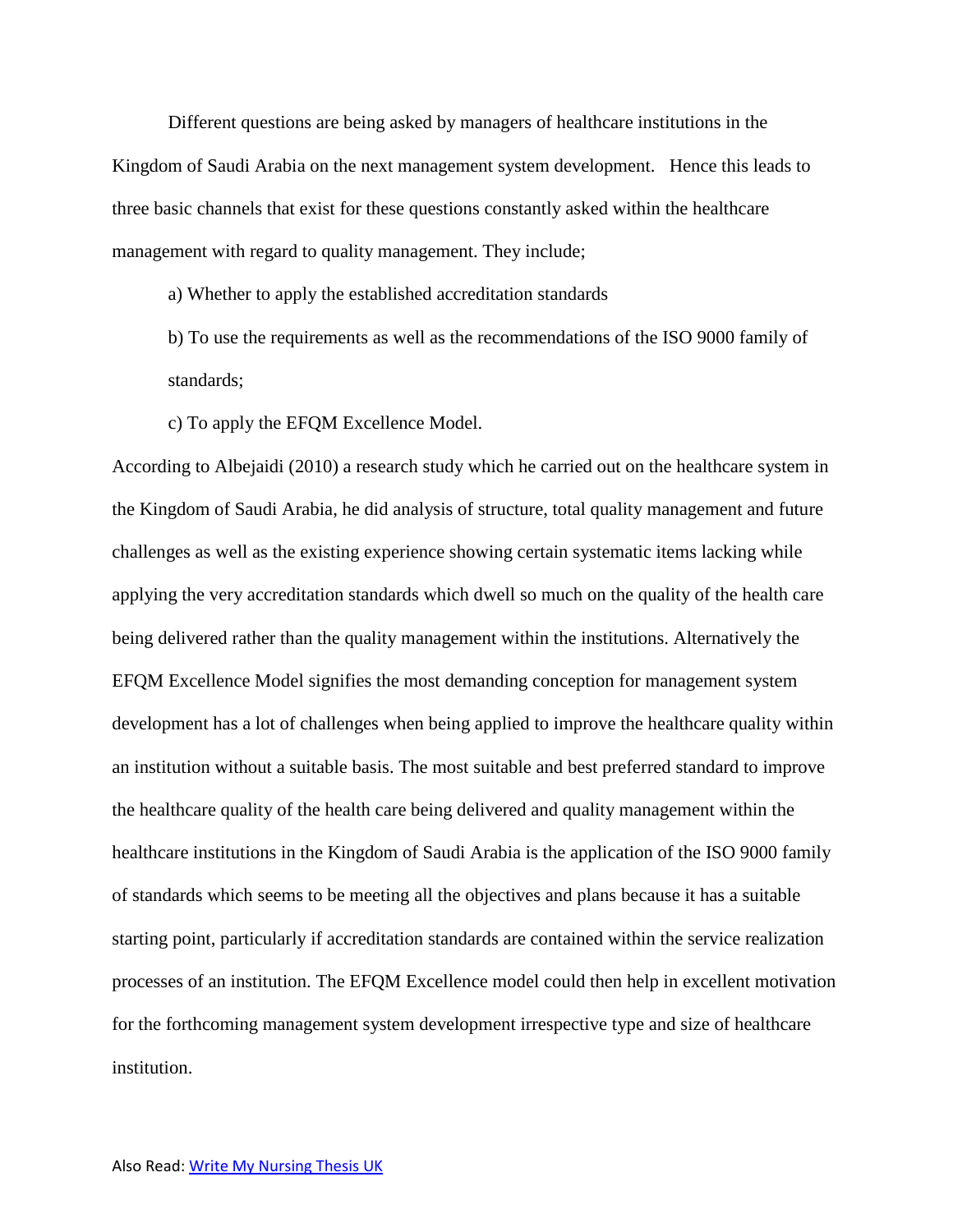The ISO 9000 family of standards can also be used in the healthcare institution environment in a convenient foundation to quality management system implementation. There are always principal steps followed by the healthcare managers within the general healthcare institutions in the Saudi Arabia in the implementation of the set standards in the quality improvement of service and product delivery to the customers by the healthcare providers. According to Albejaidi (2010), there is a figure which shows these principal, which are crucial to be prepared during implementation healthcare standards. It is vivid that any healthcare institution top managers' decisions makings should be derived from long-term goals distinct by this management team. The accumulative effectiveness, efficiency as well as performance should belong to these objectives. As soon as managers apprehend that ISO 9000:2000 might result to significance value for their organization some information about these standards is needed usually. Most of the healthcare mangers in the general healthcare in the Kingdom of Saudi Arabia have no a better understanding and use of ISO 9000 family standards and should learn its eight basic quality management principles.

Besides the subsequent phase is strategic one: the top management in healthcare institutions in the Kingdom of Saudi Arabia always make a decision concerning the standard always convenient for its organization. ISO 9000 family standards can be used as a certification if the top management of the healthcare in the Saudi Arabia show the quality management. The Excellence of the healthcare quality in the Kingdom of Saudi Arabia is due to the use of the ISO 9004 standard as a foundation. The analysis of current status of healthcare management system development contrary to the ISO 9001 standard is essential to do as it is a significant step for outlining gaps between standard´s requirements and healthcare reality. The analysis can be done by internal or external resources.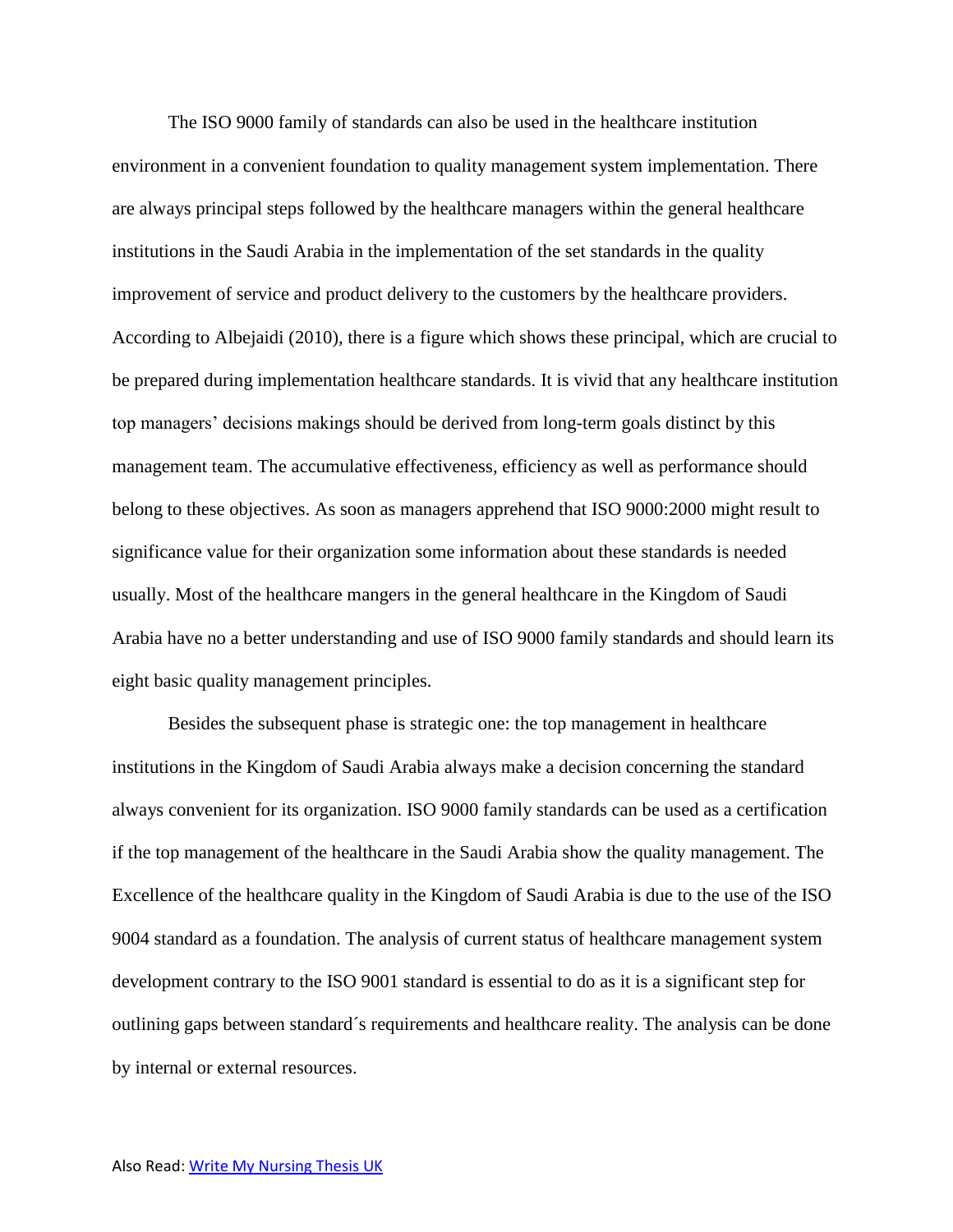

## **Figure 2.3. Basic steps during quality management system implementation in healthcare.**

The findings from the analysis can be used to unearth the process of health services delivery may have a high level of conformity with standard requirements at the beginning. Alternatively: the utmost of flaws occur in processes connected with management errands as well as in contradiction of requirements of measurements, analysis as well as improvement in the healthcare organization. The outcomes of analysis mentioned above signify actual significant input to working out of implementation plan in line with an organization objectives Anderson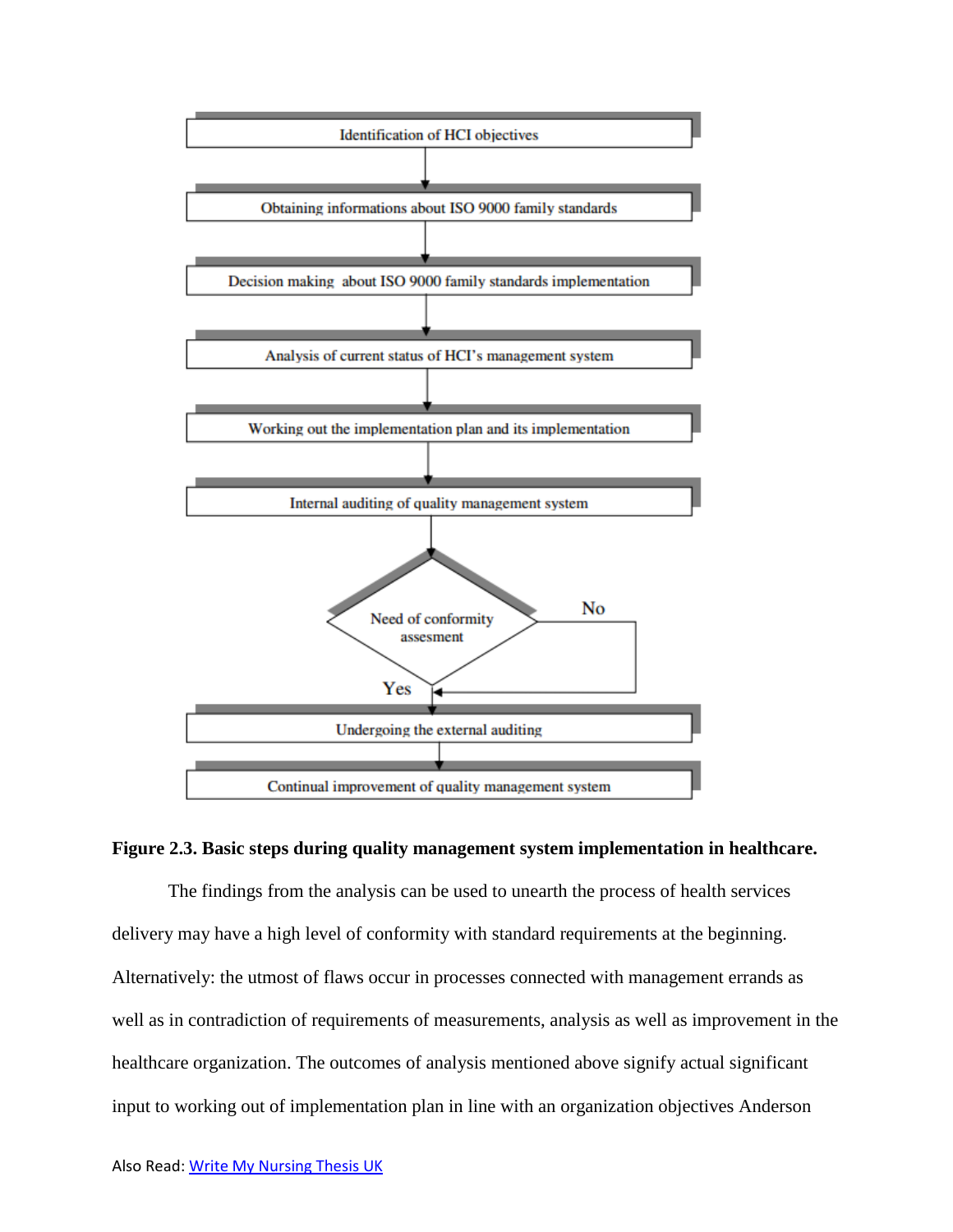&Sohal (1999). The execution of the implementation plan signifies the compliance with all the requirements of ISO 9001 standard for the certification as well as recommendations of the ISO 9004 standard for the healthcare institutions management system improvement in quality of the service delivery to the customers or patients in the Kingdom of Saudi Arabia. To check whether the general healthcare institutions are improving on the quality management, an internal audit is always carried out to identify the non-compliance to the set standards especially during the first phase of implementation of the quality management system of the institution as well as to describe areas for improvement of developments or management system of healthcare institutions. The internal audit could serve as appropriate groundwork for the independent quality management system valuation. An independent quality management system assessment carried out by the third party is always known as certification De Bakker & Nijhof (2002).

The ISO 9004 standard or the EFQM Excellence Model can be suitable issue. It is evident that also in healthcare environment a scarcity of money as well as other resources is not influential barrier of quality management system implementation. A significant constraint is actual concern and participation of healthcare managers. In the Kingdom of Saudi Arabia health care sector, quality management has always remain a strategic contemplation and one of the key foundations in the constant development plans in the country back a decade ago as illustrated by the Ministry of Planning (MOP 2000) and until the current improvement plan in 2010 (MOP 2010). This shows the commitment to the total quality management within the healthcare as well as a long lasting development strategy to increase the quality of healthcare in Saudi Arabia. The develop framework used Saudi is the application of the public policy by encouraging healthcare institutions to adopt TQM practices. Nonetheless, there is still no clear depiction of how efficiently healthcare institutions in Kingdom of Saudi Arabia relate TQM strategies as well the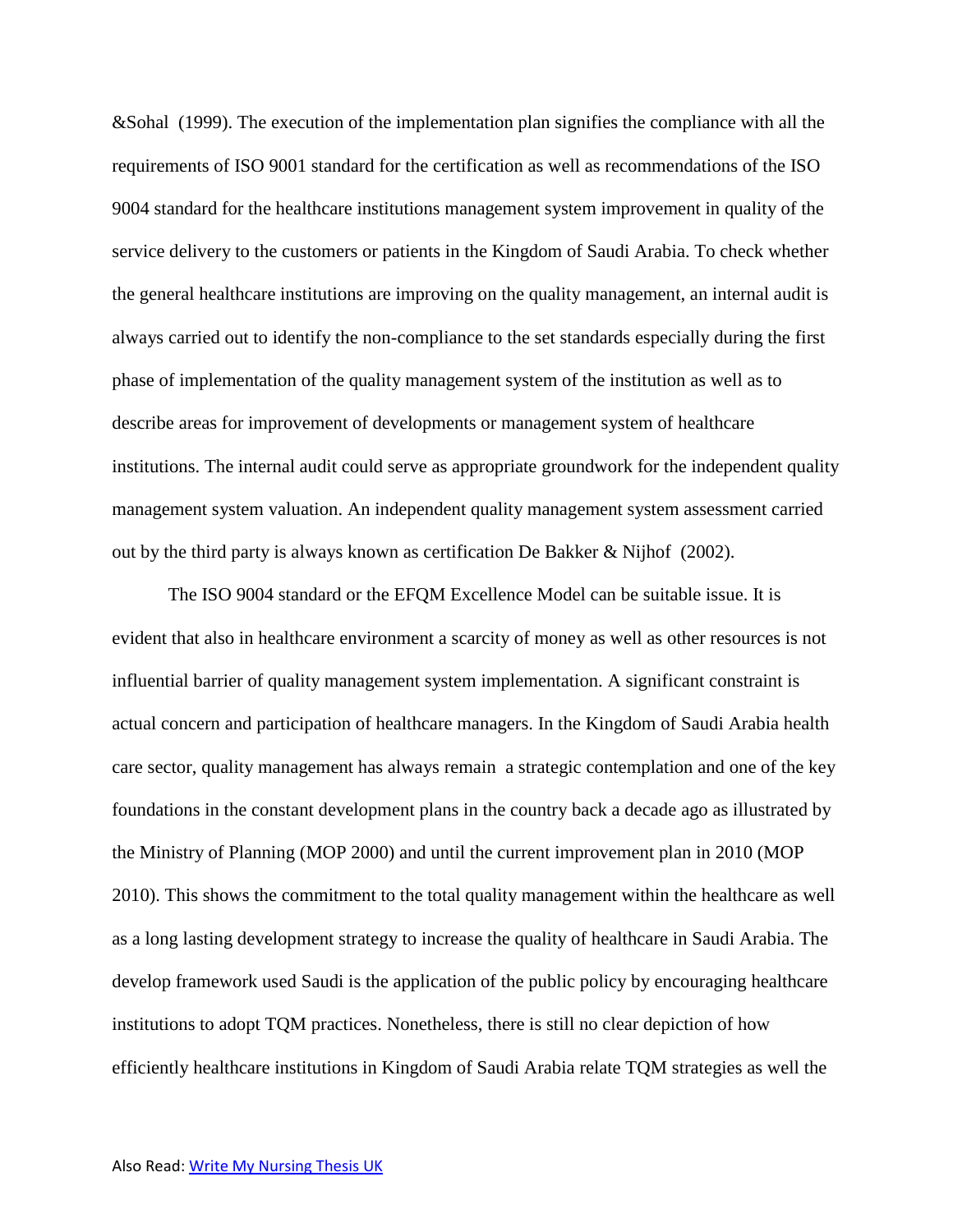as associated quality management principles as outline in the ISO 9004 standard for the healthcare institutions management system improvement , and the degree to which the challenges they experience when they apply the framework.

## **2.4.1 Total Quality Management (TQM) in Kingdom of Saudi Arabia Healthcare Sector**

Many scholars have done a lot of literature study regarding the different aspects of quality of the healthcare which entails the customer or patient satisfaction (Alarfaj 2010) and writers focusing on total quality management related accomplishments (Bah et al 2011), research work on the issues of total quality management application as a whole strategy within an organization have little attention in most of the scholarly work (Albejadi 2010). Moreover, Saudi research studies appear to focus more on quality as an overall conception rather than the specific TQM principles, philosophy and culture (Al-Ahmadi and Roland 2007). The only current TQM scholarly work in Saudi healthcare seem to be those conducted by Albejadi (2010) and Jannadi et al. (2008) who state that the significant challenges in the sector are financing of healthcare system, lack of professional employees as well as being more dependent on foreign workers, and the lack of a health information system.

The dependent on the foreign employees in the Kingdom of Saudi Arabia within th healthcare institutions is a major challenge to the successful implementation of quality strategies within the healthcare sector due various factors including the high wages being used to pay for the service they render to the healthcare facilities as well as the costs incurred (Albejadi 2010) and language barriers (Alahmadi and Roland 2007). Nonetheless, previous research studies did not explore the impact of the nation-wide cultural characteristics of the foreign employees on TQM realization and the degree to which the challenge they may bring on the application of total quality management policies. Besides, most of those research work did not test their outcome empirically, depend on mostly theoretical argument and personal understanding (Albejadi 2010).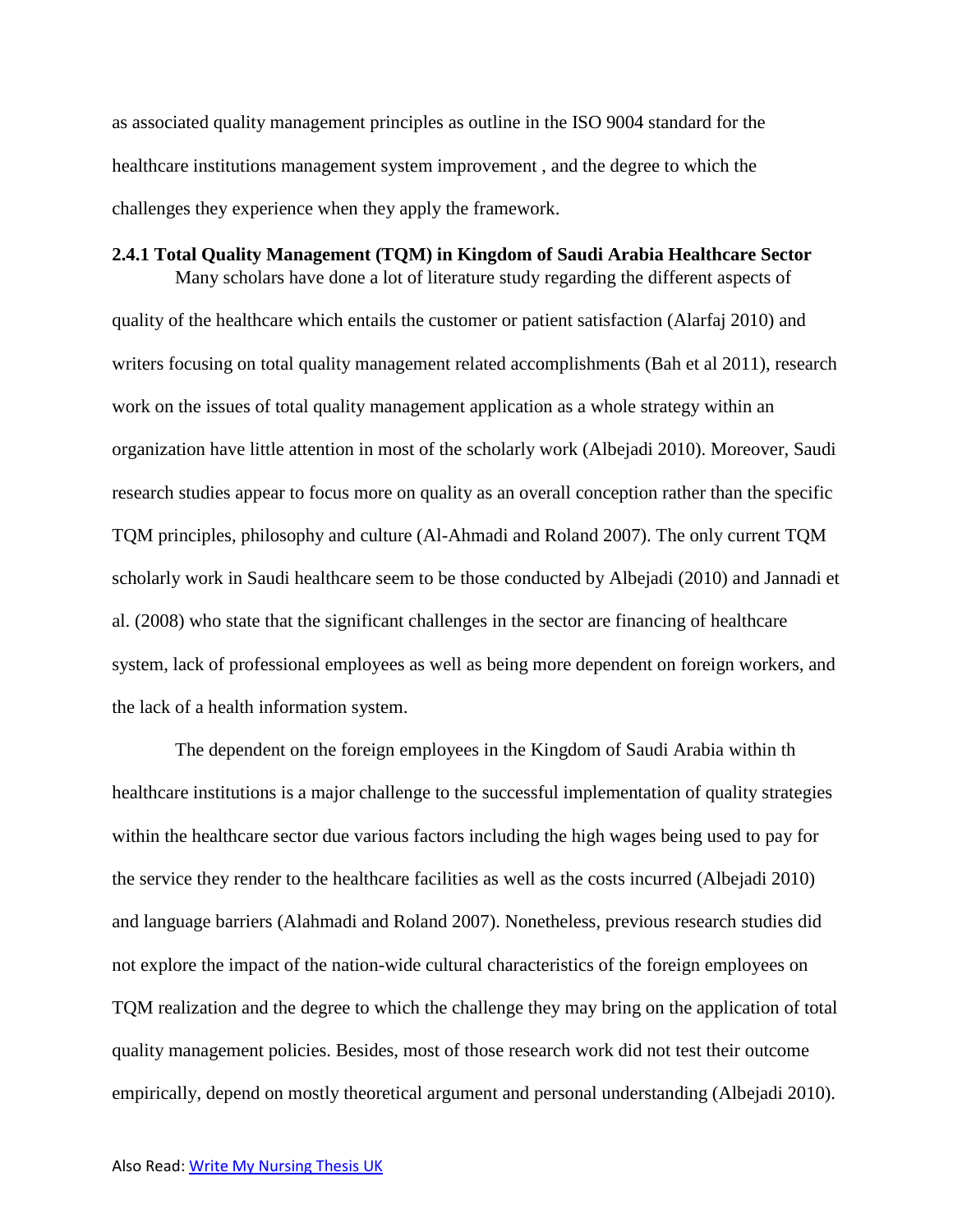# **2.4.1.1 Application of Total Quality Management (TQM) Critical Success Factors in Saudi Arabia Healthcare**

Many scholars have done a lot of research with regards to the critical success factors of the total quality management within the healthcare institutions in Kingdom of Saudi Arabia and they included customer emphasis, commitment of top management, employee participation, employee education and knowledge as well as quality measurement (Kaplan et al. 2010). The few research work concern with total quality management in Saudi healthcare institutions have shown that total quality management is still going through development in Saudi hospitals and that quality improvement experiences some serious challenges (Albejaidi 2010). On the other hand, these studies are not reinforced empirically. Therefore, the preliminary suggestion that can be pictured is that the organization culture in Saudi hospitals requires continuous development in terms of quality as one of the many factors critical to successful total quality management in health care institutions in the Saudi may not be available due to complications linked to the national cultures of the employees existing in Saudi hospitals.

As a result of low cost in the application of Total Quality Management in the healthcare sector in the Kingdom of Saudi Arabia, there has been an increasing benefits in the productivity in the industrial sector as well, there was the acceptance that its introduction and application would be advantageous to the healthcare sector. This belief and understanding by the health care managers' certainly awakened awareness in the improvement of the quality of care in the health sector in which a framework was developed in three periods. The first phase is dated back in through the scholarly works of Nightingale and Codman. Nightingale, a nurse during the Crimean War, led the awareness on the significant of systematically appraising health delivery systems, and the associations between appropriate care and adequate aftermaths (Byers and Rosati 2005). While Codman, there was an imperative prerequisite for the introduction of a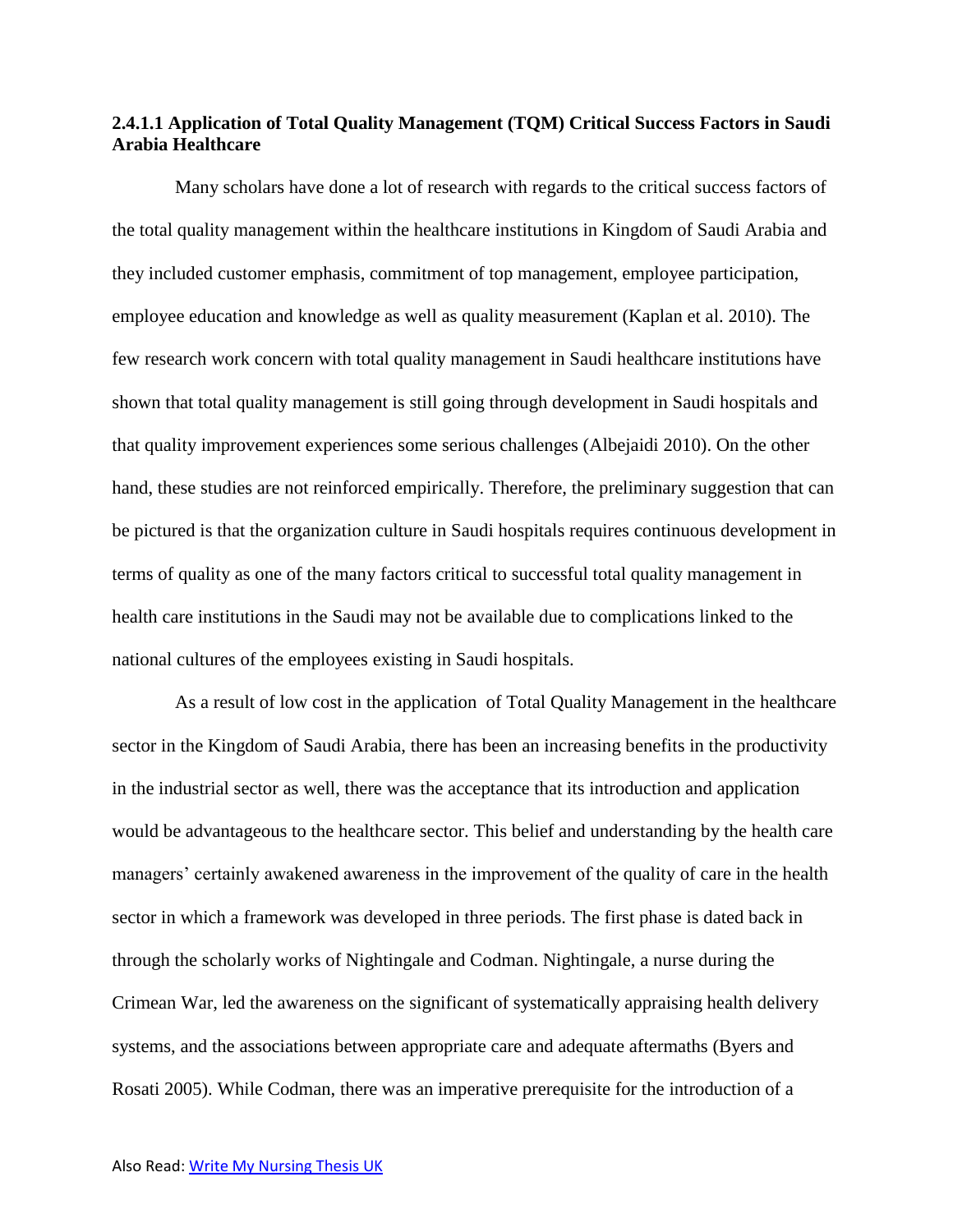common standard so as to increase the quality of medical care. This was grounded on his assessment of medical care in the United States (Al Assaf 1993; Pelletier and Beaudin 2005).

The research finding of Codman discussed that reforms are needed in the healthcare to create opportunities for improvement. Cantered on Codman's research, there was the implementation of a 'five standard approach', which is also referred to the 'minimum standards" (Luce and Lee 1994). The 'five standard approach' suggested by Codman includes:

- organising hospital medical staff;
- **•** restricting staff membership to well-educated, experienced and certified physicians and surgeons;
- framing rules and regulations to ensure regular staff meetings and clinical review;
- keeping medical records comprising of the history, physical examination, and laboratory results; and
- instituting supervised diagnostic as well as treatment facilities such as clinical laboratories and radiology department

The second phase in the improvement and implementation of quality standards in the healthcare sector in the Kingdom of Saudi Arabia dated back in the 19<sup>th</sup> century started when the American College of Surgeons formulated measures for standards that had to be fulfilled by hospitals to be qualified for certification through the mutual Commission on Accreditation of Hospitals (JCAH). Donabedian provided standardisation and accreditation a theoretical improvement through articulating a three-pronged method to symmetrically assess the quality of healthcare. The theoretical framework of Donabedian was grounded on input, process as well as the outcome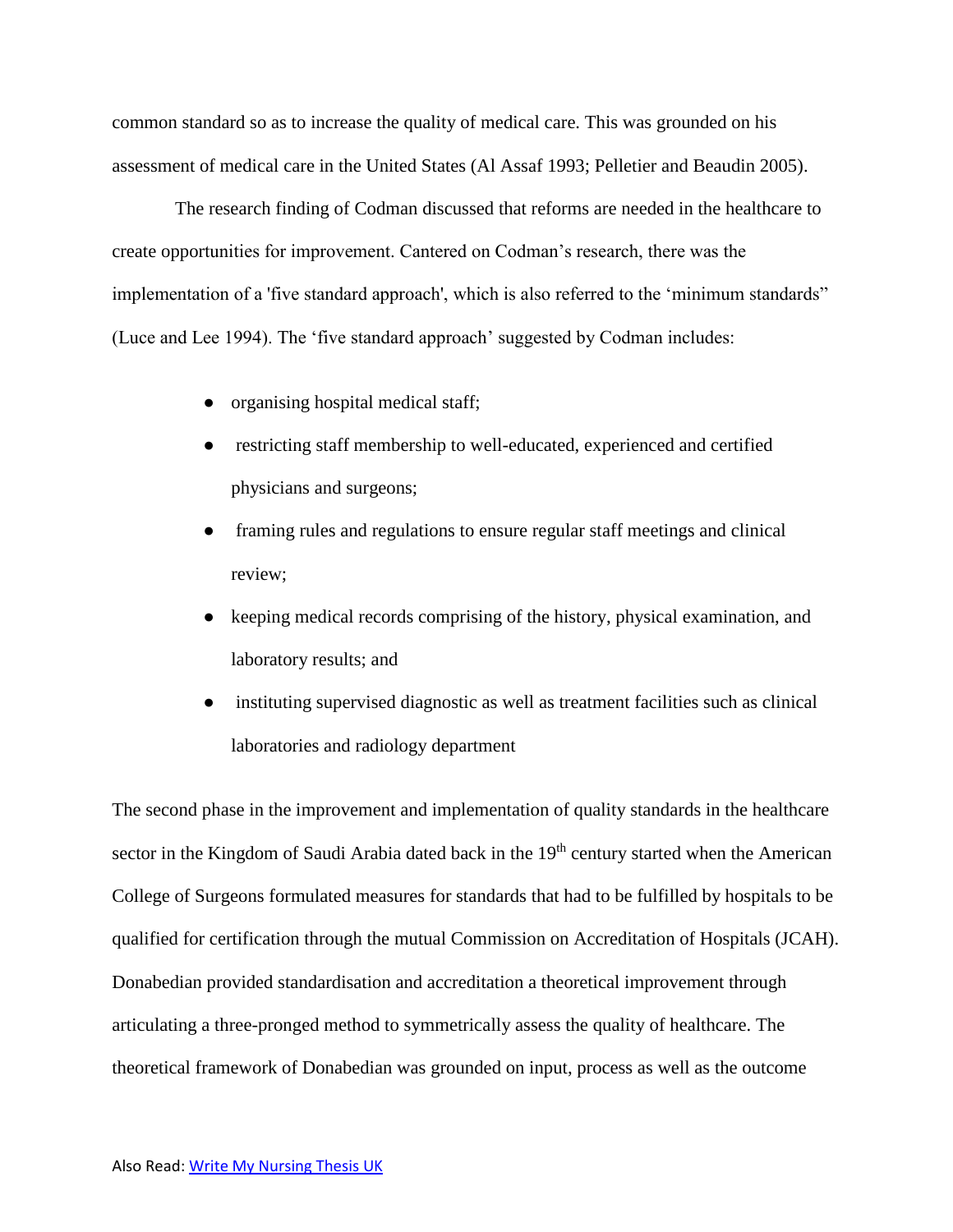(Byers and Rosati 2008). Donabedian framework is known as the open system. Afterwards, JCAH grow into the Joint Commission on Accreditation of Health Care Organisations (JCAHO), which established a 10- step model to oversee and appraise developments to advance on the management of quality healthcare based on Donabedian framework.

The third phase of the implementation of the total quality management was connected with a new approach to the application of quality established by Berwick, Baltaden and Deming. Berwick and Batalden employed into Japanese experience in the industrialised sector of the economy, and used the theoretical conceptions to the health sector. An additional element was supplemented when the 14 basic points of Deming were applied by Baltaden to chart a new course for Quality Assurance in the health system. Research findings by Deming and Baltaden were spread through the Juran Institute. The last two decades became the pivotal point in the improvement of standards quality in the heath sector, with number cooperative determinations by professionals and quality organisations in the area of quality management with general goal of improving the quality of healthcare services (Pelletier and Beaudin 2005).

In spite of the several determinations in the developed world to implement the quality towards the improvement of the healthcare service delivery and customer satisfaction, the undeveloped countries including Kingdom of Saudi Arabia were still lagging behind due insufficient awareness with regard to the evaluation of quality of healthcare to the patients or the customers. The health care systems in the developing countries were in a state of deplorable conditions with rising number of mortality rates, especially in the early 1980s. Then main problem by then in the developing world was how to improve the access of the healthcare services and facilities to the members of the public in the urban areas and improvement on the policy making as well as the how to intensify budgetary allocation to the health sector without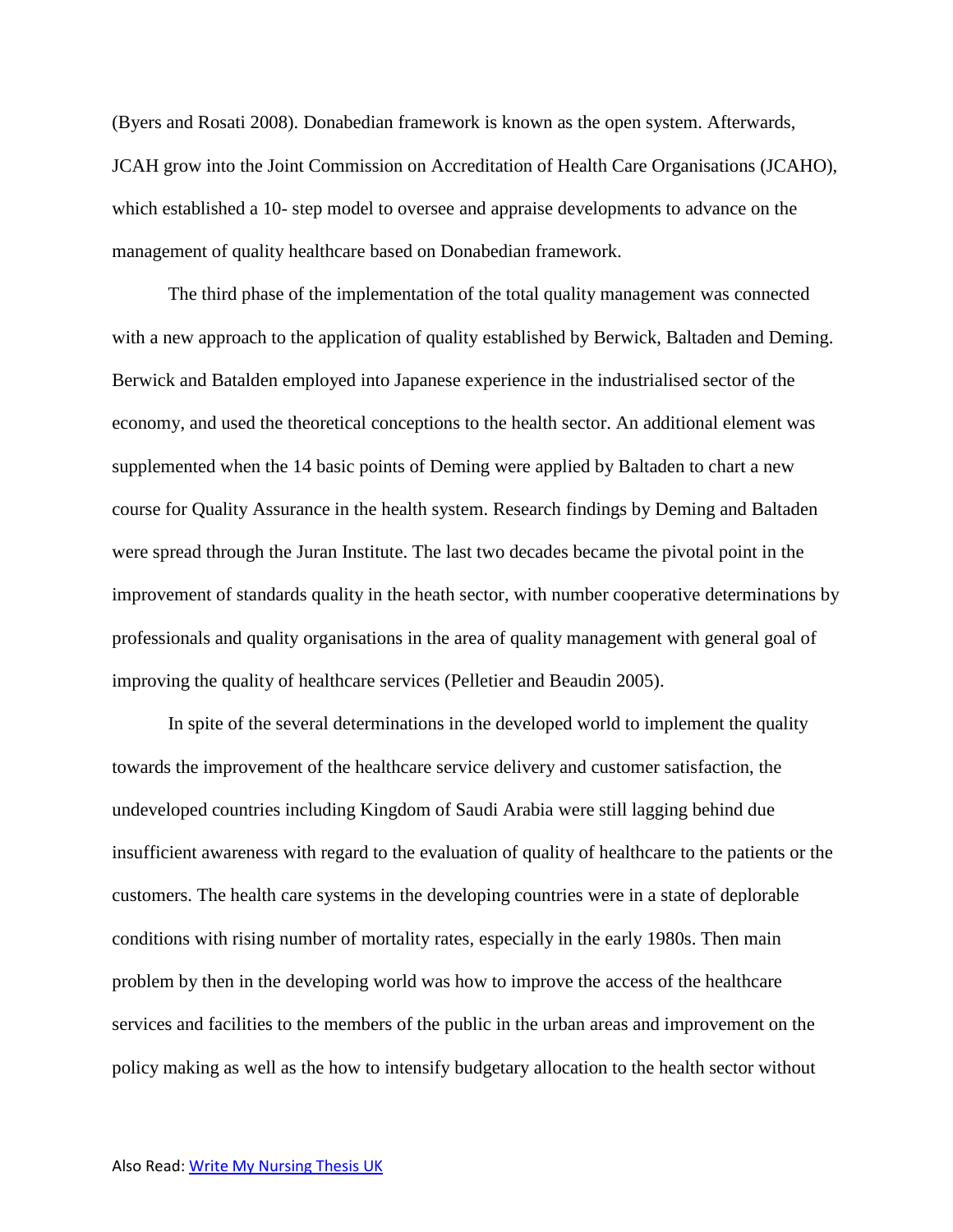reflecting on how to familiarise and implement quality assurance programme in regards to its accompany benefits.

According to research findings done by Geyndt (1995), most of the developing countries felt the advantages of cost-effective through the implementation of quality programmes in the developed world such as Europe and USA, as well have been stimulated the introduction of a similar effort to improve the quality of healthcare provision. In the Kingdom of Saudi Arabia, the mission to improve the quality of the healthcare provision system has been at the centre of healthcare management. The ministry of Health in Kingdom of Saudi Arabia in the early 1984 identified and marked primary healthcare centres as among the strategies of the fifth five-year National Development Plan (1990-1995) with the purpose of quality health to achieve the goal of total quality management in the healthcare sector. In the Kingdom twenty three years, the Ministry of Health founded the National Committee on Quality Assurance, as well formed guidelines for quality assurance programme in Primary Healthcare in the health centres, which was accepted by the World Health Organisation (Jarallah and Khoja 1998). This led to the launching of a management development programme in the year 1995. This was to form a foundation for local supervisors to execute significant roles in quality development determinations particularly in the primary healthcare (Al-Hamdi and Roland 1995).

Dating back in the 1980s, the implementation of Quality Assurance programmes illustrates that the Saudi government is focussed to increase the quality of care delivered in its healthcare system. This transformation in the Saudi health sector in the field of the implementation of TQM is more perceptible in the healthcare facilities, which are operated by developed countries. This has led to many healthcare facilities complying with the Quality Assurance in the healthcare system in Saudi Arabia. These comprise of: the Arabian American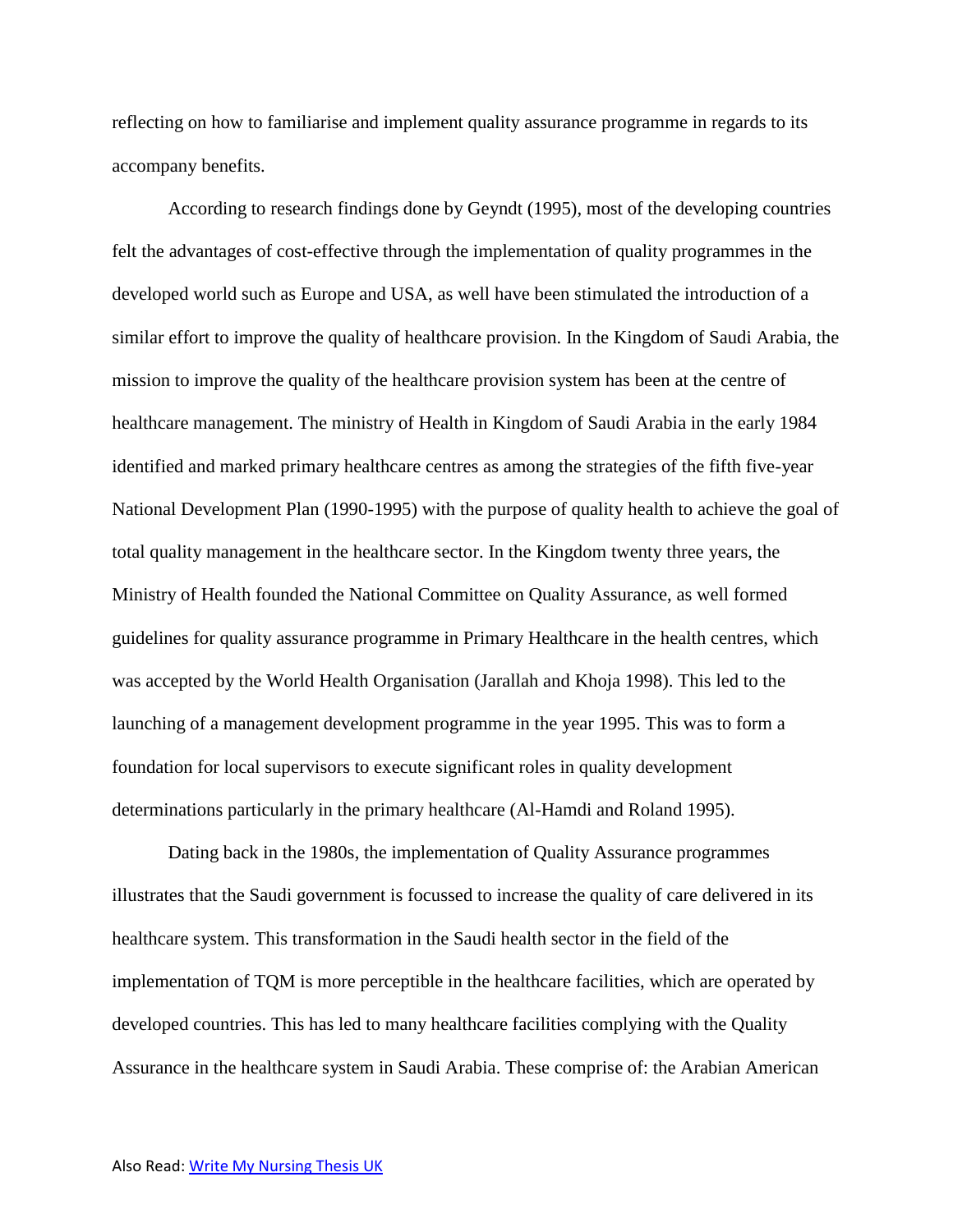Oil Company (ARAMCO), the King Faisal Specialist Hospital and Research Centre Services (KFSH&RC), the King Khaled Eye Specialist Hospital Services (KKEH) as well as the Ministry of Defence and Aviation Services (MODA). Besides the healthcare amenities operated by developed countries, the Saudi Ministry of Health has been implementing TQM in its health facilities.

## **2.4.1.2 Total Quality Management and National Culture in the Kingdom of Saudi Arabia**

Many literature review on the effect of diverse culture in the delivery of health care in the Kingdom of Saudi Arabia have been done and the study findings shows that it is a key strand on the achievement of the total quality management realization and development (Jung et al 2008). Some national cultures are more favourable to the improvement of total quality management compared to the others (Vecchi and Brennan 2009). Therefore, the multi-cultural employees involving the foreign employees in Kingdom of Saudi Arabia gives a fascinating framework for study. Many scholarly studies investigating the existing relationship between national culture and total quality management in the healthcare in the Saudi, the typology established by Hofstede et al. (2010) is mostly used by other researchers such as (Krosolid 1999; Sousa-Poza et al 2000; Mathews et al 2001; Lagrosen 2002; Yoo et al 2005). Hofstede et al (2010) finds major four national cultural scopes which form the nation-wide cultural perspective of a country that is: uncertainty avoidance, power distance, individualism or communism as well as masculinity or feminineness. Study findings proposes Studies that the above mentioned cultural perspective of national culture can influence total quality management implementation at different levels of management within an organization (Jung et al 2008; Krosolid 1999; Sousa-Poza et al 2000; Mathews et al 2001; Lagrosen 2002; Yoo et al 2005). Hofstede et al 2010).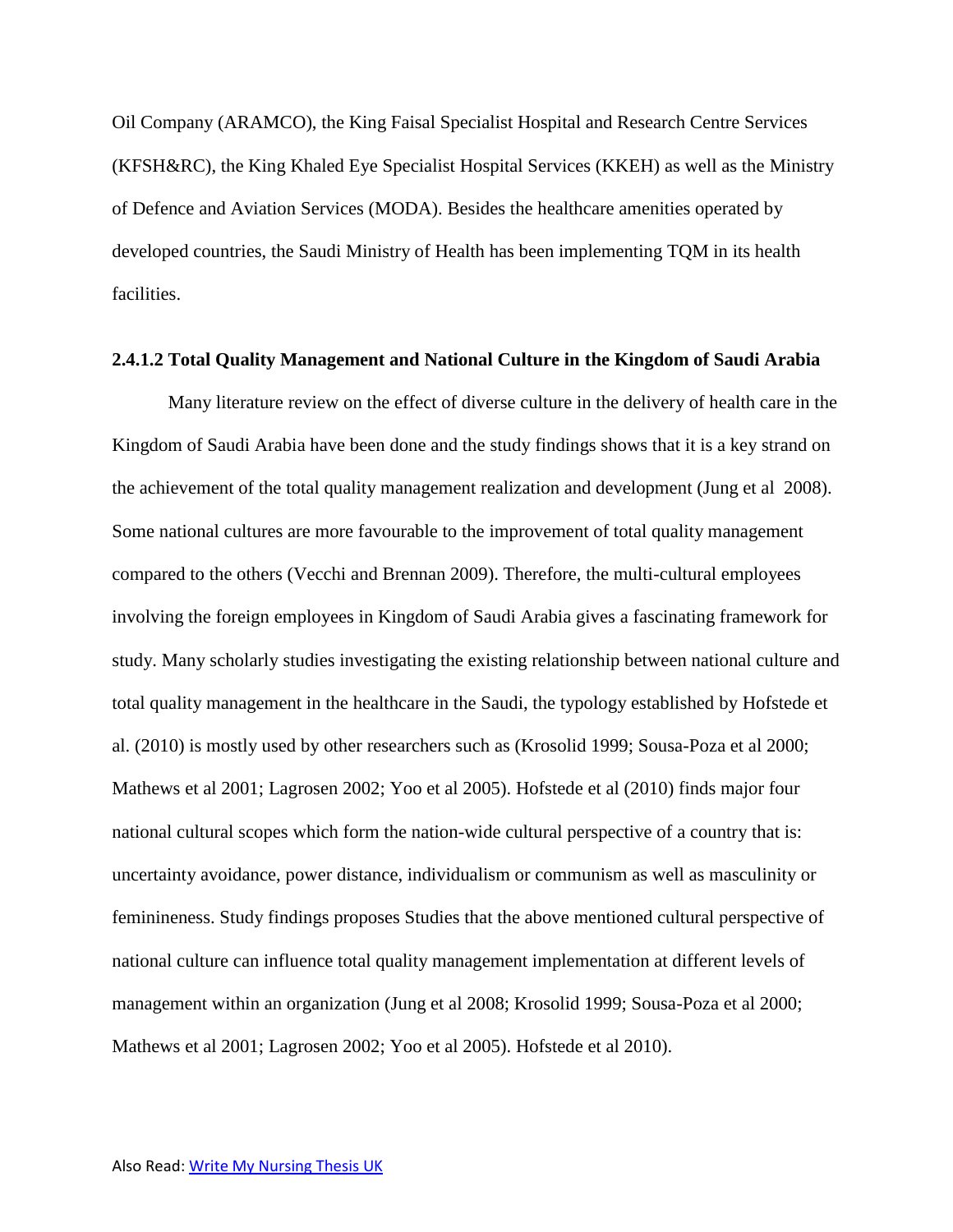However there are lacking research studies which contemplate how variety of national cultures within the same state and employees may influence on levels of involvement with total quality management practices, indicating the need for additional research in the area of the national diversity of culture influencing the quality of management (Vecchi and Brennan 2011). Moreover, as stated previously the Saudi dependence on a big foreign work force is anticipated to be a barrier to total quality management development and quality creativities as a result of a multiplicity of factors comprising of high staff costs rates (Albejadi 2010; Jannadi et al 2008; Walston et al 2008) as well as language barriers (Alahmadi and Roland, 2007). Nevertheless, the existing studies on the factors influencing total quality management have not explored the influence of the foreign or multinational-cultural labour force on total quality development as well as the challenges it is associated with or the opportunities it has. The preliminary assumption is that place of work national cultural diversity (WNCD) in Saudi hospitals hinders the successful total quality management culture as shown in figure 2.4 below.



# **Fig 2.4: Primary Proposition: Influence of WNCD on TQM Realization**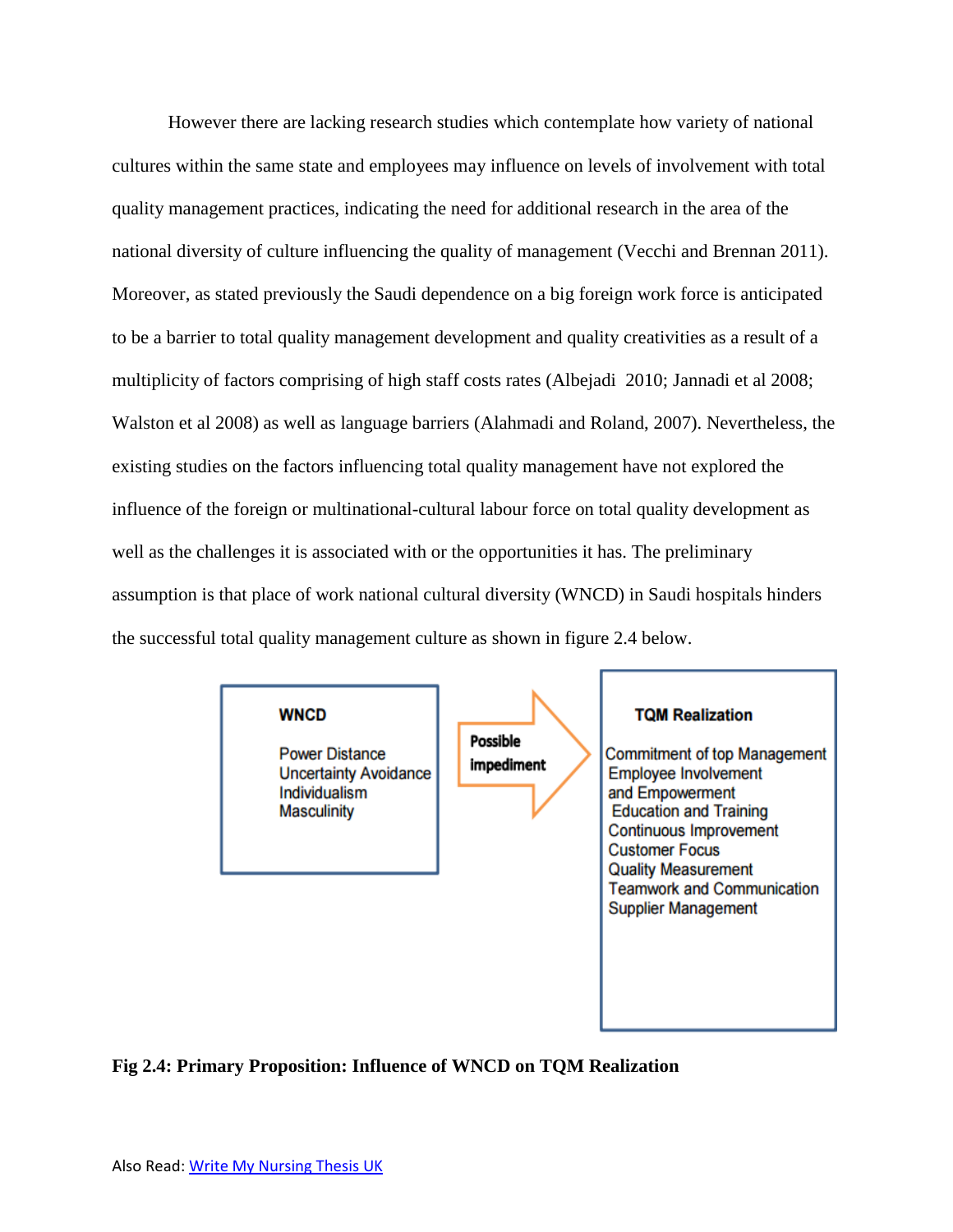Most managers within a healthcare institutions always don't regard WNCD as adding challenges to total quality management realization. As an alternative, WNCD is always observed as having a positive influence in terms of bringing different perspectives, experiences, as well as attitudes particularly those experiences coming from developed countries such as Europe and USA. Furthermore, generally most of the work assertiveness related to the national cultural characters of the foreign employees in the hospital for example preferring to work cooperatively and as a group assist and support the application of the total quality management strategies in the Kingdom of Saudi Arabia. Though, some minor difficulties are being experienced to be posed by some foreign workers indicating additional compliance to their managers without articulating themselves, fearing there would be negative influence on their evaluations if they were more outspoken. As pointed out earlier, total quality management is realized in most general hospitals within the state, as approximately all total quality equipment critical success factor are existing. In conclusion, almost all the levels of the national cultural features or characters (NCTs) are favourable to total quality management improvement in the Kingdom of the Saudi Arabia, one interpretation is that there may be a positive association between the TQM realization and the WNCD in the hospital (Albejadi 2010; Jannadi et al 2008; Walston et al 2008; Alahmadi and Roland 2007).

A research study by (Albejadi 2010; Jannadi et al 2008; Walston et al., 2008) which discuss that governmental public policies are boosting the quality initiatives in the healthcare system in Saudi Arabia. Moreover, the general research findings from different scholars divulge that quality management, as measured by the incidence of the critical success factors, as it is confidently implanted in the hospital challenging other study works done by (Albejadi 2010; Jannadi et al 2008; Walston et al 2008; Alahmadi and Roland 2007) which claimed that Saudi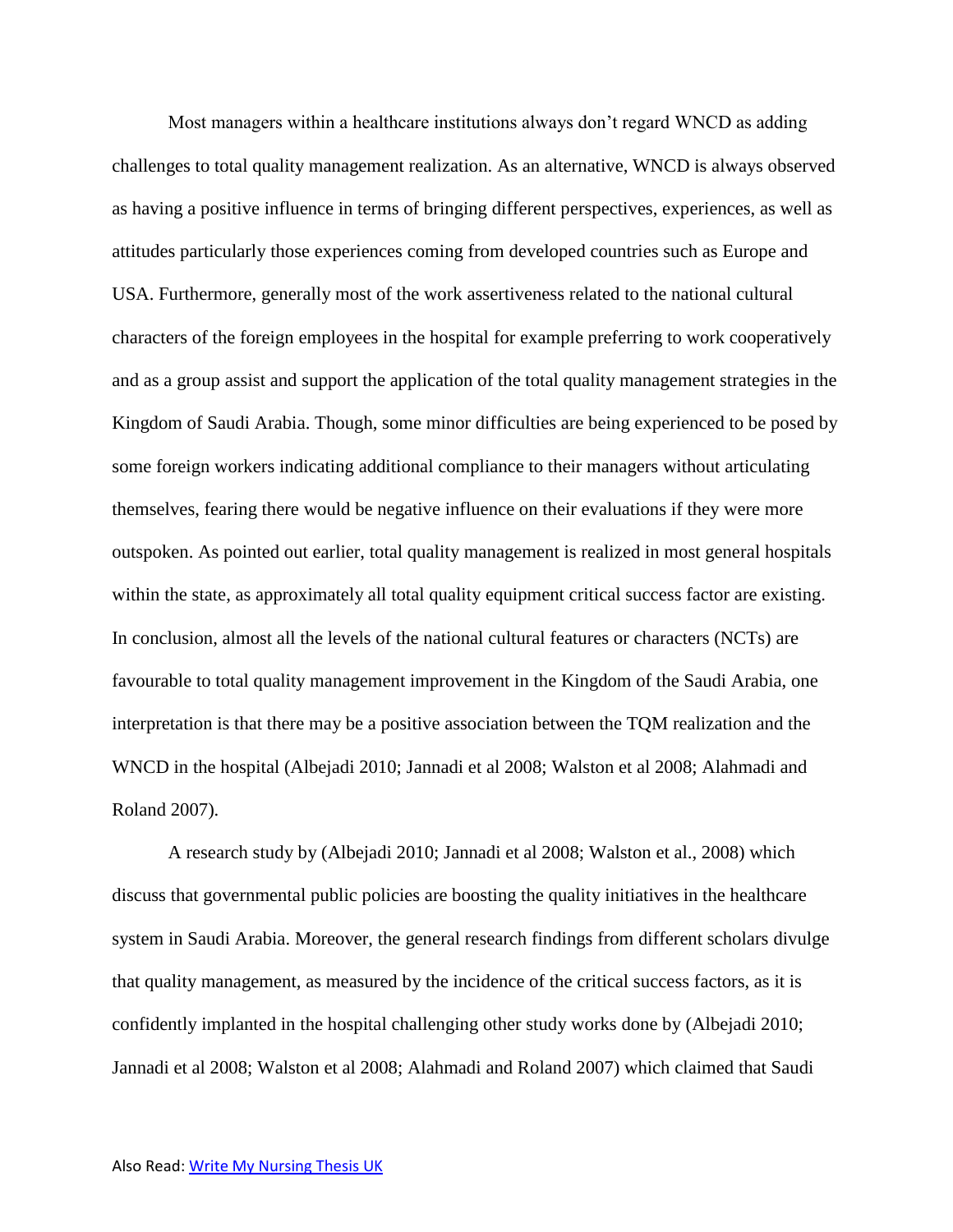healthcare system does not provide a well-developed quality culture where total quality management strategies as well as other quality initiatives can grow. The NCTs of the workers in the hospital does not counterpart the Saudi cultural stereotype projected by the Hofstede model (Hofstede 2001), and it is more favourable to the total quality management culture with low PD, low UA, balanced-low MA, and balanced- high IN. There was a slight differences establish between the Saudi and non-Saudi employees views of critical success factors. Though, variances between the Saudi and non-Saudi employees were establish in relation to two characters: power distance and individualism. Generally, WNCD is believed not be adding to the challenges facing the implementation of the total quality management realization besides, it may be conducive to ameliorating any possible negative influence resulting from the national cultural characters present in the foreigners labour force.

A research study revealed that WNCD gave a new viewpoints as well as experiences to the application of quality strategies in the healthcare in the Kingdom of Saudi Arabia, creating an awareness among the employees to other cultures, quality initiatives and quality experiences, as well as reducing their opposition to change, and therefore easing a smoother total quality management application within the healthcare. These literature reviews concurs the research studies of (Albejadi 2010; Jannadi et al 2008; Walston et al 2008, Alahmadi and Roland 2007) which posed the foreign work force in Saudi healthcare system as among the challenges to the quality inventiveness and strategies. The recent study work done by different scholars' shows that there is a positive result emanating from the application of the total quality management by the managers among the healthcare facilities in the Kingdom of Saudi Arabia and the middle East in general as many healthcare institutions embraces it.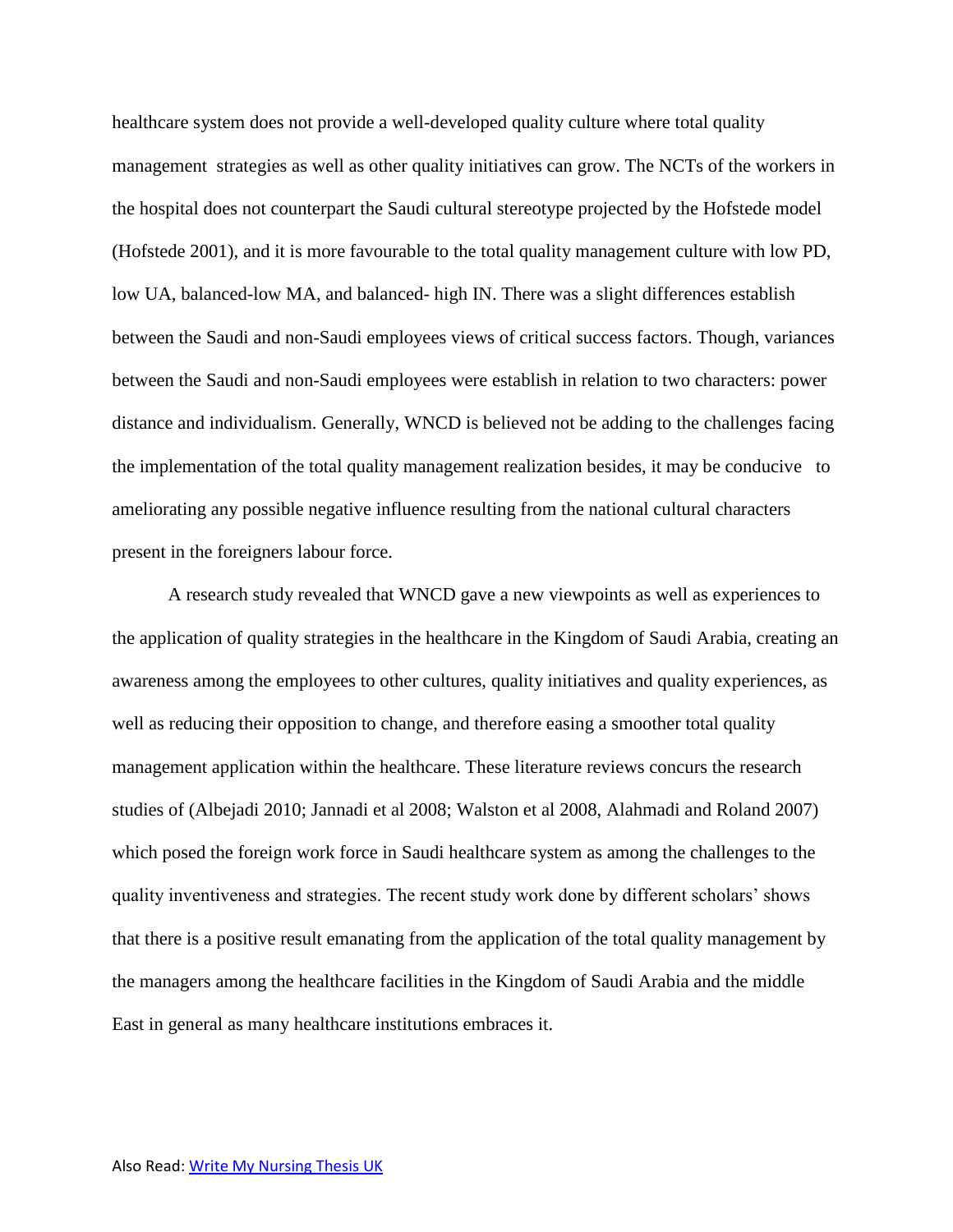# **3. 5 CHALLENGES THAT FACE THE PUBLIC HEALTH CARE SYSTEM AND GENERAL HOSPITALS IN KSA**

- What are the main challenges that face the health care system in the KSA?

- To owe some of these challenges to the quality of the health care management system that are used in general public hospitals in the KSA.

- Therefore, that chapter should conclude by stating "the focus this study is to explore the quality of the management systems is the general public hospitals in the KSA.

# **2.4.1.3 Challenges faced during the implementation of quality management systems in healthcare in the Kingdom of Saudi Arabia**

In spite of the developments in Saudi Arabia's health policy to improve the quality of healthcare through system management, current research work have outline that the sector faces some serious challenges Albejaidi (2010). A clear example outline is the increasing pressures from the customers or patients for cost reductions and efficiency improvements in hospitals in Saudi as the population is growing fast at 3.6% per year which rises the government health expenses as health services are provided for free (Walston 2008). The delivery of health services among the general healthcare in the Kingdom of the Saudi Arabia has been greatly influenced negatively as a result of slow pace of constructing more capacity in the hospitals. Health indicators believe that Kingdom of Saudi Arabia will need new hospital beds ranging between 20, 000-25, 000 before the end of a new decade since the health policy were formulated by the government. This is also hindered by the increased cost of acquiring expensive health equipment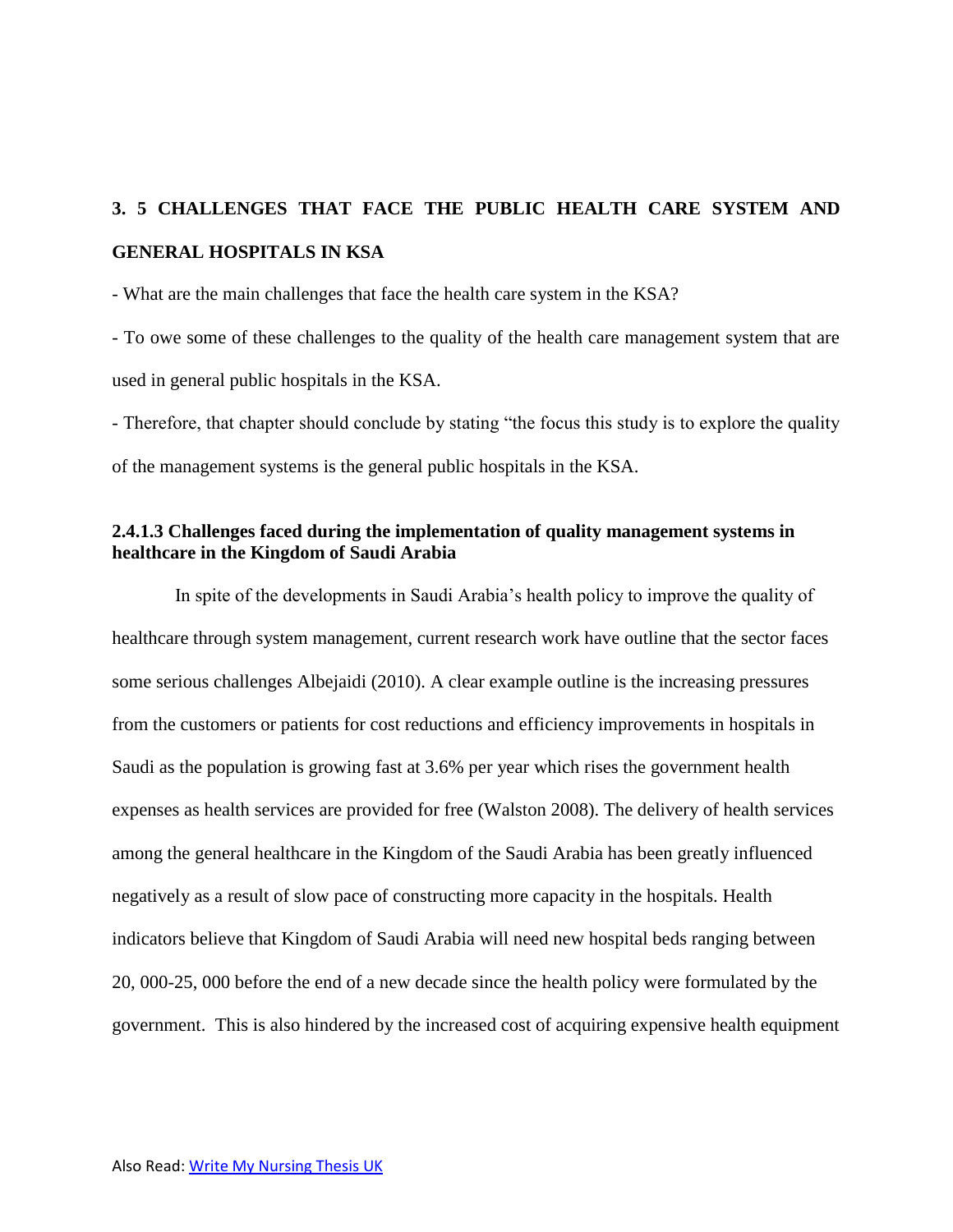due to lack of coordination and efficient used among the involved stakeholders within the healthcare and the procurement department Walston et al (2008).

Among the many challenges faced during quality management of the healthcare institution in the Kingdom of the Saudi Arabia, there is also increased demand of improved quality of service delivery among the citizens in Kingdom of Saudi Arabia due to the high expectations of the health system (Almasah 2011). Furthermore, it is stated that health care personnel are challenging for a more managerial skills that can contribute to the provision of a better service to patients (Mourshed 2006). An additional significant subject is that the healthcare employees in Kingdom of Saudi Arabia is multi-ethnic and consists of many nationalities, cultural backgrounds as well as the existing languages. The challenges posed by the multicultural nature of the employees in relation to the Kingdom of Saudi Arabia healthcare sector seems to have established a slight consideration in the scholarly work current being done within the health sector. Even though there is research work on efforts to back the reliance in the Saudi economy on the foreign employees Saudi (Ramady 2010).

For a successful implementation of the total quality management (TQM) within the healthcare system in the Kingdom of Saudi with regards to the international standards and the national policy framework as outline in the constitution of the country concerning the universal provision of a healthy and free health care to everyone, there should be some outline significant factors within an organization, however they can be influenced by the existing challenges such as national cultural features of the multicultural personnel (Vecchi& Brennan, 2009). It is foreseen that the research findings from other scholars always provide a new understandings which are useful in the management of the healthcare by the managers in the managers in Saudi in the application of total quality management and policy makers when planning the healthcare policy.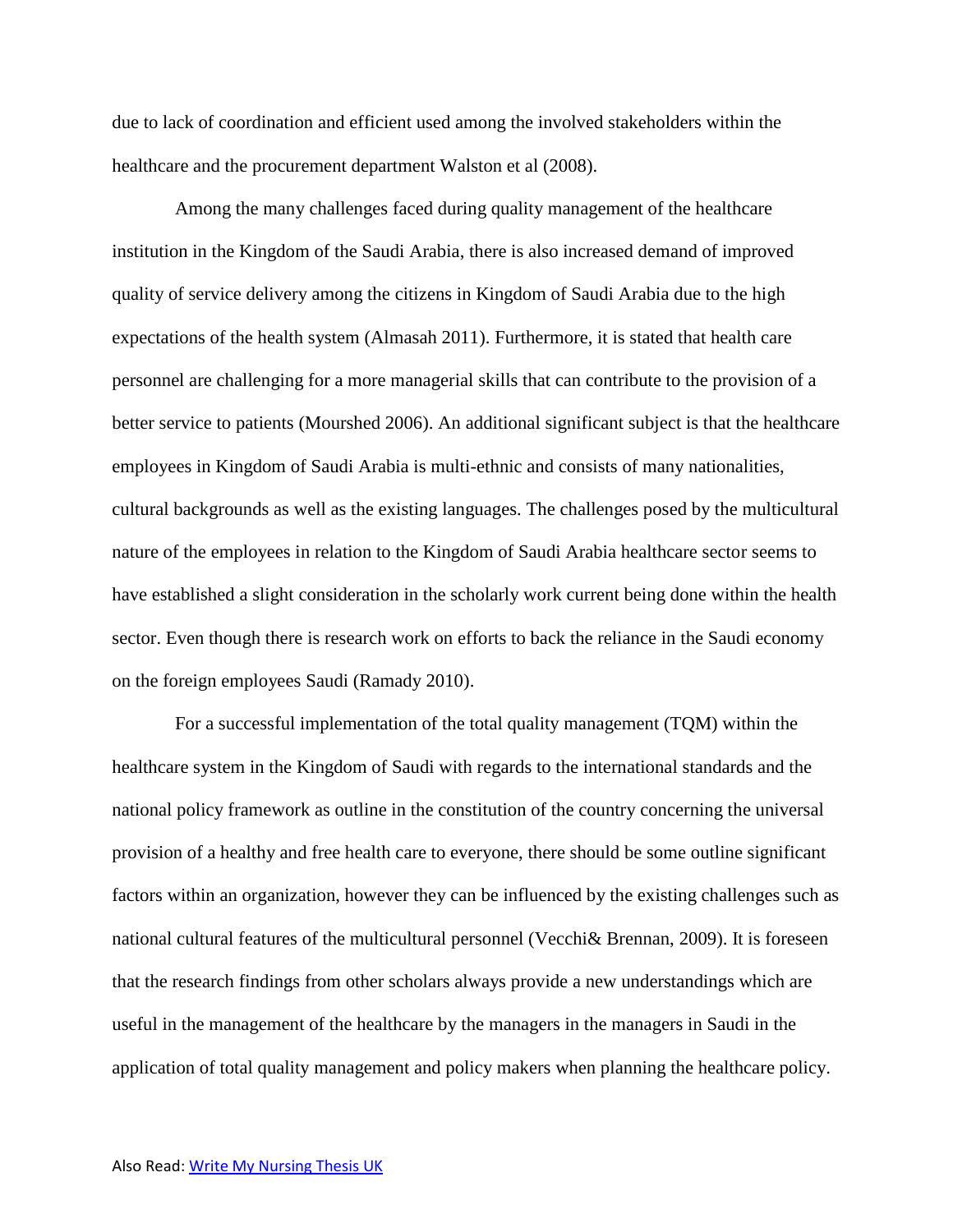## **3.6 CHAPTER SUMMARY**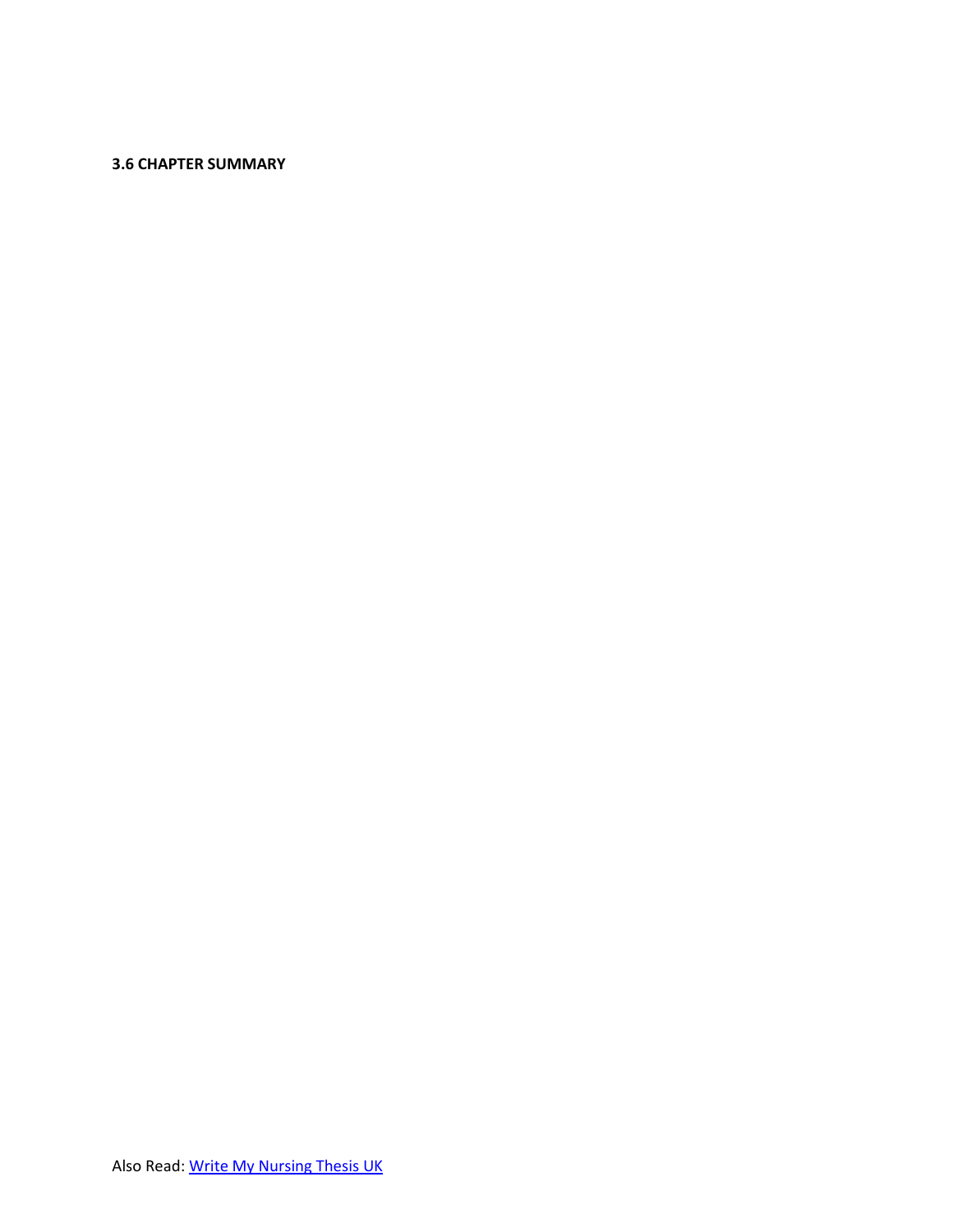## **References**

Eurostat (2017). Healthcare expenditure statistics. Retrieved [http://ec.europa.eu/eurostat/statistics-explained/index.php/Healthcare\\_expenditure\\_statistics](http://ec.europa.eu/eurostat/statistics-explained/index.php/Healthcare_expenditure_statistics) The World Bank (2017). Health Expenditure, total (% of GDP) Retrieve <http://data.worldbank.org/indicator/SH.XPD.TOTL.ZS>

GCC Healthcare Forecast: 2016 and Beyond. Retrieved [https://leadingbrands.me/gcc-healthcare](https://leadingbrands.me/gcc-healthcare-forecast-2016-and-beyond/)[forecast-2016-and-beyond/](https://leadingbrands.me/gcc-healthcare-forecast-2016-and-beyond/)

World Health Organization. Saudi Arabia. Retrieved<http://www.who.int/countries/sau/en/>

Braunstein, S., &Lavizzo-Mourey, R. (2011). How The Health And Community Development

Sectors Are Combining Forces To Improve Health And Well-Being. Health Affairs 30(11)

Retrieved<http://content.healthaffairs.org/content/30/11/2042.full>

Eurostat (2017).Mortality and life expectancy statistics. Retrieved on

[http://ec.europa.eu/eurostat/statistics-](http://ec.europa.eu/eurostat/statistics-explained/index.php/Mortality_and_life_expectancy_statistics)

[explained/index.php/Mortality\\_and\\_life\\_expectancy\\_statistics](http://ec.europa.eu/eurostat/statistics-explained/index.php/Mortality_and_life_expectancy_statistics)

Global Health Observatory (GHO) data. Retrieved

[http://www.who.int/gho/mortality\\_burden\\_disease/life\\_tables/situation\\_trends\\_text/en/](http://www.who.int/gho/mortality_burden_disease/life_tables/situation_trends_text/en/)

Benchmarking life expectancy and cancer mortality: global comparison with cardiovascular disease 1981-2010. Retrieved<http://www.bmj.com/content/357/bmj.j2765>

Salam, A. A., Elsegaey, I., Khraif, R., AlMutairi, A., &Aldosari, A., (2015). Components and Public Health Impact of Population Growth in the Arab World. Retrieved

<https://doi.org/10.1371/journal.pone.0124944>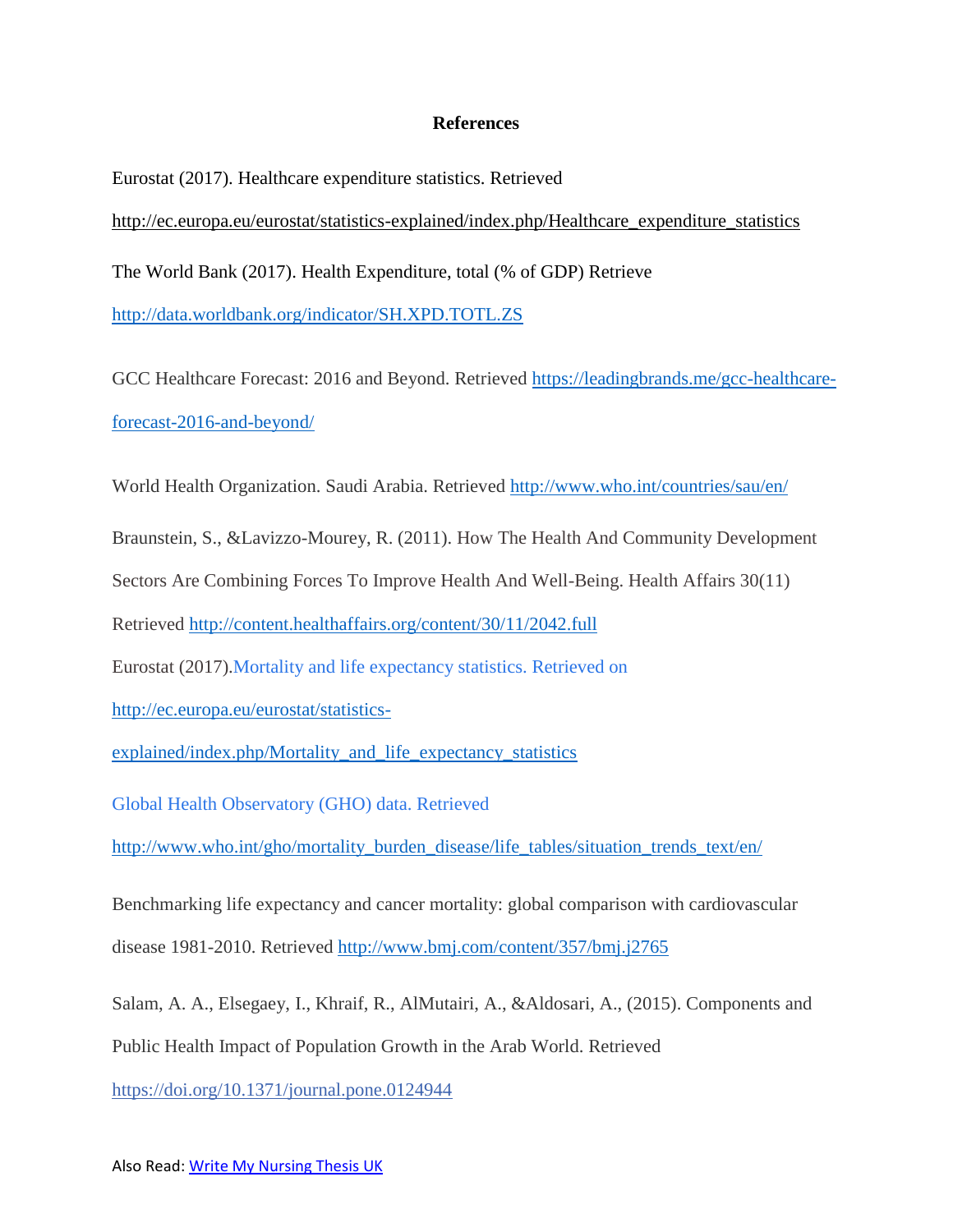Jonge, V., Nicholas, S. J., Leerdam, E. M., &Kuipers, J. E., (2011).Overview of the quality assurance movement in health care. *Best Practice & Research Clinical Gastroentology*25(3), 337-347.

Ridic, G., Gleason, S., & Ridic, O., (2012). Comparisons of Health Care Systems in the United States, Germany and Canada. *Mater Sociomed* 24(2), 112-120.

Claxton, G., Cox, C., Gonzales, S., Kamal, R., & Levitt, L., (2015). Measuring the Quality of

Healthcare in the U.S. Retrieved on [http://www.healthsystemtracker.org/brief/measuring-the-](http://www.healthsystemtracker.org/brief/measuring-the-quality-of-healthcare-in-the-u-s/#item-start)

[quality-of-healthcare-in-the-u-s/#item-start](http://www.healthsystemtracker.org/brief/measuring-the-quality-of-healthcare-in-the-u-s/#item-start)

O'Donnell, O., (2007). Access to health care in developing countries: breaking down demand side barriers. *Cad. SaúdePública* 23(12). Yazbeck, A. S., Rabie, S. T., &Pande, A., (2016). Health Sector Reform in the Middle East and

North Africa: Prospects and Experiences. *Health Systems and Reform* 3(1), 1-6.

# **References**

Abdul-Gader, A. (1999). Managing Computer Based Information Systems in Developing

Countries:A Cultural Perspective. Hershey: Idea Group Publishing.

Ahmad, A. E. M. K. (2012). Macro-environment Influences on Health Service Strategy in Saudi Private Sector Hospitals: An Empirical Investigation. International Business Research, 5(5), 49.

Al-Ahmadi Talal, (2007). Factors Affecting the Intention of Turnover of the Medical Cadres Working in Government Hospitals in Riyadh. Riyadh: Institute of Public Administration.

Al-Ahmadi, H, 1995, "Assessment of patient safety culture in Saudi Arabian hospitals", Qual Saf Health Care, vol. 19 , pp.1-5.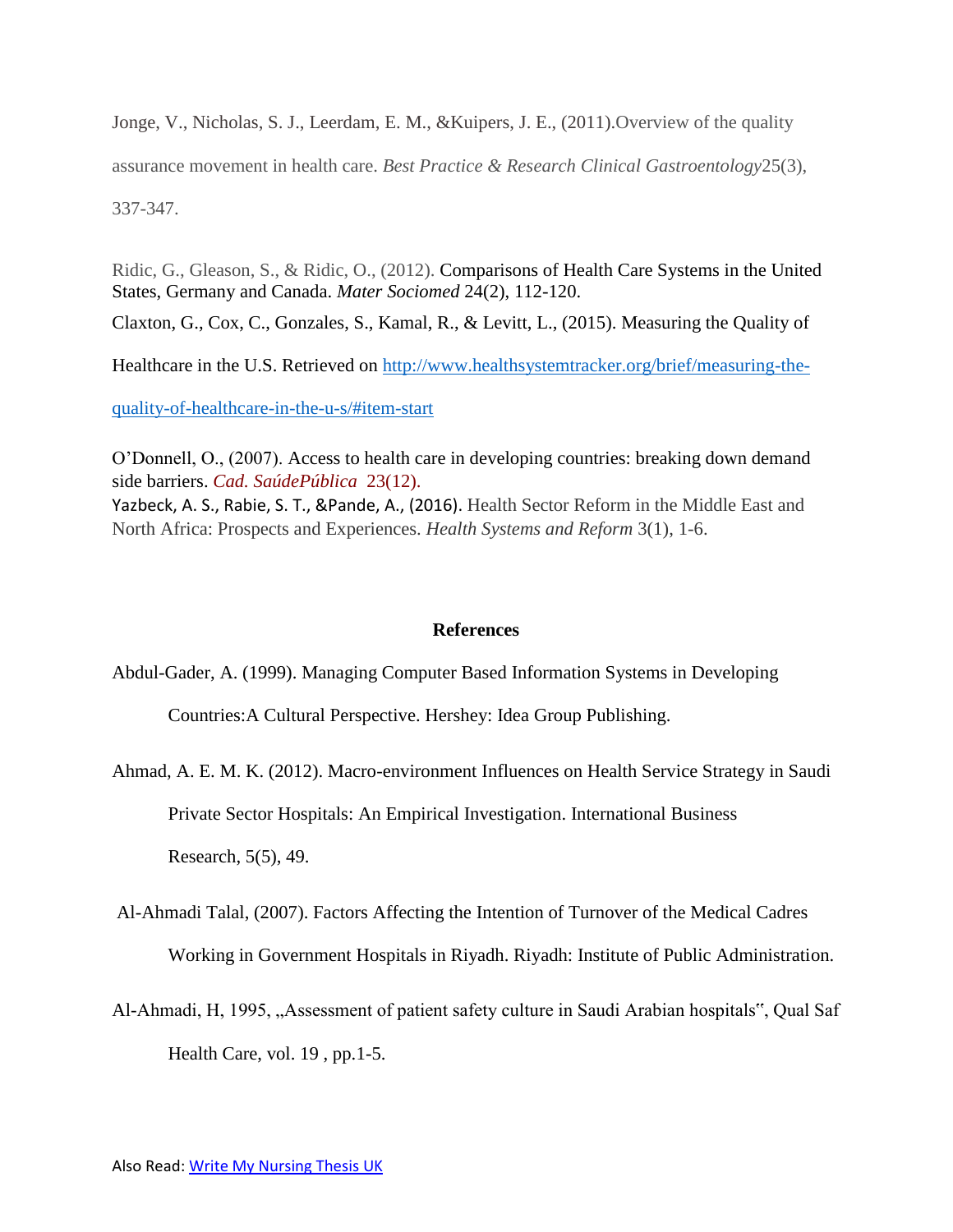- Alahmadi, H. (2010). Assessment of patient safety culture in Saudi Arabian hospitals. British Medical Journal , 19 (5), Published Online.
- Al-Ahmadi, H. and Roland, M., (2005). "Quality of Primary Healthcare in Saudi Arabia: A Comprehensive Review", International Journal for Quality in Health Care, vol. 17, no. 4, pp. 331-346.
- Al-Arifi, M. A. S. (1997). Managerial decision-making: subordinate-managers' participation in management decisions in the Saudi security educational institutes and centres (Doctoral dissertation, Management).
- Al-Assaf, A., (1993). "Introduction and Historical Background", in AlAssaf, A. and Schmele, J., (eds), The Textbook of Total Quality in Healthcare. Oklahoma: CRC Press, pp. 3-11.
- Albejaidi, F 2010, 'Healthcare System in Saudi Arabia: An Analysis of Structure, Total Quality Management and Future Challenges', Journal of Alternative Perspectives in the Social Sciences, vol. 2, no. 2, pp. 794-818.
- Albejaidi, F 2010, 'Healthcare System in Saudi Arabia: An Analysis of Structure, Total Quality Management and Future Challenges', Journal of Alternative Perspectives in the Social Sciences, vol. 2, no. 2, pp. 794-818.
- Albejaidi, F. M. (2010). Healthcare system in Saudi Arabia: An analysis of structure, total quality management and future challenges. Journal of Alternative Perspectives in the Social Sciences, 2(2), 794-818.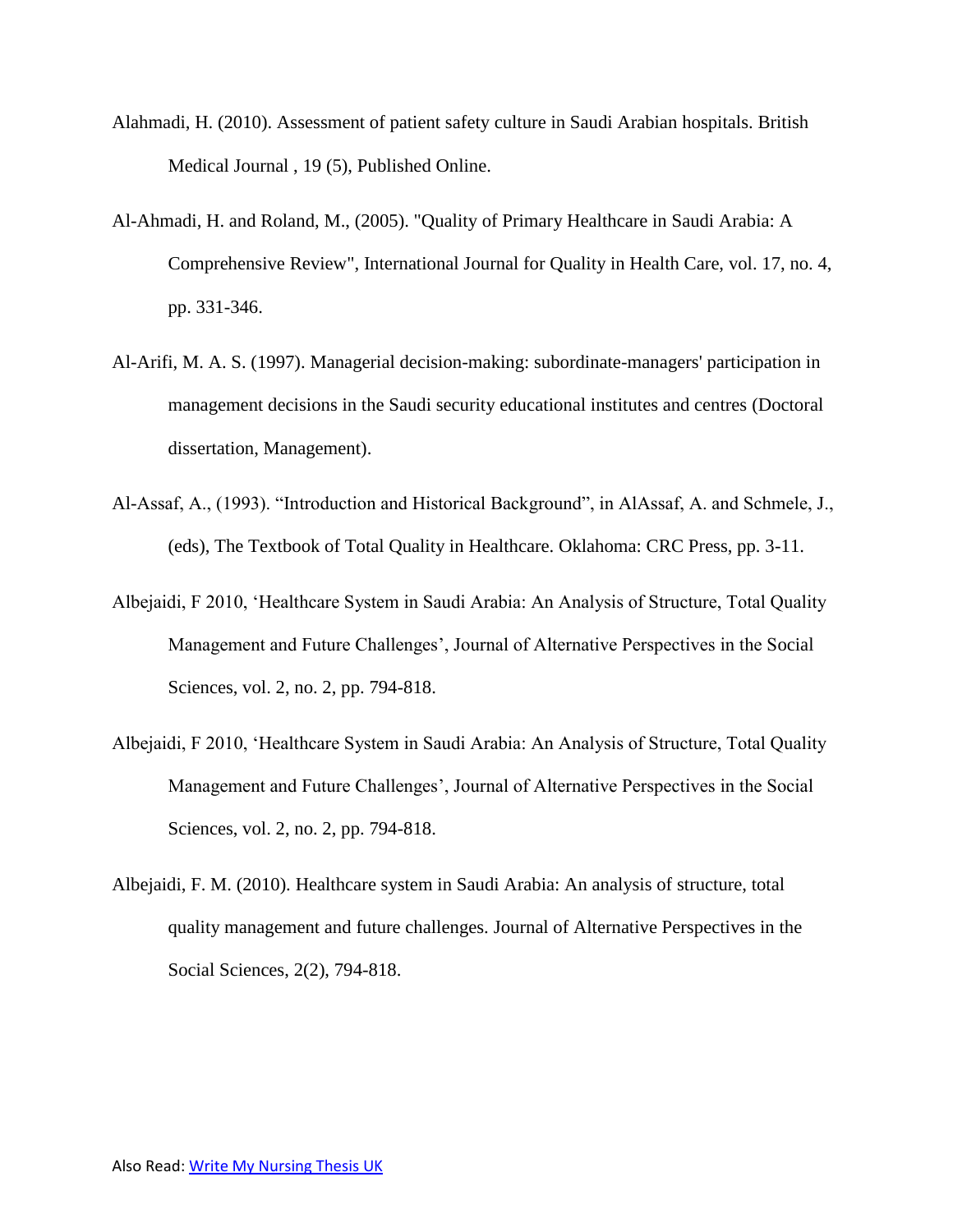- Albejaidi, F. M. (2010). Healthcare system in Saudi Arabia: An analysis of structure, total quality management and future challenges. Journal of Alternative Perspectives in the Social Sciences, 2(2), 794-818.
- Al-Borie, H. M., & Sheikh Damanhouri, A. M. (2013). Patients' satisfaction of service quality in Saudi hospitals: a SERVQUAL analysis. International journal of health care quality assurance, 26(1), 20-30.
- Al-Farsy Fouad, (1990). Modernity and Tradition: The Saudi Equation. London and New York: Kegan Paul International.
- Alharbi, M. e. (2012). LEADERSHIP STYLES, AND THEIR RELATIONSHIP WITH QUALITY MANAGEMENT PRACTICES IN PUBLIC HOSPITALS IN SAUDI ARABIA. International Journal of Economics and Management Sciences , 1 (10), 59-67.
- Aljuaid, M. (2016). Quality of care in university hospitals in Saudi Arabia: a systematic review. British Medical Journal , 6 (2), Published online.
- Almasabi, M. (2013). An Overview of Quality and Accreditation in the Health Sector Within Saudi Arabia. International Journal of Health Research and Innovation , 1 (3), 1-5.
- Al-Mazrou, Y., Khoja, T. and Rao, M., (1995). "Health Services in Saudi Arabia" in: Healthcare World Wide. Proceedings of the Annual conference of the Royal College of Physicians of Edinburg, vol. 25: pp. 263-266.
- Almutairi, K. (2014). Systematic review of quality of care in Saudi Arabia. Saudi Medical Journal , 37 (8), Published online.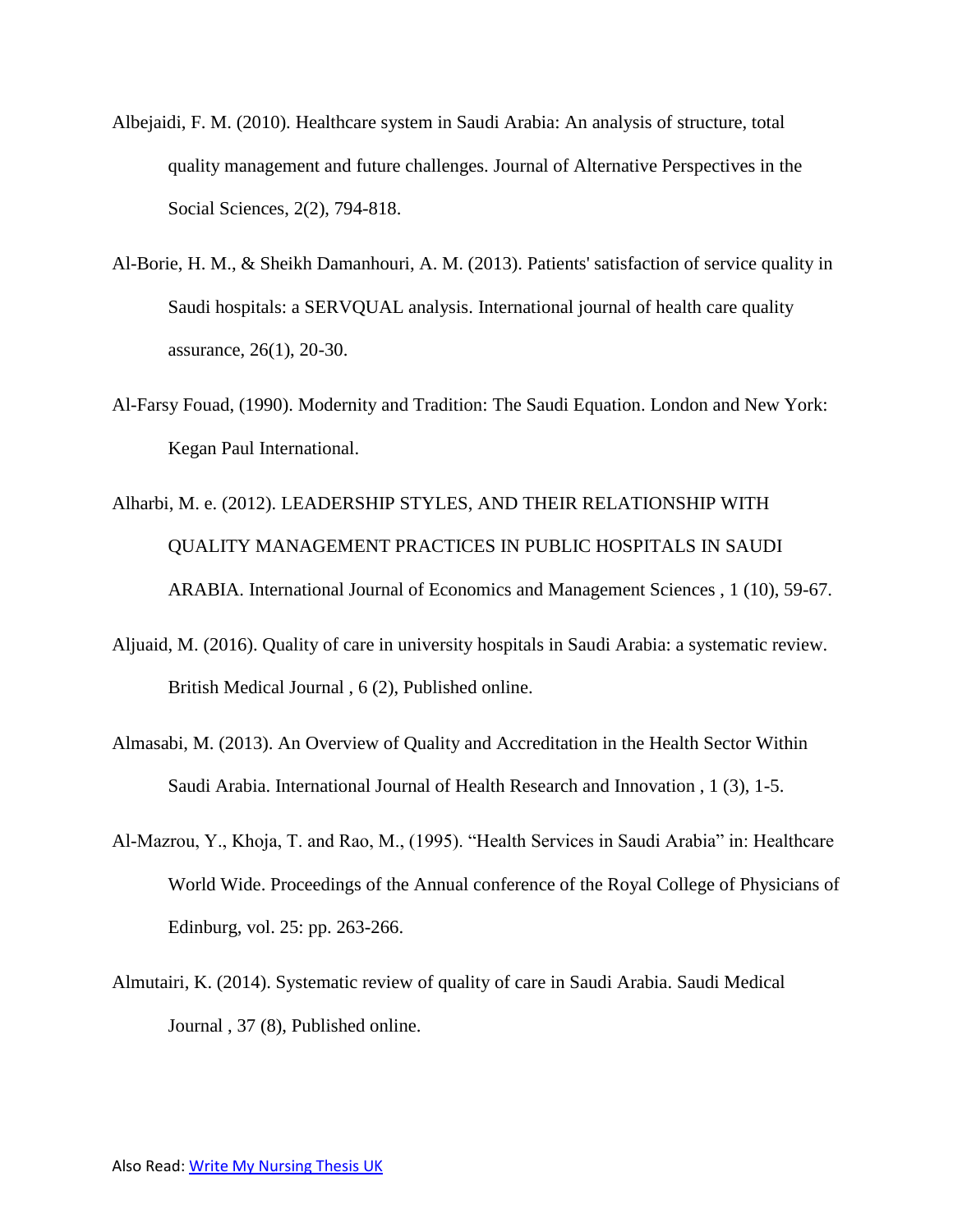- Alomari, F. e. (2015). Knowledge, attitude, and practice of quality standards in small-sized public hospitals, Saudi Arabia. Journal of Health Specialties , 22-27.
- Alrabeah, A. e. (2015). TQM in the Saudi Health Care System: A National Cultural Perspective. World Review on Business Research , 5 (2), 120-136.
- Alturki, F. (2015, December 29). Saudi Arabia's 2016 Fiscal Budget Jadwa. Retrieved August 2016, 2016, from susris.com: [http://susris.com/2015/12/29/saudi-arabias-2016-fiscal](http://susris.com/2015/12/29/saudi-arabias-2016-fiscal-budget-jadwa/)[budget-jadwa/](http://susris.com/2015/12/29/saudi-arabias-2016-fiscal-budget-jadwa/)
- Al-Yousuf, M., Akerele, T.M.,and Al-Mazrou, Y.Y., (2002). "Organisation of the Saudi Health System", Eastern Mediterranean Health Journal, vol. 8. Nos. 4&5, September.
- Anderson, J. C., Rungtusanatham, M., & Schroeder, R. G. (1994). A theory of quality management underlying the Deming management method. Academy of management Review, 19(3), 472-509.
- Anderson, M., & Sohal, A. S. (1999). A study of the relationship between quality management practices and performance in small businesses.International Journal of quality & Reliability management, 16(9), 859-877.
- Bailey, J., & Axelrod, R. H. (2001). Leadership lessons from Mount Rushmore: An interview with James MacGregor Burns. The Leadership Quarterly, 12(1), 113-121.
- Balghonaim, F. (2010). Establishing TQM Barriers in Saudi Government Hospitals. London: Brunel Business School.
- Becher, E. C., &Chassin, M. R. (2001). Improving the quality of health care: who will lead?. Health Affairs, 20(5), 164-179.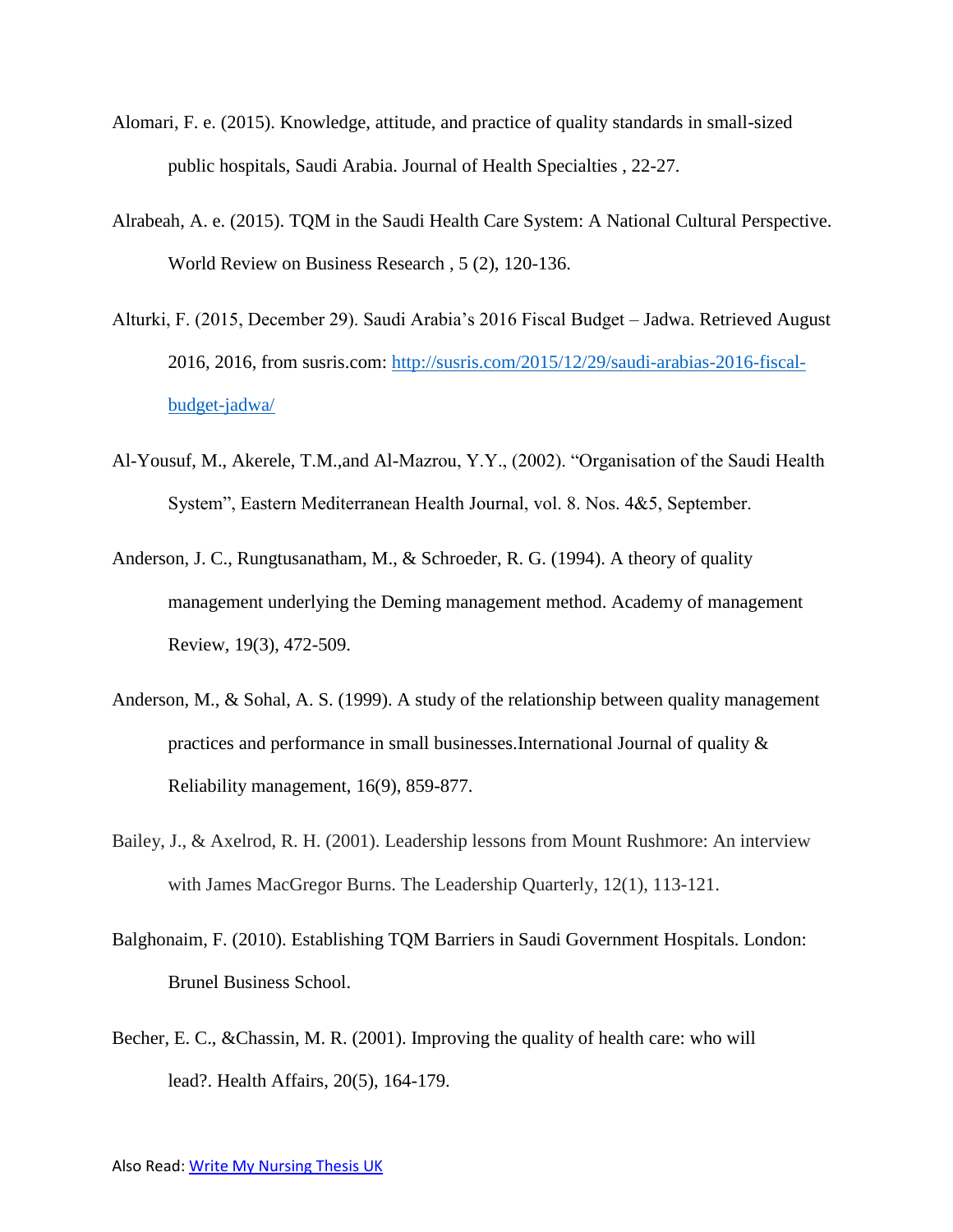- Bycio, P., Hackett, R. D., & Allen, J. S. (1995). Further assessments of Bass's (1985) conceptualization of transactional and transformational leadership. Journal of applied psychology, 80(4), 468.
- CIA. (2016). World Fact Book; Saudi Arabia. Retrieved August 9, 2016, from CIA.gov: https://www.cia.gov/library/publications/the-world-factbook/geos/sa.html
- De Bakker, F., & Nijhof, A. (2002). Responsible chain management: a capability assessment framework. Business Strategy and the Environment,11(1), 63-75.
- Desch, C. E., McNiff, K. K., Schneider, E. C., Schrag, D., McClure, J., Lepisto, E., ... & Stewart, A. K. (2008). American society of clinical oncology/national comprehensive cancer network quality measures. Journal of Clinical Oncology, 26(21), 3631-3637.
- Fisher, C. M., Barfield, J., Li, J., & Mehta, R. (2005). Retesting a model of the Deming management method. Total Quality Management and Business Excellence, 16(3), 401- 412.
- Gotzamani, K. D., &Tsiotras, G. D. (2001). An empirical study of the ISO 9000 standards' contribution towards total quality management. International Journal of Operations & Production Management, 21(10), 1326-1342.
- Grol, R., Wensing, M., Eccles, M., & Davis, D. (Eds.). (2013). improving patient care: the implementation of change in health care. John Wiley & Sons.
- Hackman, J. R., &Wageman, R. (1995). Total quality management: Empirical, conceptual, and practical issues. Administrative science quarterly, 309-342.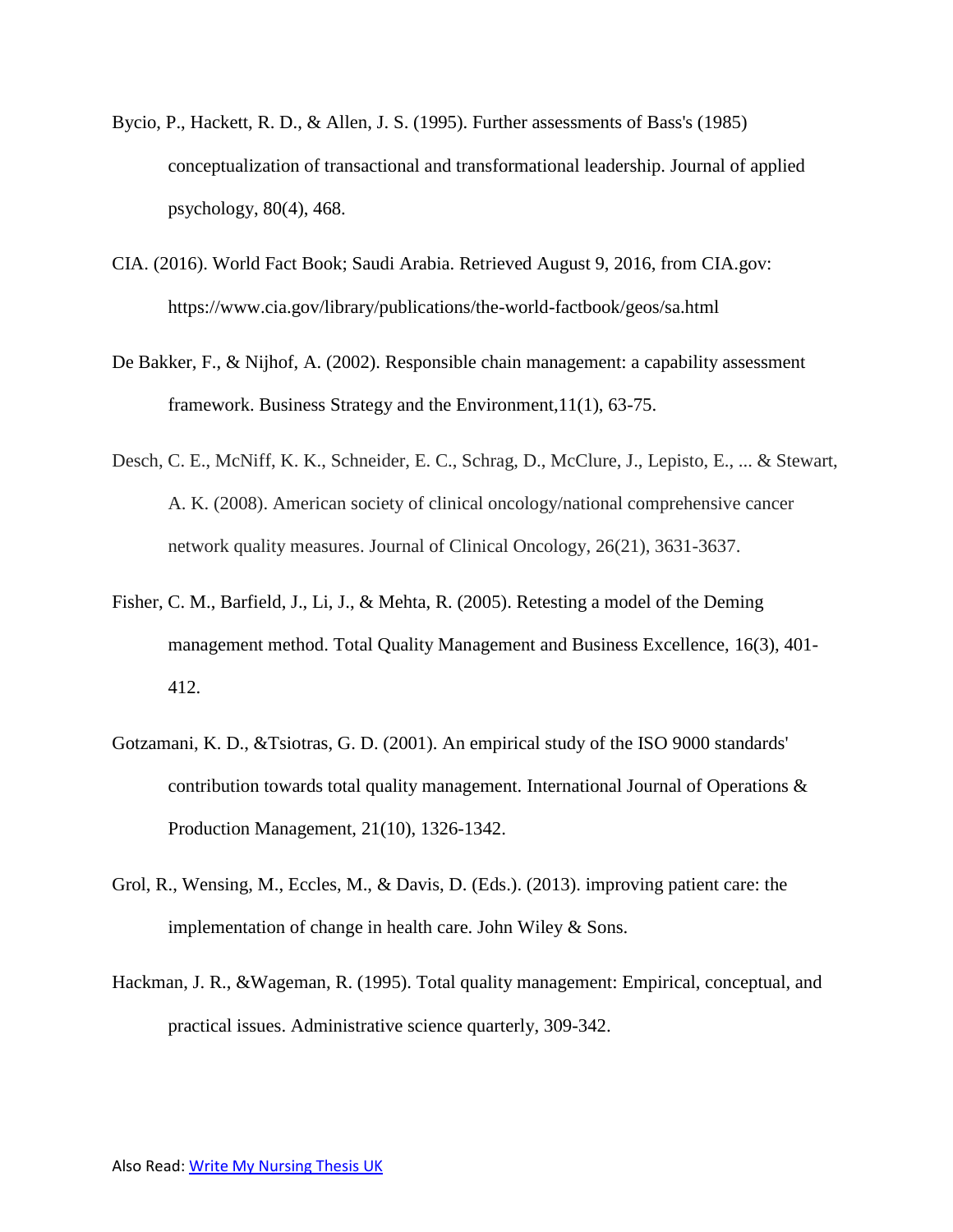- Hanan, A. A., & Roland, M. (2005). Quality of primary health care in Saudi Arabia: a comprehensive review. International Journal for Quality in Health Care, 17(4), 331-346.
- Hofstede, G, Hofstede, GJ & Minkov, M, 2010, Cultures and Organizations: Software of the Mind, Re. 3rd edn, McGraw-Hill, New York.
- Idris, F., & Mohd Ali, K. A. (2008). The impacts of leadership style and best practices on company performances: Empirical evidence from business firms in Malaysia. Total Quality Management, 19(1-2), 165-173.
- Ismail Salaheldin, S. (2009). Critical success factors for TQM implementation and their impact on performance of SMEs. International journal of productivity and performance management, 58(3), 215-237.
- Jannadi, B, Al-Shammari H, Khan A & Hussain, R 2008, 'Current Structures and Future Challenges for the Healthcare System in Saudi Arabia', Asia Pacific Journal of Health Management, vol. 3, no. 1, pp. 43-50.
- Jun, M., Peterson, R. T., &Zsidisin, G. A. (1998). The identification and measurement of quality dimensions in health care: focus group interview results. Health care management review, 23(4), 81-96.
- Jung, J, Su, X, Baeza, M, & Hong, S 2008, 'The effect of organizational culture stemming from national culture towards quality management deployment', The TQM Journal, vol.20, no. 6, pp. 622-635.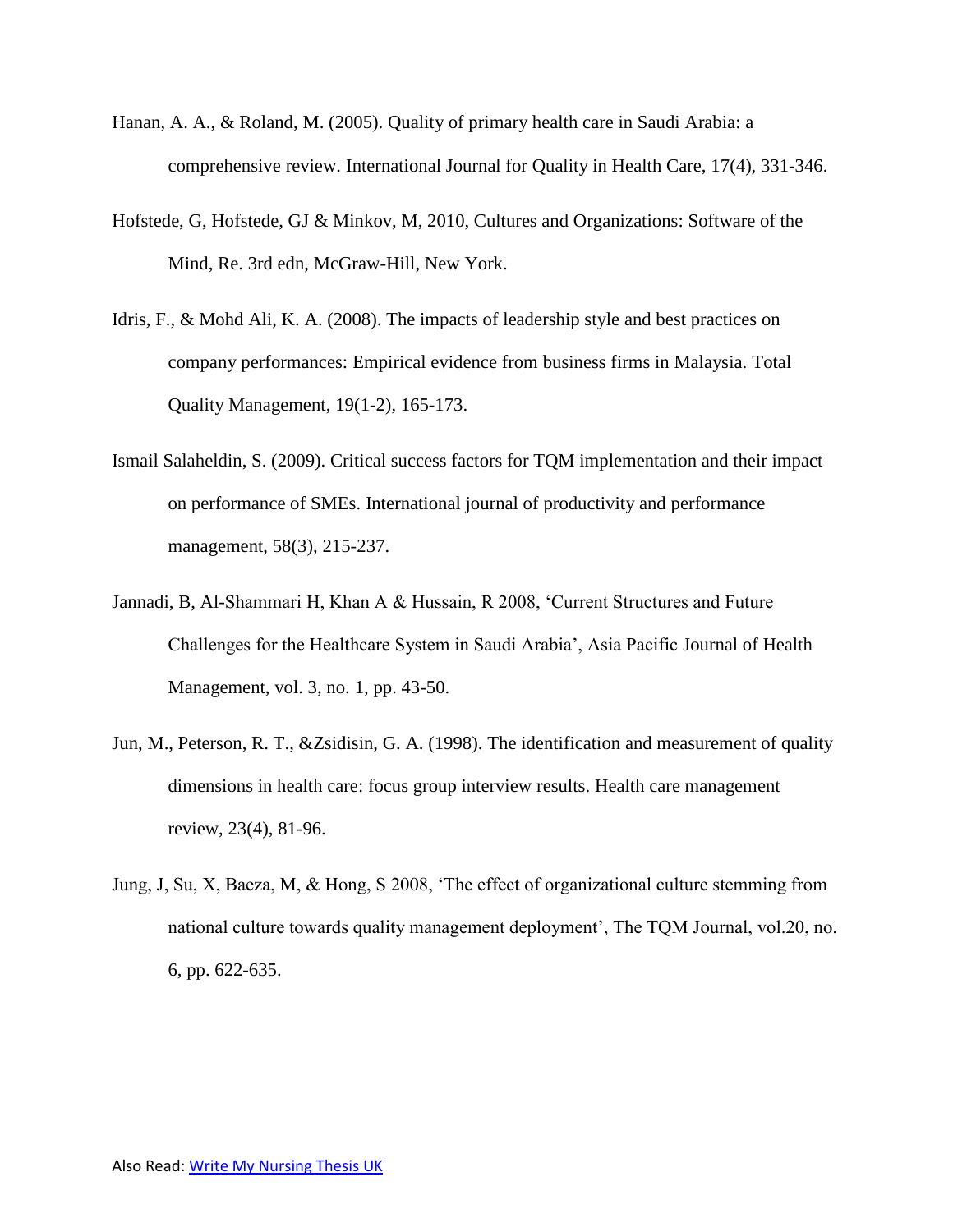- Kaplan, H C, Brady, P W, Dritz, MC, Hooper, DK, Linam, W, Froehle, C M, & Margolis, P, 2010, "The influence of context on quality improvement success in health care: a systematic review of the literature" Milbank Quarterly, vol.88, no. 4, pp.500-559.
- Kizer, K. W. (1999). The" new VA": a national laboratory for health care quality management. American Journal of Medical Quality, 14(1), 3-20.
- Krosolid, D, 1999, "In search of quality management rethinking and reinterpreting, doctoral thesis, Institute of Technology, Linkoping University, Linkoping.
- Lagrosen, S 2002, 'Quality management in Europe: a cultural perspective', The TQM Magazine, vol. 14 no. 5, pp. 275-83.
- Laohavichien, T., Fredendall, L. D., & Cantrell, R. S. (2009). The effects of transformational and transactional leadership on quality improvement. The Quality Management Journal, 16(2), 7.
- Leape, L. L., Berwick, D. M., & Bates, D. W. (2002). What practices will most improve safety?: evidence-based medicine meets patient safety.Jama, 288(4), 501-507.
- Magzoub, M. A., Neyaz, Y., Khoja, T., Qureshi, N. A., Haycox, A., &Walley, T. (2011). Determinants of physicians' medication prescribing behavior in primary care in Riyadh city, Saudi Arabia.
- Mathews, B Ueno, A Kekäle, T, Repka, M, Pereira, Z, Silva, G 2001, 'European quality management practices: The impact of national culture', International Journal of Quality & Reliability Management, vol. 18, no.7, pp.692 – 707

Ministry of Health, (2006). Health Statistical Year Book. Riyadh: Ministry of Health Press.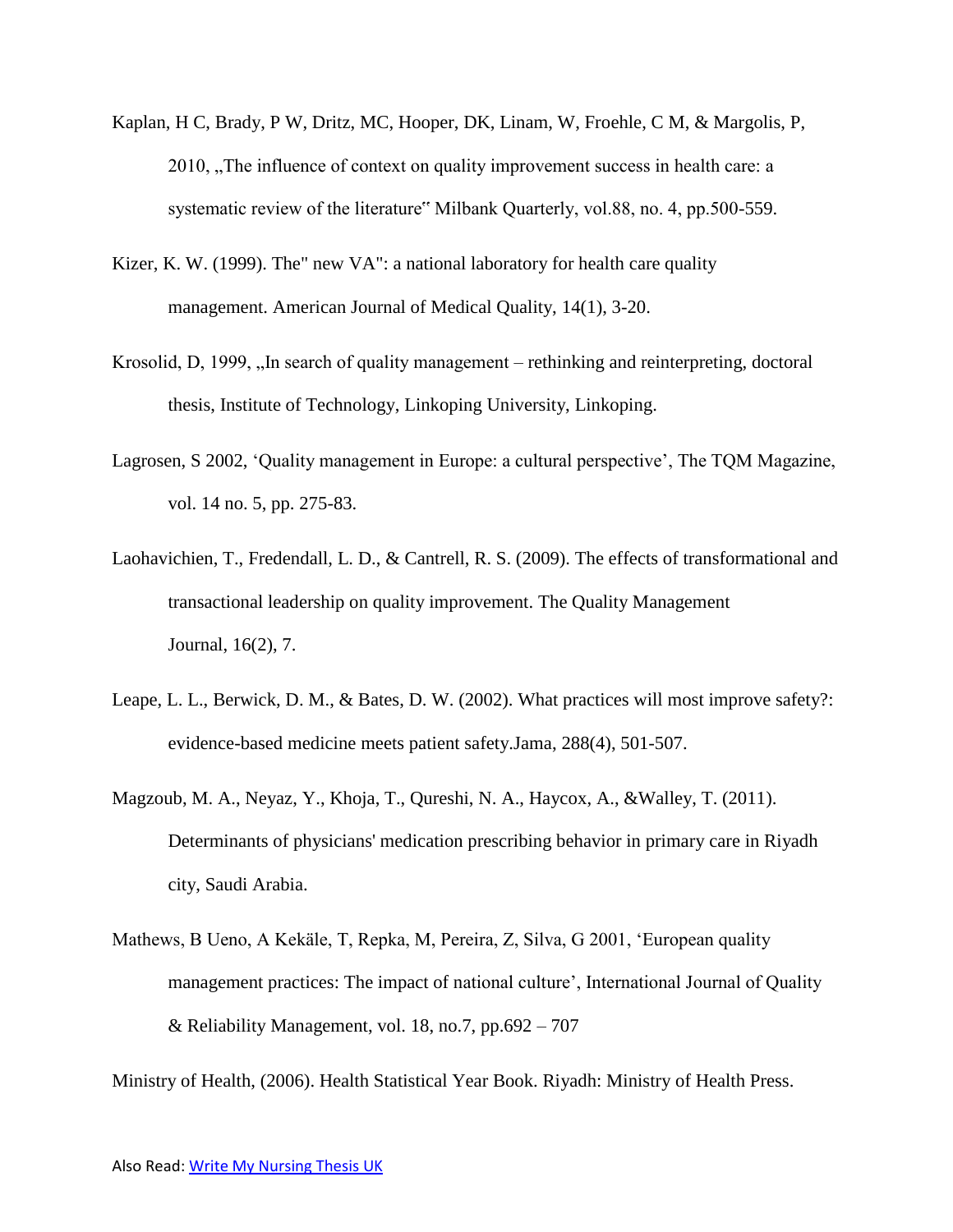Ministry of Health, (2008). Health Statistical Year Book. Riyadh: Ministry of Health Press.

- Mourshed, M, Hediger, V, & Lambert, T, 2006, Gulf Cooperation Council- Health Care: Challenges and Opportunities", Global Competitiveness Reports, Chapter 2.1., viewed in 25 June 2011
- Oermann, M. H. (1999). Consumers' descriptions of quality health care.Journal of Nursing Care Quality, 14(1), 47-55.
- Pfeffer, J., &Salancik, G. R. (2003). The external control of organizations: A resource dependence perspective. Stanford University Press.
- Ramady, M 2010, The Saudi Arabian Economy Policies, Achievements, and Challenges, Springer, US.
- Randolph, W. A. (1995). Navigating the journey to empowerment.Organizational dynamics, 23(4), 19-32.
- Rungtusanatham, M., Forza, C., Filippini, R., & Anderson, J. C. (1998). A replication study of a theory of quality management underlying the Deming management method: insights from an Italian context. Journal of Operations Management, 17(1), 77-95.
- Sahoo, S. (2016, January 21). Saudi government healthcare projects hit by budget cuts. Retrieved August 7, 2016, from thenational.ae: http://www.thenational.ae/business/economy/saudigovernment-healthcare-projects-hit-by-budget-cuts
- Schuler, R. S. (1992). Strategic human resources management: Linking the people with the strategic needs of the business. Organizational Dynamics, 21(1), 18-32.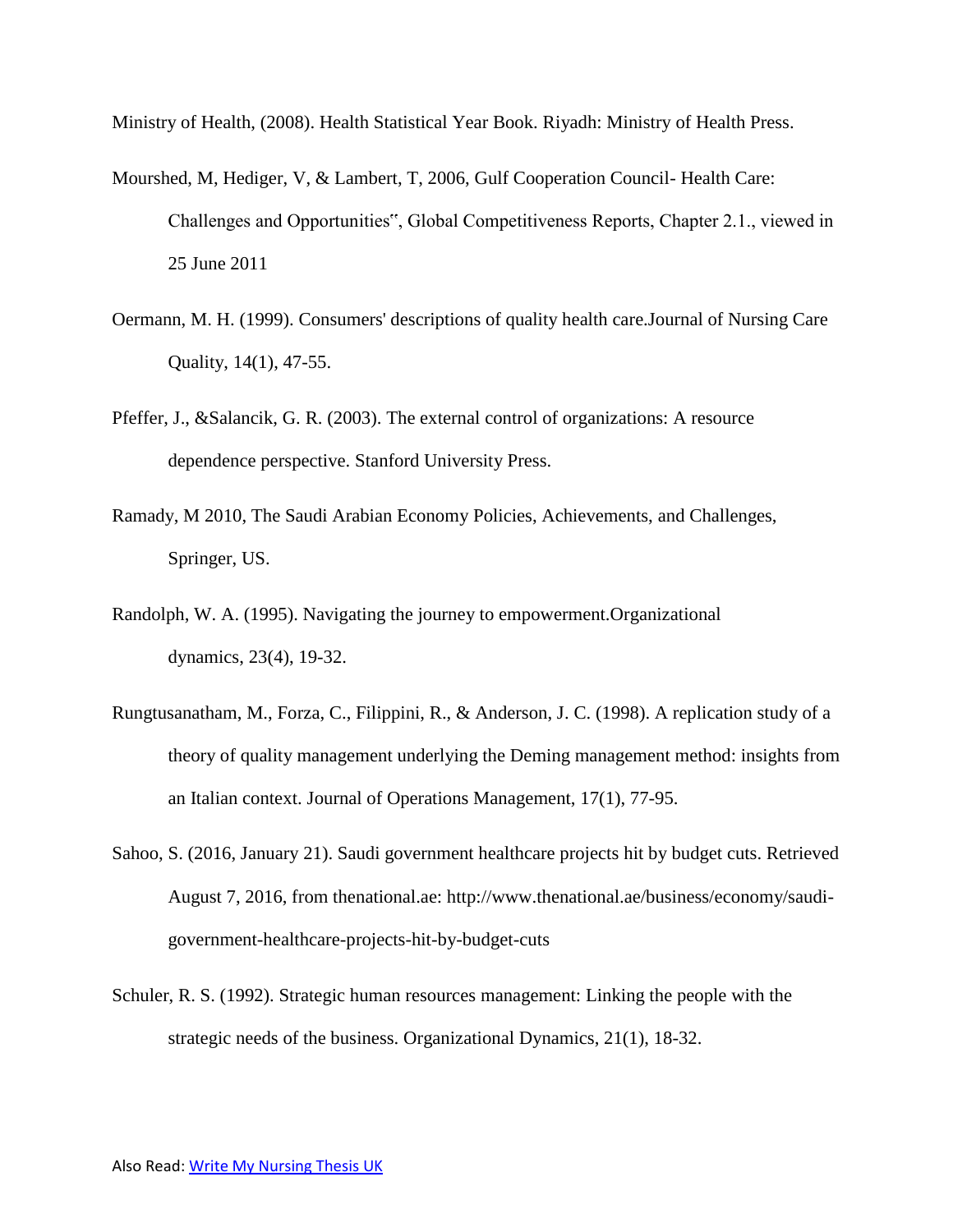- Sebai, Z., Milaat, W., and Al- Zulaiabani, A., (2001). "Health Care Services in Saudi Arabia: Past, Present and Future" Saudi Society of Family and Community Medicine, vol. 8, no. 3, pp. 93-101.
- Shamir, B., House, R. J., & Arthur, M. B. (1993). The motivational effects of charismatic leadership: A self-concept based theory. Organization science,4(4), 577-594.
- Shehri, A. (2008). Quality issues in continuing medical education in Saudi Arabia. Annals of Saudi MEdicine , 28 (5), Published online.
- Shortell, S. M., O'Brien, J. L., Carman, J. M., Foster, R. W., Hughes, E. F., Boerstler, H., & O'Connor, E. J. (1995). Assessing the impact of continuous quality improvement/total quality management: concept versus implementation. Health services research, 30(2), 377.
- Shumaker, S. A., &Pequegnat, W. (1989). Hospital design, health providers, and the delivery of effective health care. In Advance in Environment, Behavior, and Design (pp. 161-199). Springer US.
- Source: Ministry of Health, 2010[.http://www.moh.gov.sa/statistics/indi\\_phc.html](http://www.moh.gov.sa/statistics/indi_phc.html)
- Souza-Poza, A , Nystrom, H, Wiebe, H 2000, 'A cross-cultural study of the differing effects of corporate culture on TQM in three countries', International Journal of Quality & Reliability Management, vol. 18 no.7, pp. 44-61.
- Sullivan, E. J., & Garland, G. (2010). Practical leadership and management in nursing. Pearson Education.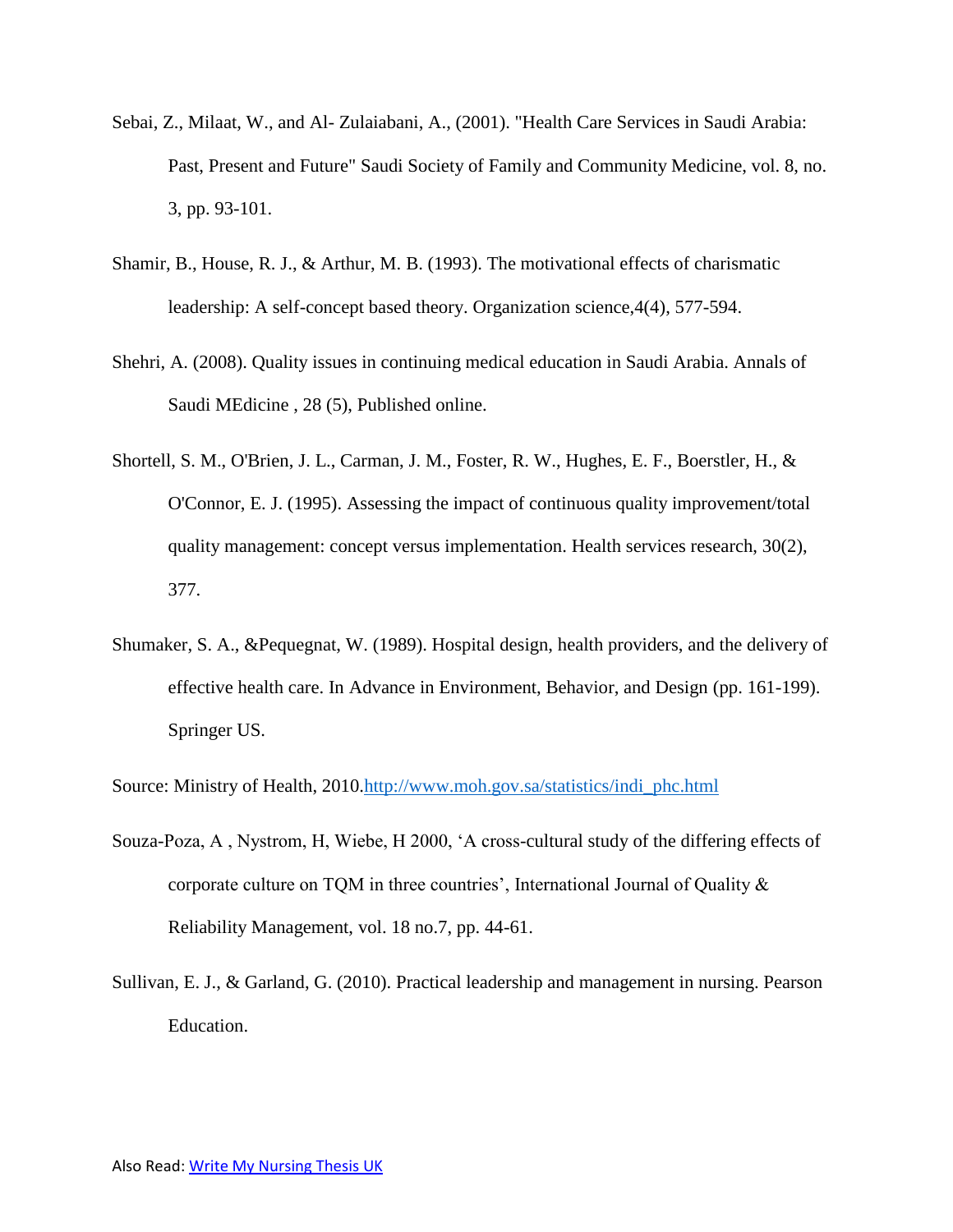- Talbot, L., &Verrinder, G. (2009). Promoting health: the primary health care approach. Elsevier Australia.
- Trail, G. T., Anderson, D. F., & Fink, J. S. (2005). Consumer Satisfaction and Identity Theory: A Model of Sport Spectator Conative Loyalty. Sport Marketing Quarterly, 14(2).
- Vecchi, A & Brennan, L 2009, 'Quality management: a cross-cultural perspective', Cross Cultural Management: An International Journal, vol. 16, no. 2, pp. 149 - 164.
- Vecchi, A & Brennan, L 2011, 'Quality management: a cross-cultural perspective based on the GLOBE framework', International Journal of Operations & Production Management, vol. 31, no. 5, pp. 527 – 553.
- Walshe, K., &Rundall, T. G. (2001). Evidence-based management: from theory to practice in health care. Milbank Quarterly, 79(3), 429-457.
- Walston, S, Al-Harbi, Y & Al-Omar, B 2008, "The Changing Face of Healthcare in Saudi Arabia", Annals of Saudi Medicine, vol. 28, no. 4, pp. 243-250.
- Walston, S., Al-Harbi, Y., & Al-Omar, B. (2008). The changing face of healthcare in Saudi Arabia. Annals of Saudi medicine, 28(4), 243.
- Walters, D., & Jones, P. (2001). Value and value chains in healthcare: a quality management perspective. The TQM Magazine, 13(5), 319-335.
- Weiner, B. .. (2006). Quality Improvement Implementation and Hospital Performance on Quality Indicators. Health Services Journal , 41 (2), 307-332.